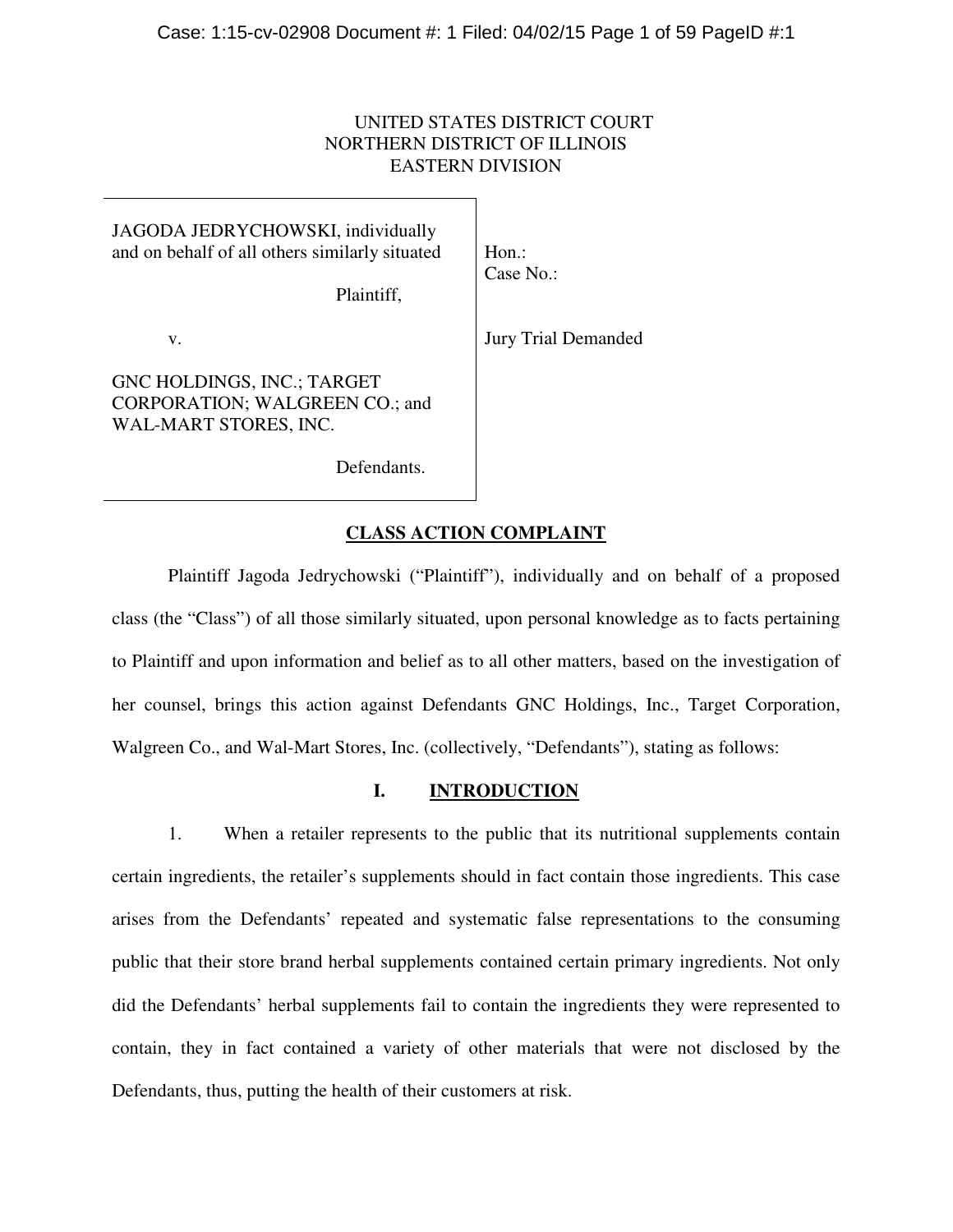### Case: 1:15-cv-02908 Document #: 1 Filed: 04/02/15 Page 2 of 59 PageID #:2

2. Herbal supplements are dietary supplements that are believed to possess certain therapeutic or other health benefits. Such supplements are derived from plants, flowers, roots and the like, and come in many different dosages and forms, such as capsules or liquid. The Defendants manufacture and sell a variety of Herbal Supplements under their own private labels. $^1$ 

3. On February 2, 2015, the New York Attorney General ("NYAG") sent Cease and Desist Letters to the CEOs of the Defendants, demanding that they stop selling certain store brand Herbal Supplements that fail to contain advertised ingredients or that contain other substances not disclosed on the packaging.

4. In particular, the NYAG stated that it had obtained random samples of store brand Herbal Supplements from several different locations of each Defendant. The NYAG then conducted specific genetic testing on each of the samples, finding that the overwhelming majority of Herbal Supplements tested failed to contain any of the primary ingredients they were represented to contain, and in many cases, contained ingredients that do not match what is on the label.

5. On behalf of herself and the Class, Plaintiff seeks relief from the Defendants for injuries caused by their common practice between February 2, 2009 and the present (the "Class Period"), including: (a) an order certifying this case as a class action and ordering Plaintiff and her counsel to represent the Class; (b) restitution; (c) compensatory damages; (d) punitive, statutory, and/or treble damages; (e) attorneys' fees; (f) costs of this suit; (g) pre- and post-

-

<sup>&</sup>lt;sup>1</sup> For purposes of this complaint, the term "Herbal Supplements" shall include the following Defendants' store brand supplements: Aloe Vera, Bilberry, Black Cohosh, Cat's Claw, Chasteberry, Cranberry, Dandelion, Echinacea, Ephera, Evening Primrose Oil, Feverfew, Flaxseed/Flaxseed Oil, Garlic, Ginger, Ginkgo (Ginkgo Biloba), Ginseng, Goldenseal, Green Tea, Hawthorn, Horse Chestnut, Kava, Licorice Root, Milk Thistle, Mistletoe, Red Clover, Saw Palmetto, St. John's Word, and Valerian. *See*  http://www.nutrition.gov/dietary-supplements/herbal-supplements.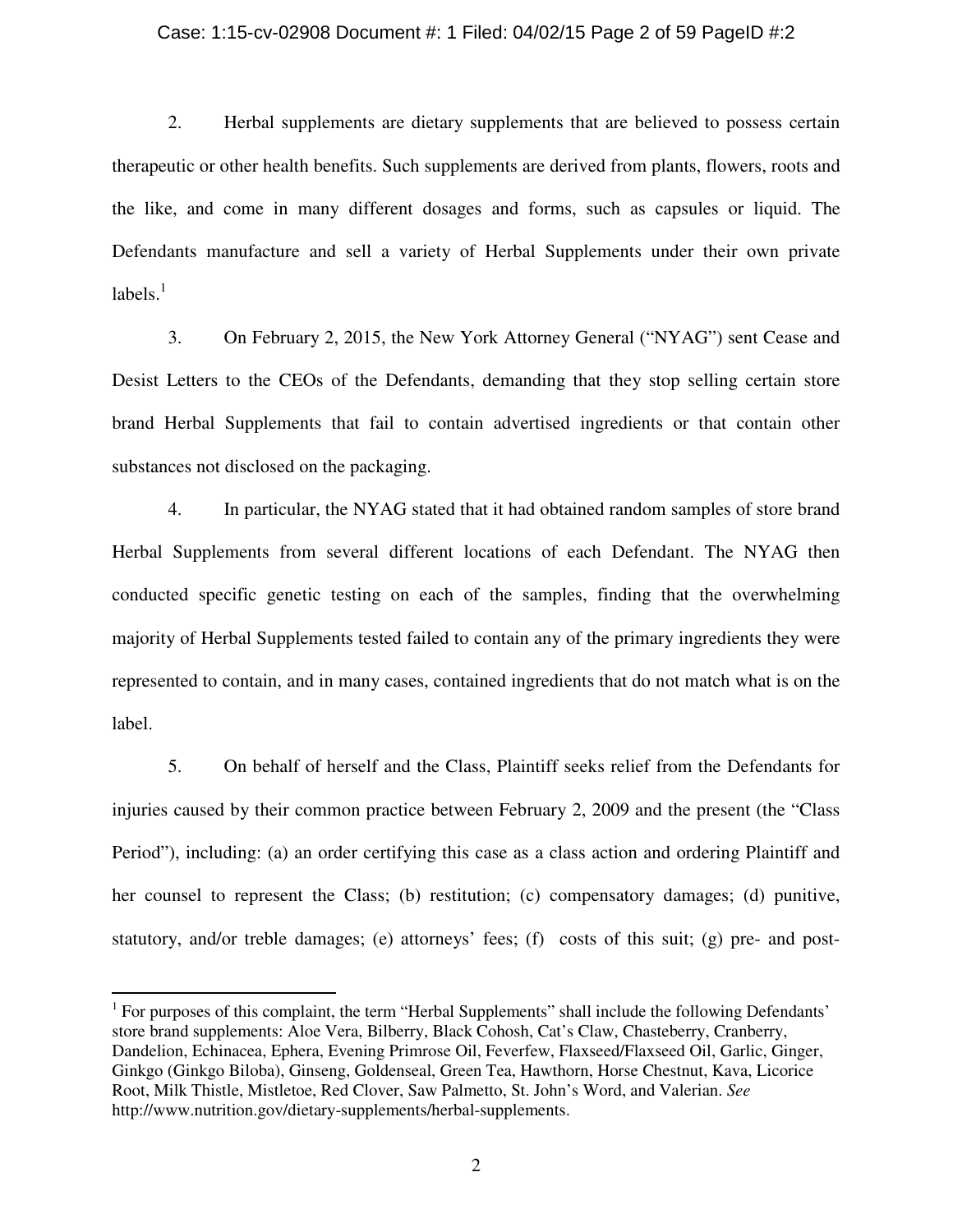### Case: 1:15-cv-02908 Document #: 1 Filed: 04/02/15 Page 3 of 59 PageID #:3

judgment interest; and (h) such other and further relief as this Court may deem necessary or proper.

# **II. PARTIES**

6. Plaintiff Jagoda Jedrychowski is an individual residing in Chicago, Illinois. Plaintiff purchased Herbal Supplements from the Defendants during the Class Period. Plaintiff incurred losses and/or damages as a result of the activities alleged herein and suffered injury-infact for which she is entitled to seek monetary damages.

7. Defendant GNC Holdings, Inc. ("GNC") is a Delaware Corporation with its principal place of business at 300 Sixth Avenue, Pittsburgh, Pennsylvania. GNC manufactures and sells its own line of Herbal Supplements under a single brand name of "Herbal Plus." GNC's Herbal Supplements are available in various dosages, and in different forms such as soft gelatin capsule form, liquid, or tea form. GNC has been and still is engaged in the business of manufacturing and selling Herbal Supplements in the United States.

8. Defendant Target Corporation ("Target") is a Minnesota corporation with its principal place of business at 1000 Nicollet Mall, Minneapolis, Minnesota. Target manufactures and sells its own line of Herbal Supplements under the brand name "up & up." Target has been and still is engaged in the business of manufacturing and selling Herbal Supplements in the United States.

9. Defendant Walgreen Co. ("Walgreens") is an Illinois corporation with its principal place of business at 108 Wilmott Road, Deerfield, Illinois. Walgreens manufactures and sells its own line of Herbal Supplements under the brand name "Finest Nutrition." Walgreens has been and still is engaged in the business of manufacturing and selling Herbal Supplements in the United States.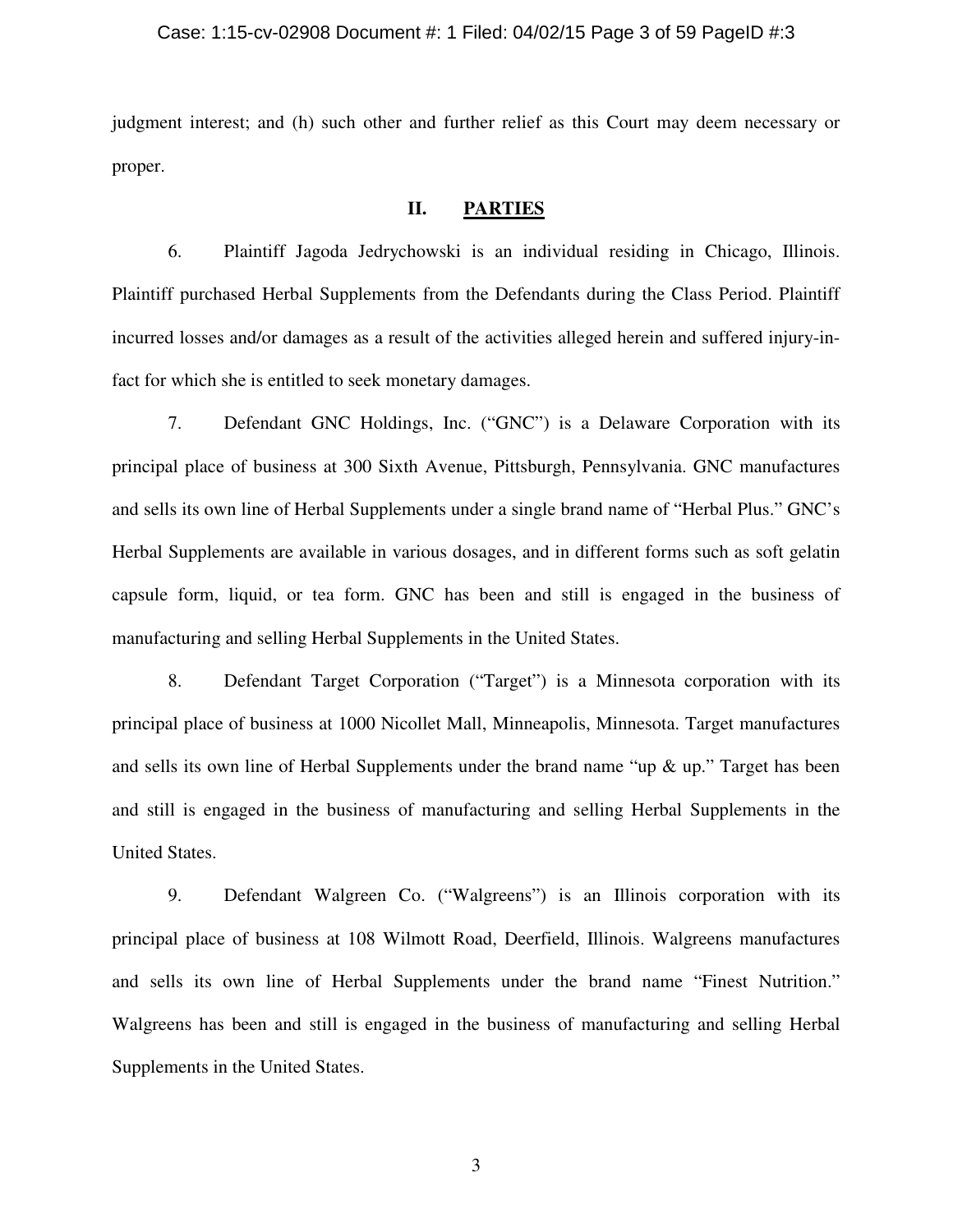### Case: 1:15-cv-02908 Document #: 1 Filed: 04/02/15 Page 4 of 59 PageID #:4

10. Defendant Wal-Mart Stores, Inc. ("Wal-Mart") is a Delaware corporation with its principal place of business at 702 S.W. 8<sup>th</sup> Street, Bentonville, Arkansas. Defendant Wal-Mart manufactures and sells its own line of Herbal Supplements under the brand name "Spring Valley." Wal-Mart has been and still is engaged in the business of manufacturing and selling Herbal Supplements in the United States.

### **III. JURISDICTION AND VENUE**

11. This Court has jurisdiction over this matter under 28 U.S.C. § 1332(d) because this is a class action in which the aggregate amount in controversy exceeds \$5,000,000 and at least one member of the putative Class is a citizen of a state different from that of the one of the Defendants.

12. This Court has personal jurisdiction over the Defendants because they are authorized to do business and in fact do business in this District and have sufficient minimum contacts with this District, and/or each Defendant otherwise intentionally avails itself of the markets in this state through the promotion, marketing and sale of its Herbal Supplements in this District, to render the exercise of jurisdiction by this Court permissible under traditional notions of fair play and substantial justice.

13. Pursuant to 28 U.S.C. § 1391, venue is proper in the Northern District of Illinois because one of the Defendants, Walgreens is located in this District, and a substantial part of the events underlying Plaintiff's claims occurred in this District.

## **IV. HERBAL SUPPLEMENTS**

### **A. Background on Herbal Supplements**

14. Herbal Supplements, also known as "botanicals," are one of the most commonly consumed nutritional supplements in the United States. Herbal Supplements are a type of dietary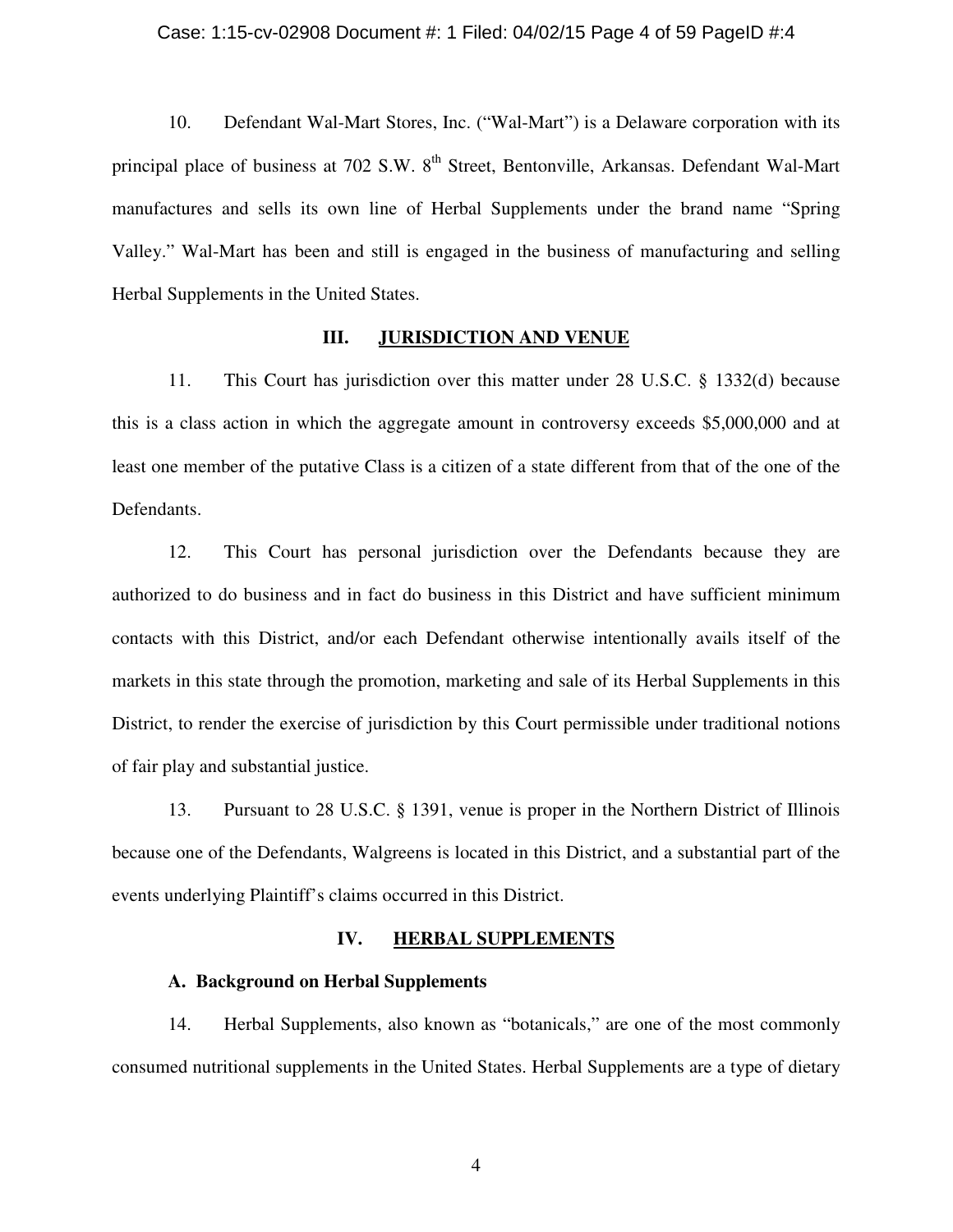### Case: 1:15-cv-02908 Document #: 1 Filed: 04/02/15 Page 5 of 59 PageID #:5

supplement that contains herbs or part of a plant used for its flavor, scent, or potential therapeutic properties or other health benefits. Herbal Supplements may include flowers, leaves, bark, fruit, seeds, stems, and roots, either on their own, or in mixtures. Primitive and ancient civilizations relied on herbs for healing, as do many contemporary cultures throughout the world. In fact, the World Health Organization has estimated that 80% of the world's population continues to use traditional therapies, a major part of which are derived from plants.<sup>2</sup>

15. As of 2013, it is estimated that approximately 36 million adults in the United States consume Herbal Supplements.<sup>3</sup> This figure represents an increase in consumption of over 33% since 2011.<sup>4</sup> Herbal Supplement sales in the United States in 2013 were estimated to be \$6 billion.<sup>5</sup> It is also estimated that the global Herbal Supplements market is a \$100 billion annual market.<sup>6</sup>

16. There are at least fifty different types of Herbal Supplements manufactured and sold in the United States.

17. Herbal Supplements are not regulated by the United States Food and Drug Administration ("FDA"). Pursuant to the Dietary Supplement Health and Education Act of 1994, Herbal Supplements are considered "dietary supplements" and therefore fall outside the purview of the FDA.

<u>.</u>

<sup>&</sup>lt;sup>2</sup> http://www.helpguide.org/articles/healthy-eating/dietary-supplements.htm

<sup>&</sup>lt;sup>3</sup> http://www.nutraingredients-usa.com/Markets/Future-looks-increasingly-bright-for-herbalsupplementsmarket-researcher-says

 $\overline{4}$   $\overline{Id}$ .

<sup>&</sup>lt;sup>5</sup> http://cms.herbalgram.org/press/2014/2013\_Herb\_Market\_Report.html?ts=1423064157&signature= c178d1d1f807b7078647474baea0e9c9

<sup>6</sup> http://www.nutraingredients-usa.com/Markets/Herbal-supplement-sales-to-hit-93.15-billion-by-2015- Report.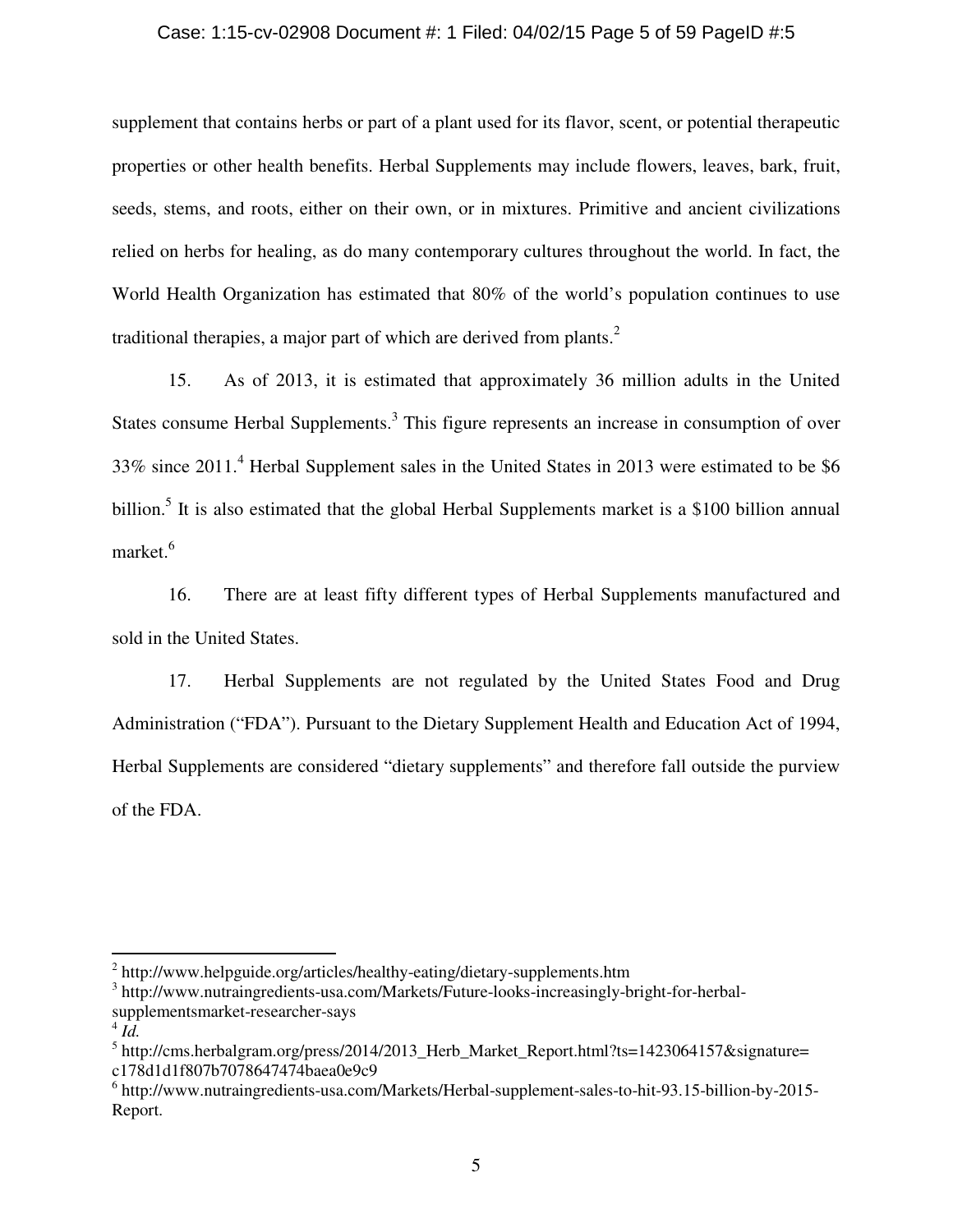### **B. The New York Attorney General's Investigation of Defendants**

18. As a result of its ongoing investigation into the Herbal Supplements industry, on February 2, 2015, the NYAG sent cease and desist letters to the Defendants, demanding that they remove certain of their store brand Herbal Supplements from their shelves and otherwise cease selling such products.

### **1) Cease and Desist Letter to GNC**

19. In the February 2 letter to GNC's CEO, Michael Archbold, the NYAG stated that it had purchased six Herbal Plus Herbal Supplements from four different New York state GNC locations. The Herbal Supplements purchased were ginkgo biloba, St. John's wort, ginseng, garlic, echinacea, and saw palmetto. The NYAG then conducted genetic testing on each bottle, yielding 120 results.

20. In testing the samples, the NYAG used "DNA barcoding technology." DNA barcoding technology is a highly reliable means of testing the genetic composition of herbal supplements. Barcoding uses state-of-the-art biotechnology to help identify plant material based on short, standardized gene sequences.<sup>7</sup>

21. The results of the genetic testing showed that 45% of the samples contained no plant DNA whatsoever. Further, 33% of the samples contained botanical material other than what appeared on the label. And finally, a mere 22% of the sample set yielded DNA that matched the contents of the product label.

22. For example, with respect to the Herbal Plus Ginkgo Biloba tested by the NYAG, none of the samples contained any ginkgo whatsoever, and many of the samples tested showed no presence of any plant material at all. Several of the tests revealed the presence of rice, spruce,

<u>.</u>

 $^7$  http://www.biomedcentral.com/1741-7015/11/222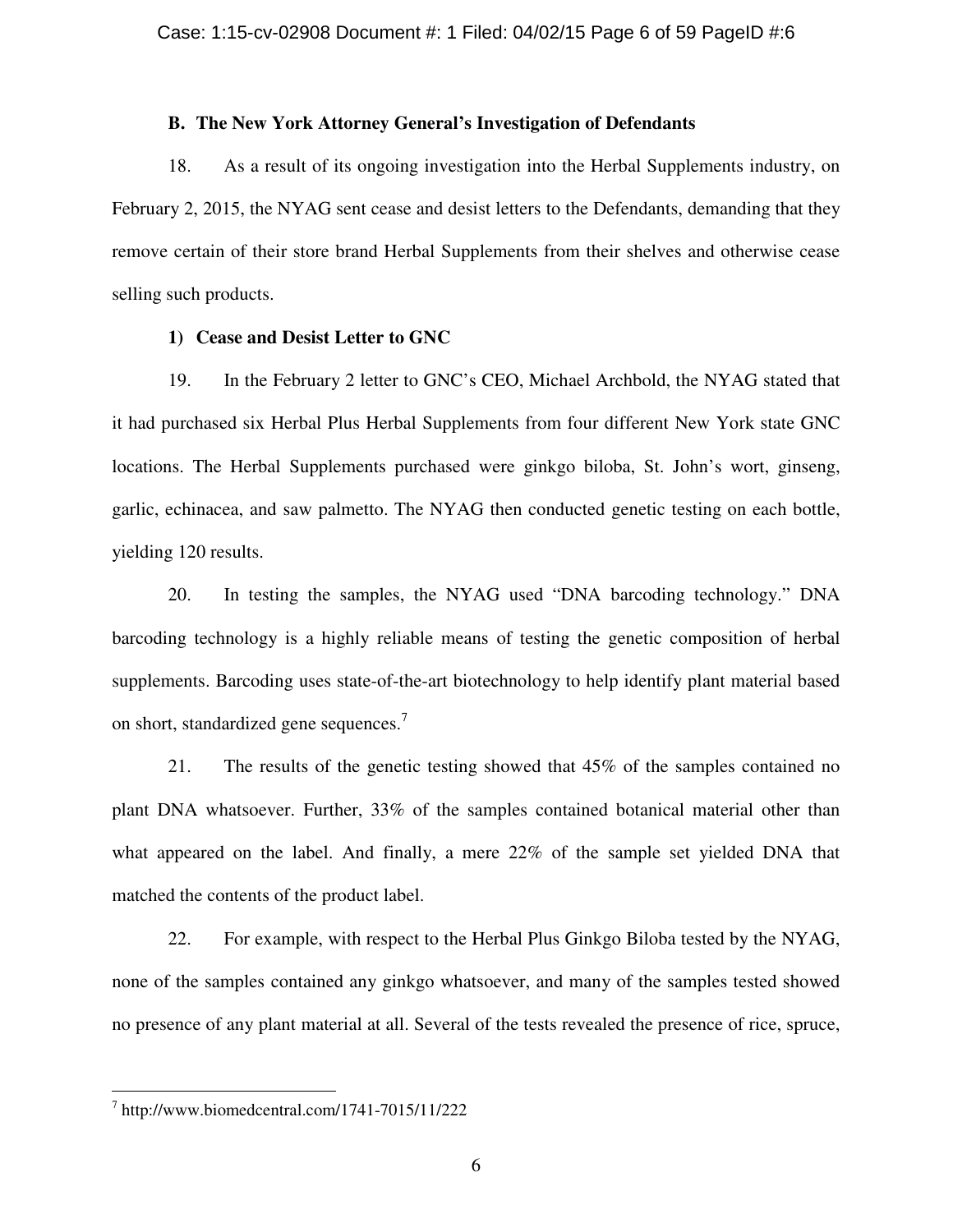#### Case: 1:15-cv-02908 Document #: 1 Filed: 04/02/15 Page 7 of 59 PageID #:7

and asparagaceae, materials that are not related to ginkgo, The presence of these ingredients was not disclosed on the Herbal Plus Ginkgo Biloba packaging.

23. With respect to the Herbal Plus St. John's Wort, none of the samples tested contained any St. John's wort. A few of the samples contained other substances such as rice, allium and dracaena. The presence of these three ingredients was not disclosed on the Herbal Plus St. John's Wort packaging.

24. With respect to echinacea, none of the samples tested by the NYAG contained any echinacea. Some of the samples contained rice, pinus, or ranunculaceae. The presence of these ingredients was not disclosed on the Herbal Plus Echinacea packaging.

25. Even in cases where the genetic tests on one of the Herbal Plus Herbal Supplements revealed the presence of the correct ingredient, many of the tests revealed the complete absence of the ingredient on the same product, thus, leaving a consumer completely unsure whether they purchased one of the bottle's that contained the proper ingredients.

### **2) Cease and Desist Letter to Target**

26. In a February 2, 2015 letter to Target's CEO, Brian Cornell, the NYAG stated that it purchased six "up & up" Herbal Supplements from three different New York state Target locations. The Herbal Supplements purchased were ginkgo biloba, St. John's wort, valerian root, garlic, echinacea, and saw palmetto. The NYAG then conducted genetic testing on each bottle, which yielded 90 results.

27. The results of the genetic testing showed that 38% of the samples contained no plant DNA whatsoever. Further, 21% of the samples contained botanical material other than what appeared on the label. And finally, a mere 41% of the sample set yielded DNA that matched the contents of the product label.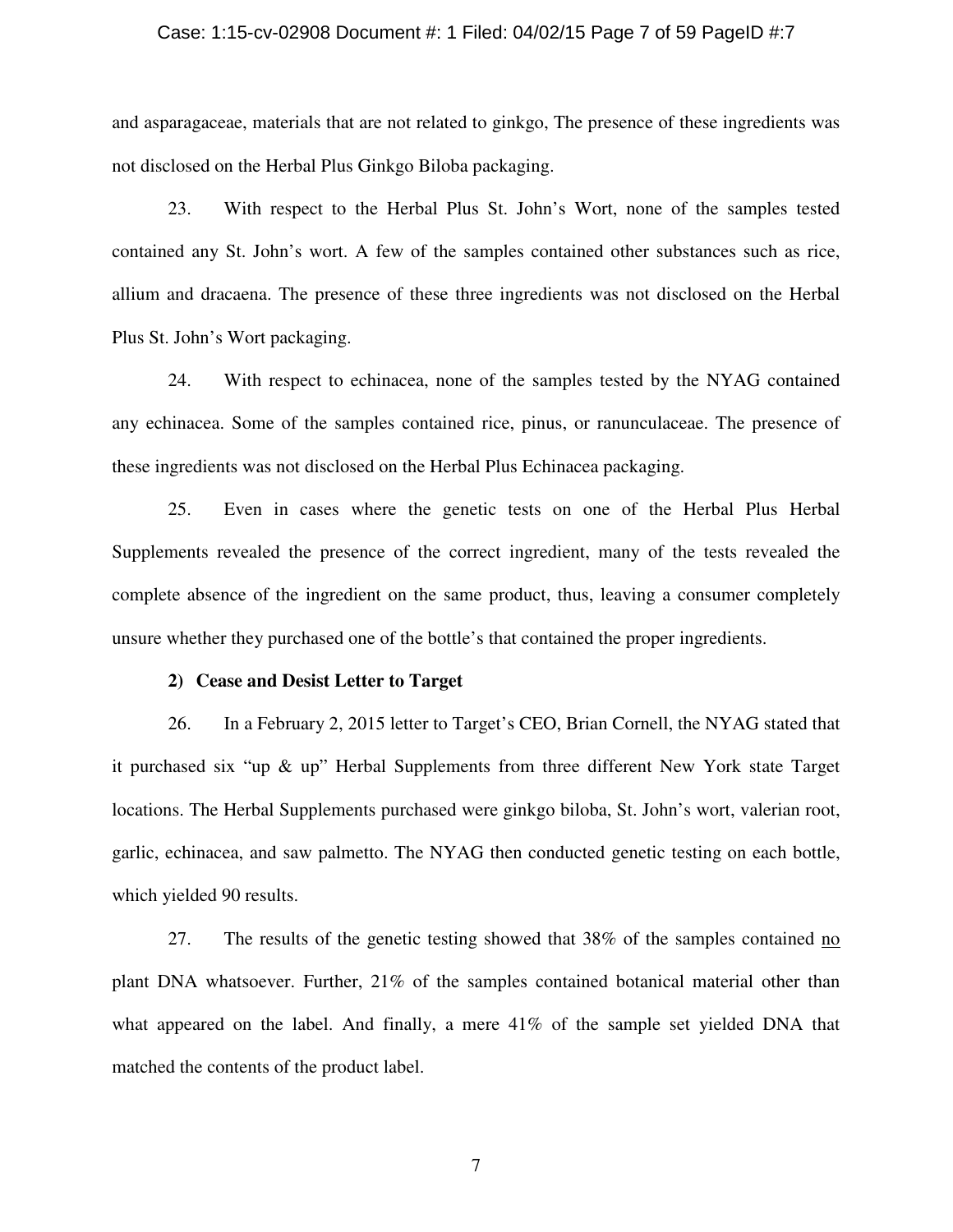### Case: 1:15-cv-02908 Document #: 1 Filed: 04/02/15 Page 8 of 59 PageID #:8

28. For example, with respect to the up  $\&$  up Ginkgo Biloba, none of the sample tested contained any ginkgo. A few of the samples contained other substances such as rice, allium, and mung bean. The presence of these three ingredients was not disclosed on the up  $\&$  up Ginkgo Biloba packaging.

29. With respect to the up & up St. John's Wort tested by the NYAG, none of the samples contained any St. John's wort whatsoever, and many of the samples tested showed no presence of any plant material at all. Several of the tests revealed the presence of rice, allium, and dracaena, all of which are unrelated to St. John's wort. The presence of these ingredients was not disclosed on the up & up St. John's wort packaging.

30. With respect to the up & up Valerian Root tested by the NYAG, none of the samples contained any valerian root whatsoever, and many of the samples tested showed no presence of any plant material at all. Several of the tests revealed the presence of allium, phaseolus/beans, rice, asparagaceae, peas, wild carrot, saw palmetto, and phaseolus fabaceae, all of which are unrelated to Valerian Root. The presence of these ingredients was not disclosed on the up & up Valerian Root packaging.

31. Even in cases where the genetic tests on one of the up  $\&$  up Herbal Supplements revealed the presence of the correct ingredient, many of the tests revealed the complete absence of the ingredient on the same product, thus, leaving a consumer completely unsure whether they purchased one of the bottle's that contained the proper ingredients.

### **3) Cease and Desist Letter to Walgreens**

32. In a February 2, 2015 letter to Walgreens' President, Alexander Gourlay, the NYAG stated that it purchased six Walgreens brand "Finest Nutrition" Herbal Supplements from three different New York state Walgreens locations. The Walgreens Herbal Supplements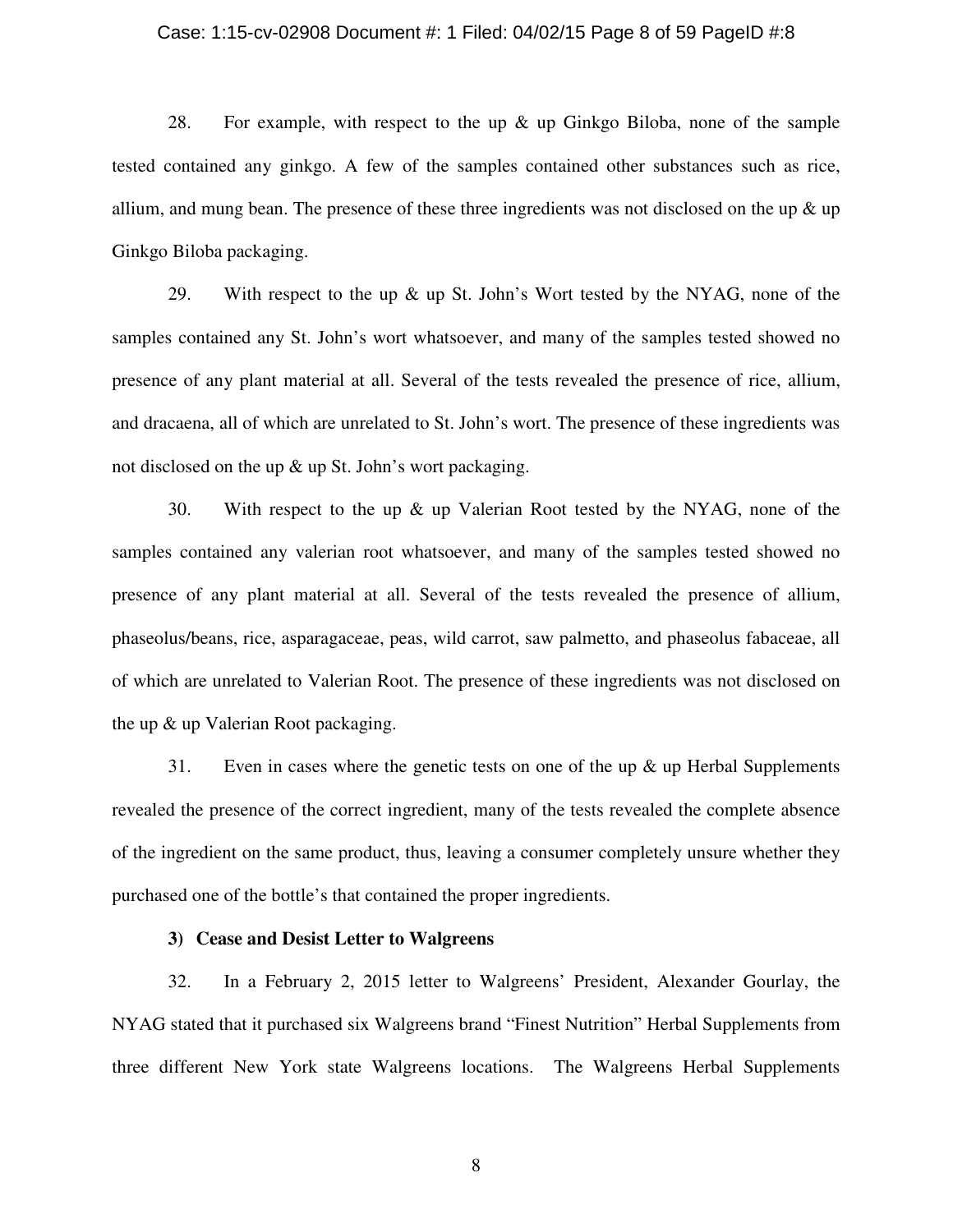### Case: 1:15-cv-02908 Document #: 1 Filed: 04/02/15 Page 9 of 59 PageID #:9

purchased were ginkgo biloba, St. John's wort, ginseng, garlic, echinacea, and Saw Palmetto. The NYAG then conducted genetic testing on each bottle, which yielded 90 results.

33. The results of the genetic testing showed that 37% of the samples contained no plant DNA whatsoever. Further, 45% of the samples contained botanical material other than what appeared on the label. And finally, a mere 18% of the sample set yielded DNA that actually matched the contents of the product label.

34. For example, with respect to the Finest Nutrition Ginkgo Biloba, none of the samples tested contained any ginkgo. The only botanical material that was found in the ginkgo samples was rice. The presence of the rice was not disclosed on the Finest Nutrition packaging.

35. With respect to the Finest Nutrition St. John's Wort tested by the NYAG, none of the samples contained any St. John's wort whatsoever, and many of the samples tested showed no presence of any plant material at all. Several of the tests revealed the presence of rice, allium, and dracaena, all of which are unrelated to St. John's wort. The presence of these ingredients was not disclosed on the Finest Nutrition St. John's Wort Packaging.

36. With respect to the Finest Nutrition Echinacea tested by the NYAG, none of the samples contained any echinacea whatsoever, and many of the samples tested showed no presence of any plant material at all. Several of the tests revealed the presence of allium, oryza, and daisy, all of which are unrelated to echinacea. The presence of these ingredients was not disclosed on the Finest Nutrition Echinacea packaging.

37. Even in the cases where none of the genetic tests on one of the Finest Nutrition Herbal Supplements revealed the presence of the correct ingredient, many of the tests revealed the complete absence of the ingredient on the same product, thus, leaving a consumer completely unsure whether they purchased one the bottle's that contained the proper ingredients.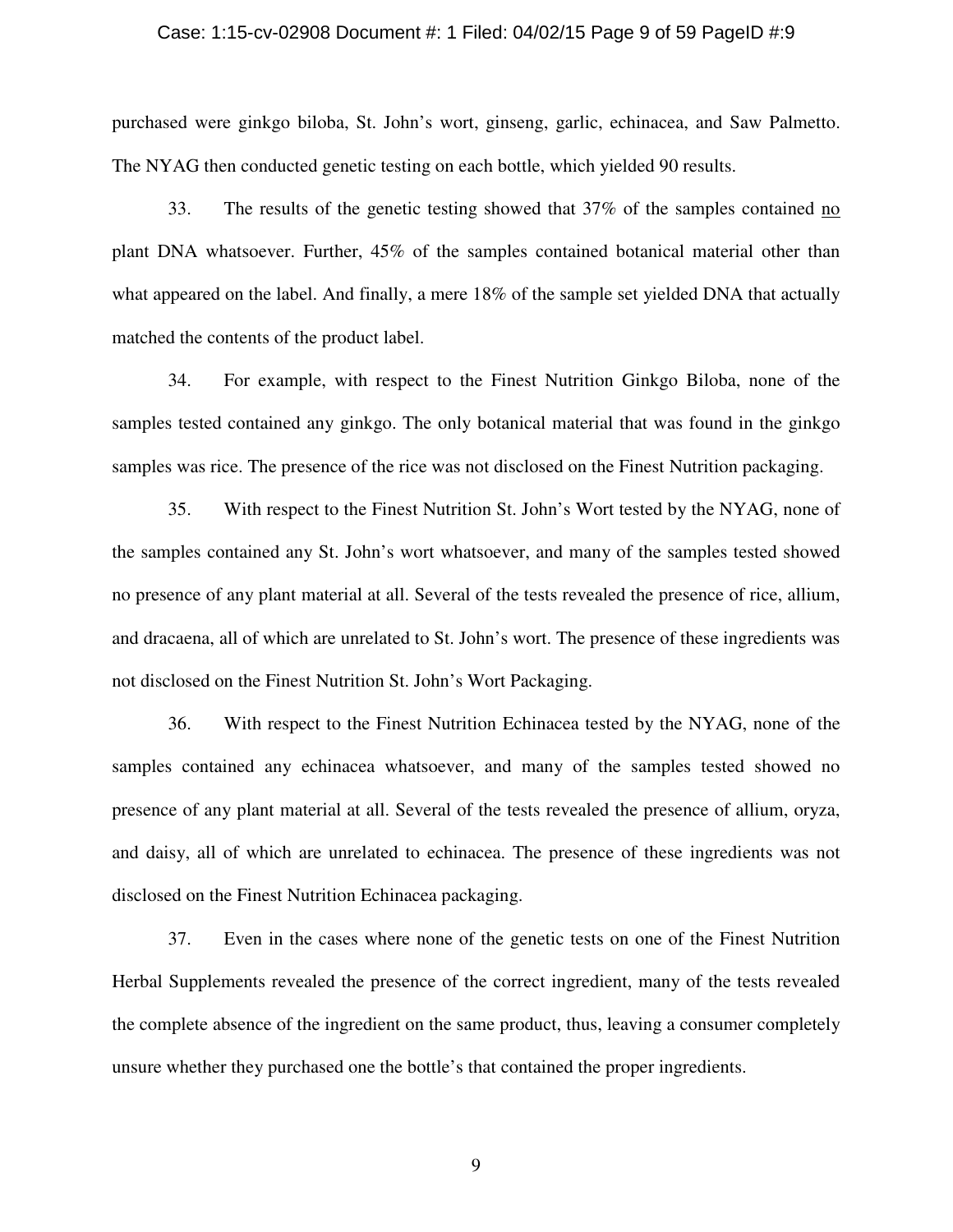### **4) Cease and Desist Letter to Wal-Mart**

38. In a February 2, 2015 letter to Wal-Mart's President and CEO, Doug McMillon, the NYAG stated that it purchased six Wal-Mart brand "Spring Valley" Herbal Supplements from three different New York state Wal-Mart locations. The Spring Valley Herbal Supplements purchased were Ginkgo Biloba, St. John's Wort, Ginseng, Garlic, Echinacea, and Saw Palmetto. The NYAG then conducted genetic testing on each bottle, which yielded 90 results.

39. The results of the genetic testing showed that 56% of the samples contained no plant DNA whatsoever. Further, 40% of the samples contained botanical material other than what appeared on the label. And finally, a mere 4% of the sample set yielded DNA that actually matched the contents of the product label.

40. For example, with respect to the Spring Valley Ginkgo Biloba, none of the samples tested contained any Ginkgo. Some samples revealed the presence of rice, dracaena, mustard, wheat, and radish. The presence of these ingredients was not disclosed on the Spring Valley packaging.

41. With respect to the Spring Valley St. John's Wort tested by the NYAG, none of the samples contained any St. John's Wort whatsoever, and many of the samples showed no presence of any plant material at all. Several of the tests revealed the presence of rice, allium, and cassava, all of which are unrelated to St. John's Wort. The presence of these ingredients was not disclosed on the Spring Valley St. John's Wort packaging.

42. With respect to the Spring Valley Echinacea tested by the NYAG, none of the samples contained any Echinacea whatsoever, and none of the samples contained any botanical material of any kind.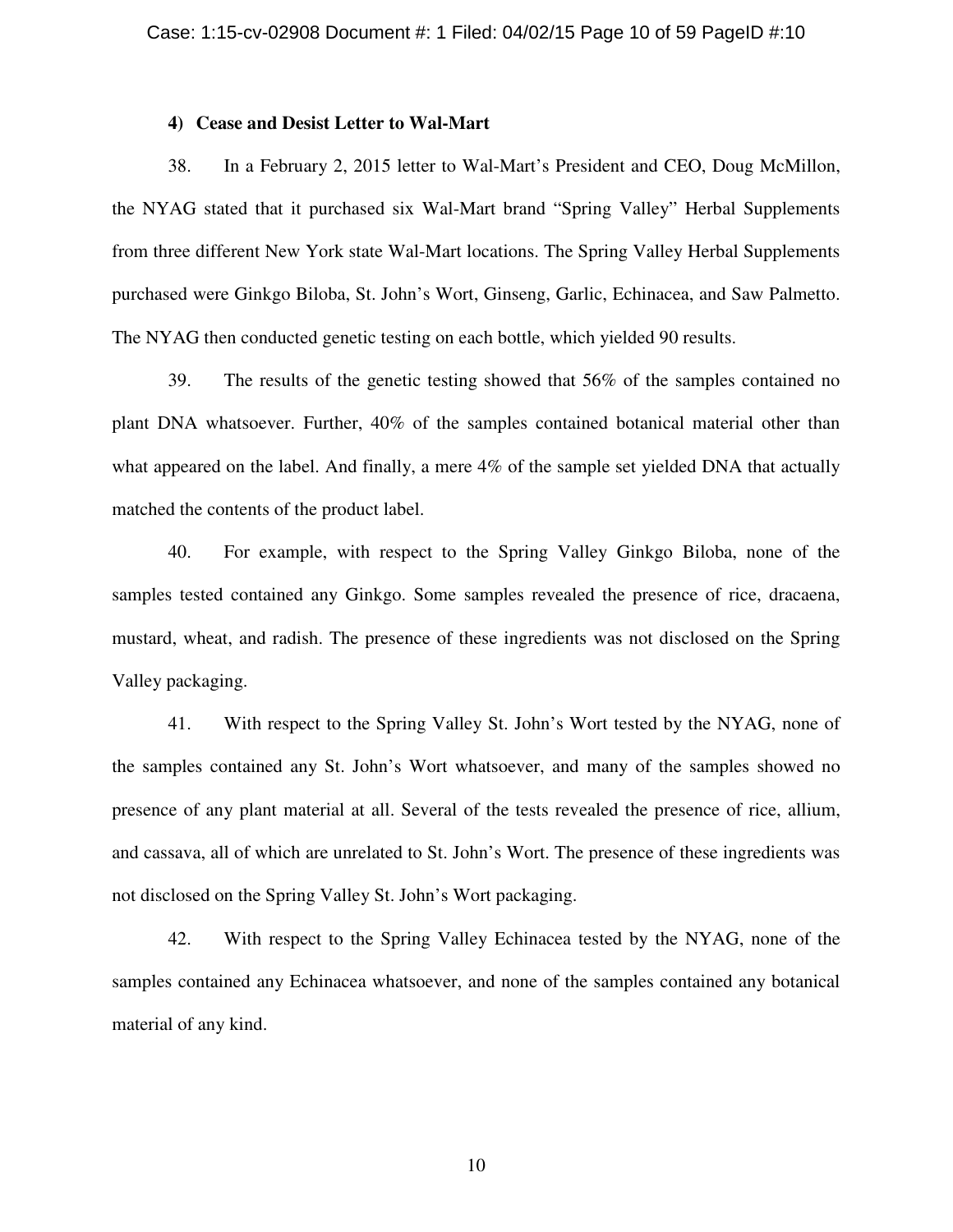43. Even in cases where the genetic tests on one of the Spring Valley Herbal Supplements revealed the presence of the correct ingredient, many of the tests revealed the complete absence of the ingredient on the same product, thus, leaving a consumer completely unsure whether they purchased one of the bottle's that contained the proper ingredients.

## **V. CLASS ACTION ALLEGATIONS**

44. Plaintiff brings this action pursuant to Rule 23(a), 23(b)(2), and 23(b)(3) of the Federal Rules of Civil Procedure, on behalf of herself and the members of the following Class:

> All persons and entities that purchased GNC "Herbal Plus," Target "up & up," Walgreens "Finest Nutrition," and Wal-Mart "Spring Valley" brand herbal nutritional supplements during the period February 2, 2009 through the present.

45. Excluded from the Class are Defendants, any entity in which Defendants have a controlling interest or which has a controlling interest in a Defendant, and Defendants' legal representatives, predecessors, successors, assigns, and employees, as well as governmental entities.

46. The definition of the Class is unambiguous. Plaintiff is a member of the Class she seeks to represent members of the Class can be identified using Defendants' records and other information that is kept by Defendants in the usual course of business and/or in the control of Defendants. Records kept by the Defendants identify the members of the Class who purchased the Herbal Supplements. The members of the Class can be notified of the Class Action through publication and direct mailings to address lists maintained in the usual course of business by Defendants.

47. Pursuant to Rule  $23(a)(1)$ , members of the Class are so numerous that their individual joinder is impracticable. The precise number of members of the Class is unknown to Plaintiff, but that number greatly exceeds the number to make joinder possible.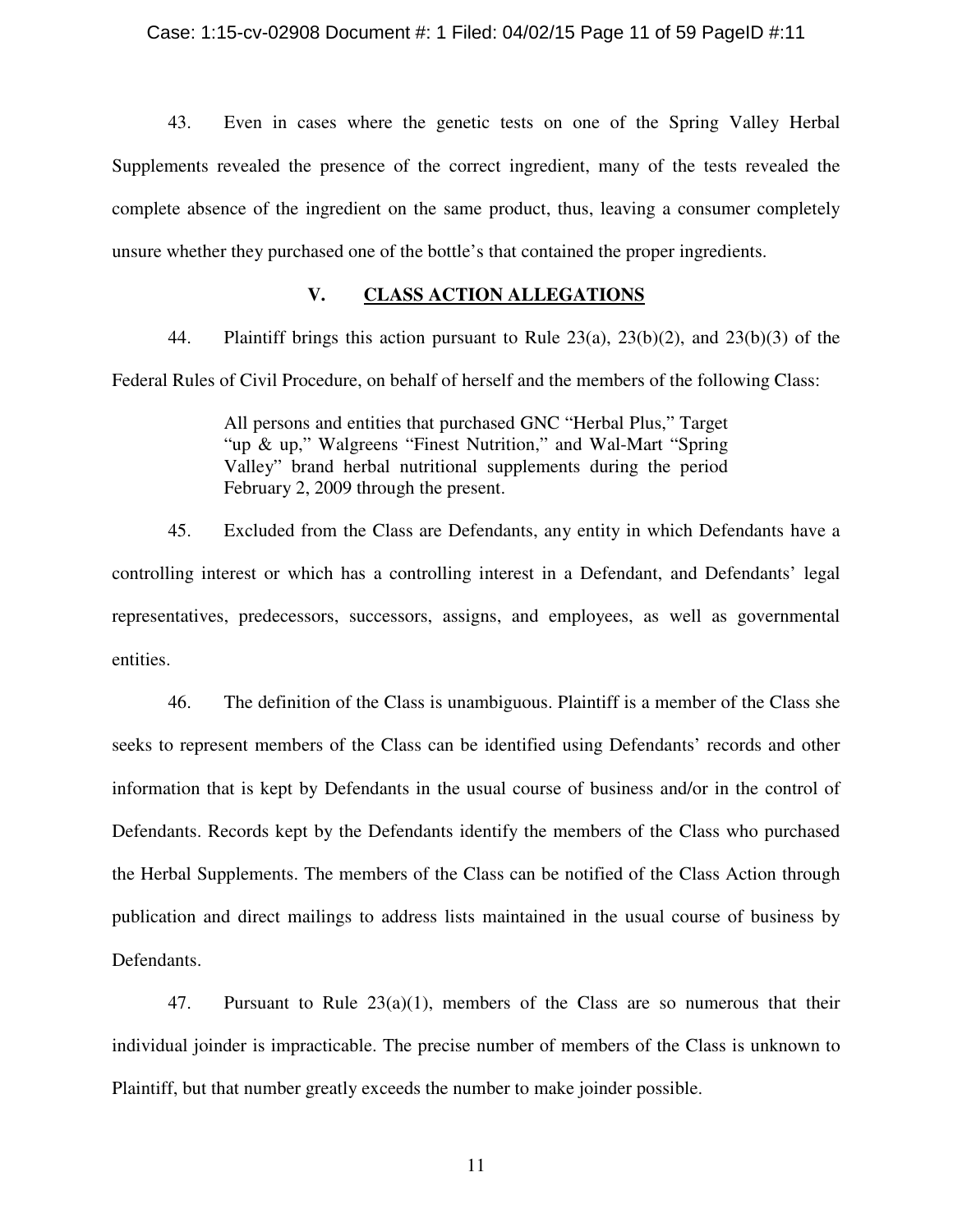### Case: 1:15-cv-02908 Document #: 1 Filed: 04/02/15 Page 12 of 59 PageID #:12

48. Pursuant to Rule 23(a)(2) and (b)(3), questions of fact and law, except as to the amount of damages each member of the Class sustained, are common to the Class. Common questions of law and fact predominate over the questions affecting only individual members of the Class. Some of the common legal and factual questions include:

- a. Whether Defendants manufactured and/or sold the Herbal Supplements which failed to contain the ingredients advertised;
- b. Whether Defendants manufactured and/or sold the Herbal Supplements which contained ingredients not disclosed on the packaging;
- c. Whether Defendants' conduct violated the consumer fraud laws of various states;
- d. Whether Defendants were unjustly enriched by selling the Herbal Supplements that failed to contain the primary ingredients as advertised;
- e. Whether Defendants defrauded Plaintiff and members of the Class; and
- f. The nature and extent of damages and other remedies to which the conduct of Defendants entitles Plaintiff and the members of the Class.

49. Each Defendant engaged in a common course of conduct giving rise to the legal rights sought to be enforced by Plaintiff and the members of the Class. Individual questions, if any, pale by comparison to the numerous common questions that dominate.

50. The injuries sustained by the members of the Class flow, in each instance, from a common nucleus of operative facts, each Defendants' misconduct. Each member of the Class purchased an Herbal Supplement that failed to contain the primary ingredient listed on the label.

51. Pursuant to Rule  $23(a)(3)$ , Plaintiff's claims are typical of the claims of the other members of the Class. Plaintiff, like other members of the Class, purchased an Herbal Supplement that failed to contain the primary ingredients that such supplements were supposed to contain. Plaintiff was subject to, and was financially harmed by, a common policy and practice applied by each Defendant to all members of the Class.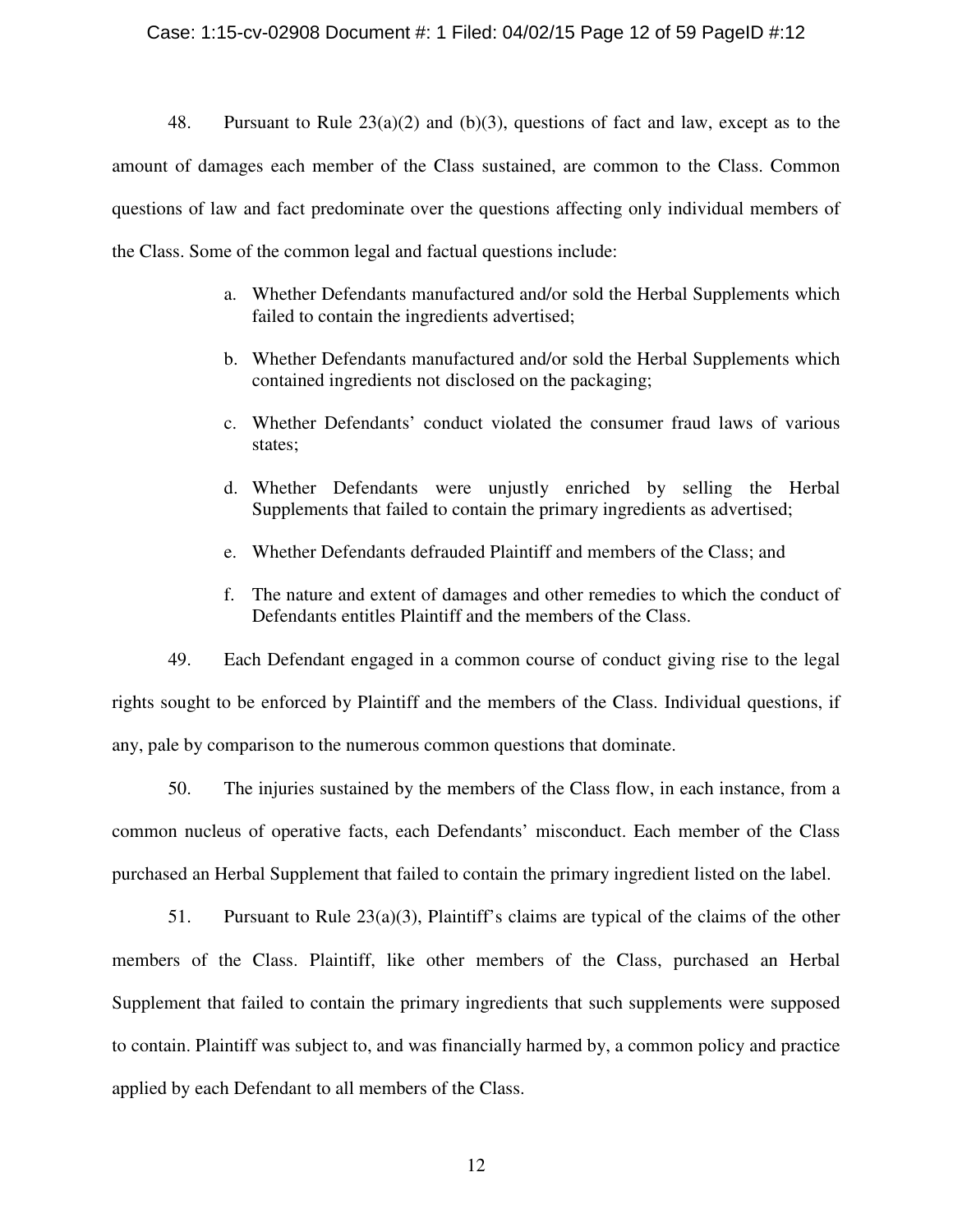#### Case: 1:15-cv-02908 Document #: 1 Filed: 04/02/15 Page 13 of 59 PageID #:13

52. Pursuant to Rule  $23(a)(4)$  and  $(g)(1)$ , Plaintiff will fairly and adequately protect the interests of the Class. Plaintiff is familiar with the basic facts that form the bases of the members of the Class' claims. Plaintiff's interests do not conflict with the interests of the other members of the Class that she seeks to represent. Plaintiff has retained counsel competent and experienced in class action litigation and intends to prosecute this action vigorously.

53. Pursuant to Rules 23(b)(3), a class action is superior to other available methods for the fair and efficient adjudication of this controversy because joinder of all members of the Class is impracticable. The prosecution of separate actions by individual members of the Class would impose heavy burdens upon the courts and Defendants, and would create a risk of inconsistent or varying adjudications of the questions of law and fact common to the Class. A class action would achieve substantial economies of time, effort, and expense, and would assure uniformity of decision as to person similarly situated without sacrificing procedural fairness.

54. Individual litigation of the legal and factual issues raised by the conduct of the Defendants would increase delay and expense to all parties and to the court system. The class action device presents far fewer management difficulties and provides the benefits of a single uniform adjudication, economies of scale, and comprehensive supervision by a single court.

### **VI. TOLLING OF STATUTE OF LIMITATIONS**

55. Any applicable statute of limitations has been tolled by the Defendants' knowing and active concealment of their deceptive practices. Plaintiff and members of the Class could not have reasonably discovered the true extent of the Defendants' deception with regard to their Herbal Supplements, until the NYAG disclosed the results of its studies on the Defendants' Herbal Supplements.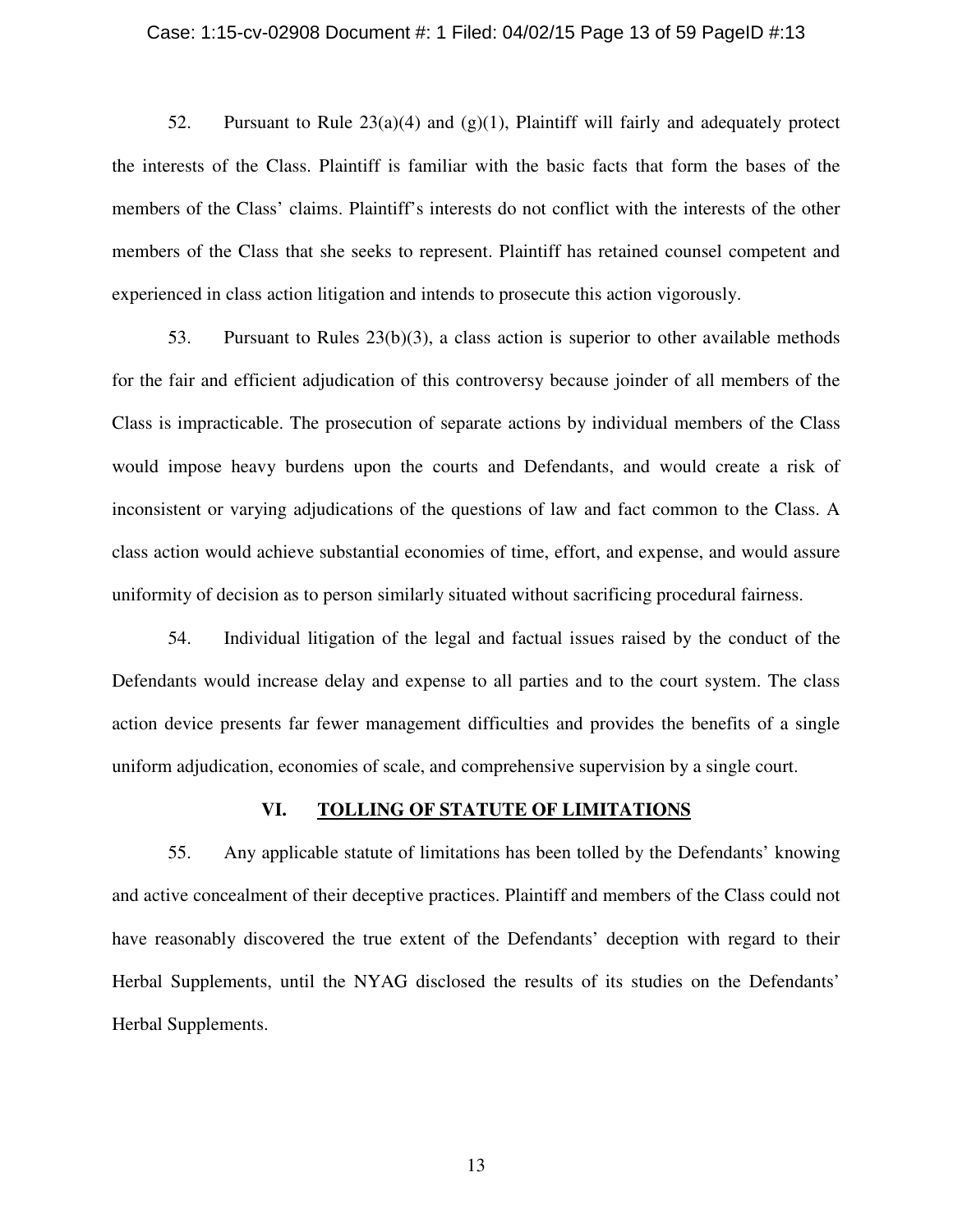### Case: 1:15-cv-02908 Document #: 1 Filed: 04/02/15 Page 14 of 59 PageID #:14

56. As a result of the active concealment by the Defendants, any all applicable statues of limitations otherwise applicable to the allegations herein have tolled.

# **COUNT 1 VIOLATIONS OF THE ALASKA UNFAIR TRADE PRACTICES AND CONSUMER PROTECTION ACT (Alaska Stat. § 45.50.471,** *et seq.***)**

57. Plaintiff realleges and incorporates by reference all paragraphs as though fully set forth herein.

58. Alaska's Unfair Trade Practices And Consumer Protection Act ("AUTPCPA") declares unfair methods of competition and unfair or deceptive acts or practices in the conduct of trade or commerce unlawful, including: "(8) advertising goods or services with intent not to sell them as advertised"; "(12) using or employing deception, fraud, false pretense, false promise, misrepresentation, or knowingly concealing, suppressing, or omitting a material fact with intent that others rely upon the concealment, suppression or omission in connection with the sale or advertisement of goods or services whether or not a person has in fact been misled, deceived or damaged"; and "(14) representing that an agreement confers or involves rights, remedies, or obligations which it does not confer or involve, or which are prohibited by law." ALASKA STAT. § 45.50.471.

59. In the course of the Defendants' business, each Defendant willfully failed to disclose and actively concealed that their Herbal Supplements failed to contain the primary ingredient they represented were contained in their Herbal Supplements and/or contained ingredients that were not disclosed on the packaging of the Herbal Supplement. Accordingly, the Defendants engaged in unlawful trade practices, including misrepresenting the ingredients contained in the Herbal Supplements; and omitting material facts in describing their Herbal Supplements.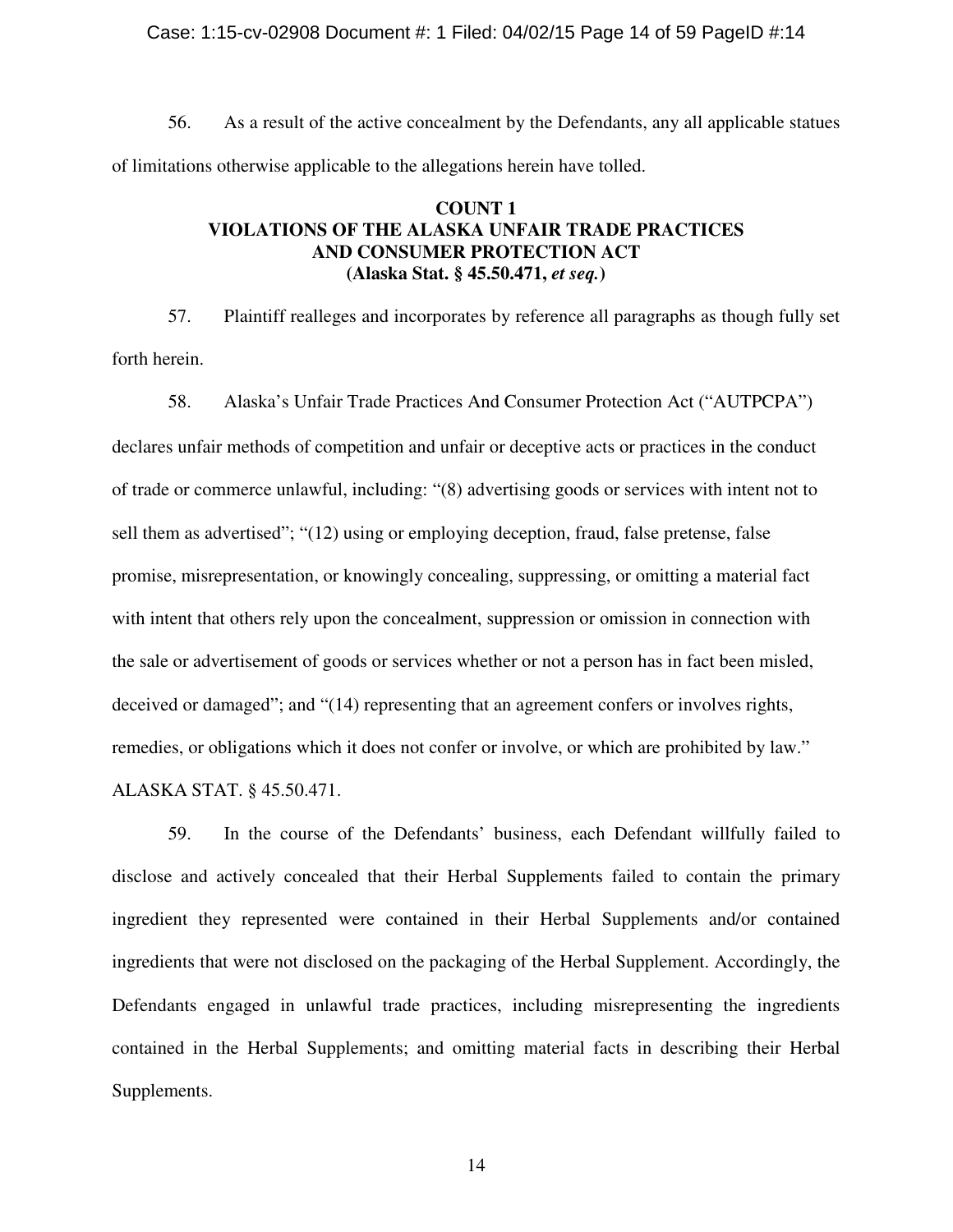#### Case: 1:15-cv-02908 Document #: 1 Filed: 04/02/15 Page 15 of 59 PageID #:15

60. Defendants' misrepresentations and omissions described herein have the capacity or tendency to deceive. As a result of these unlawful trade practices, Plaintiff and members of the Class have suffered ascertainable loss.

61. Plaintiff and the Class suffered ascertainable loss caused by the Defendants' failure to disclose material information. Buyers such as Plaintiff and members of the Class would have acted differently knowing that the Defendants were selling Herbal Supplements that did not contain the very ingredients they were represented to contain. Plaintiff and members of the Class would have wanted to know, as would any reasonable person, that the Defendants' Herbal Supplements failed to contain the ingredients they were supposed to contain and this information would have changed their and any reasonable customer's decision to purchase the Defendants' Herbal Supplements.

62. Plaintiff is entitled to recover the greater of three times the actual damages or \$500, pursuant to ALASKA STAT. § 45.50.531(a). Attorneys' fees may also be awarded to the prevailing party pursuant to ALASKA STAT. § 45.50.531(g).

# **COUNT 2 VIOLATIONS OF THE ARIZONA CONSUMER FRAUD ACT (Arizona Rev. Statute § 44-1521,** *et seq***.)**

63. Plaintiff realleges and incorporates by reference all paragraphs as though fully set forth herein.

64. Plaintiff, members of the Class, and Defendants are each "persons" as defined by ARIZ. REV. STAT. § 44-1521(6). The Herbal Supplements sold to Plaintiff and the Class are "merchandise" as defined by ARIZ. REV. STAT. § 44-1521(5).

65. The Arizona Consumer Fraud Act ("ACFA") proscribes "[t]he act, use or employment by any person of any deception, deceptive act or practice, fraud, false pretense, false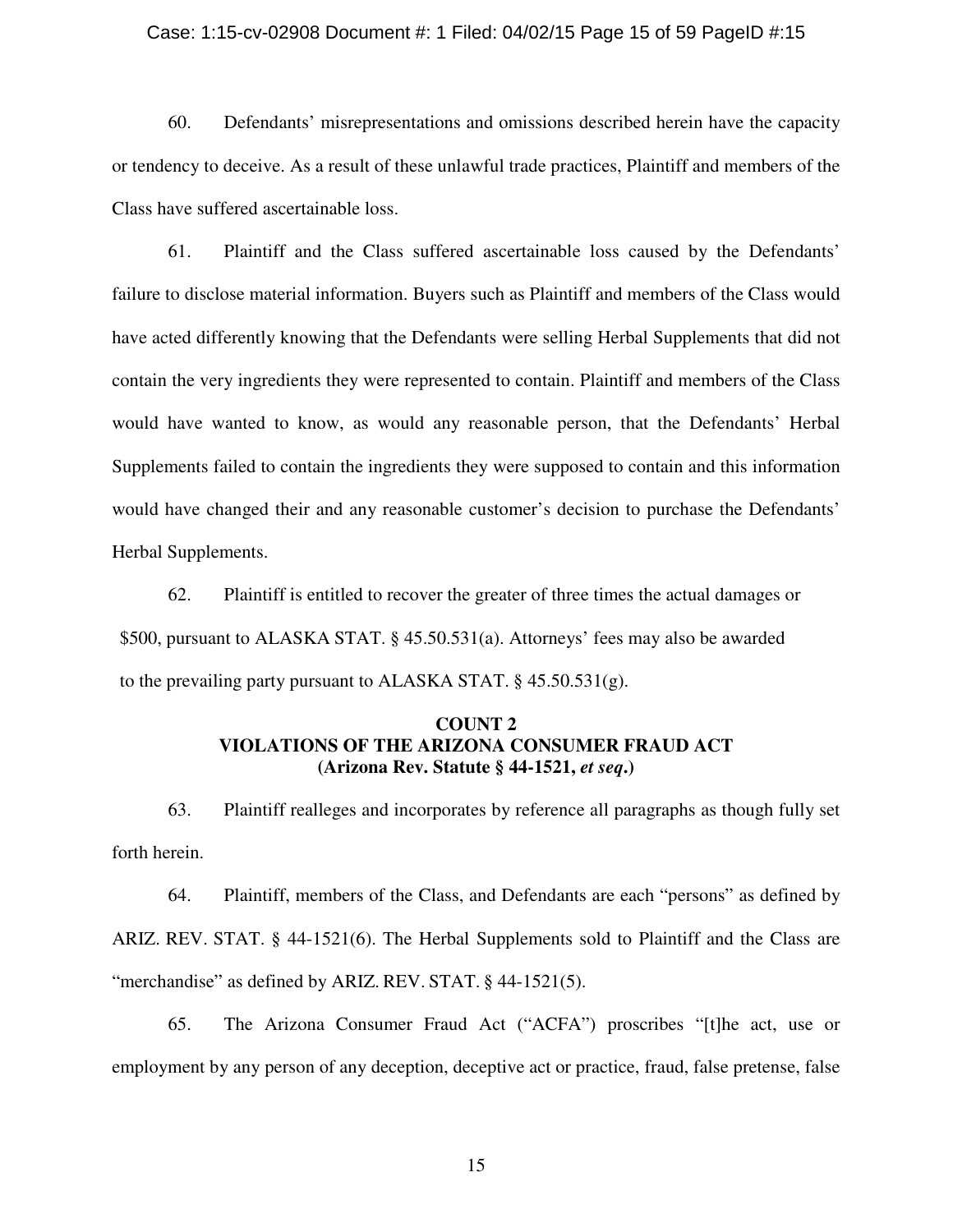#### Case: 1:15-cv-02908 Document #: 1 Filed: 04/02/15 Page 16 of 59 PageID #:16

promise, misrepresentation, or concealment, suppression or omission of any material fact with intent that others rely upon such concealment, suppression or omission, in connection with the sale or advertisement of any merchandise whether or not any person has in fact been misled, deceived or damaged thereby." ARIZ. REV. STAT. § 44-1522(A).

66. In, the course of the Defendants' business, each Defendant willfully failed to disclose and actively concealed that their Herbal Supplements failed to contain the primary ingredient they represented were contained in their Herbal Supplements and/or contained ingredients that were not disclosed on the packaging of the Herbal Supplement. Accordingly, the Defendants engaged in unlawful trade practices, including misrepresenting the ingredients contained in the Herbal Supplements; and omitting material facts in describing their Herbal Supplements. By concealing and omitting material information from Plaintiff and the Class and by making affirmative misrepresentations as described above, the Defendants engaged in deceptive business practices prohibited by the ACFA, ARIZ. REV. STAT. § 44-1522(A). The Defendants' material omissions and misrepresentations were made with the intent that Plaintiff and the Class would rely upon them, and Plaintiff and the Class did in fact rely upon those material omissions and misstatements.

67. The Defendants' unfair or deceptive acts or practices were likely to and did in fact deceive reasonable consumers, including Plaintiff and members of the Class. Buyers such as Plaintiff and members of the Class would have acted differently knowing that the Defendants were selling Herbal Supplements that did not contain the very ingredients they were represented to contain. Plaintiff and members of the Class would have wanted to know, as would any reasonable person, that the Defendants' Herbal Supplements failed to contain the ingredients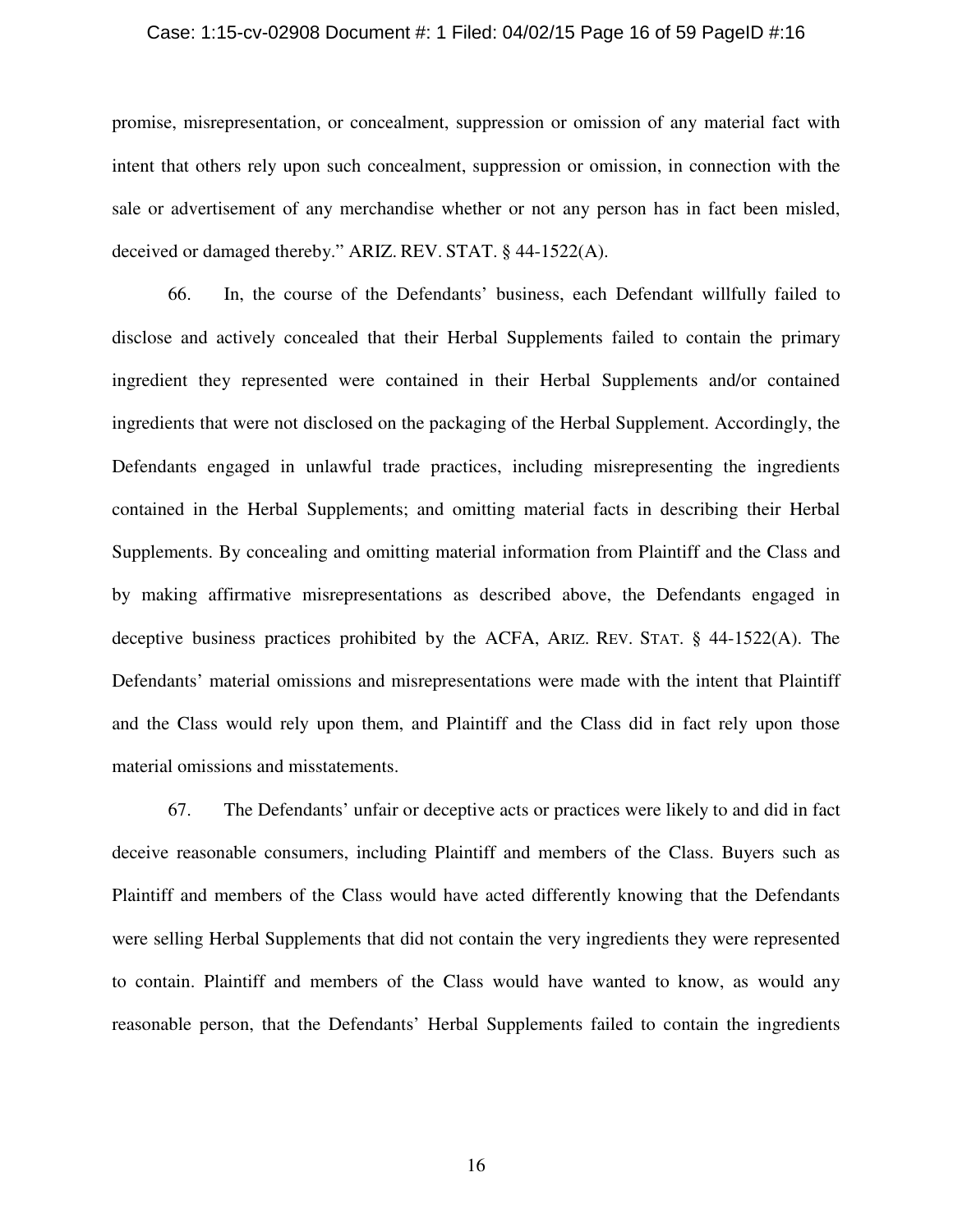### Case: 1:15-cv-02908 Document #: 1 Filed: 04/02/15 Page 17 of 59 PageID #:17

they were supposed to contain and this information would have changed their and any reasonable customer's decision to purchase the Defendants' Herbal Supplements.

68. Plaintiff and the Class sustained damages as a result of the Defendants' unlawful acts and are, therefore, entitled to damages and other relief as provided under the ACFA.

69. Plaintiff also seeks court costs and attorneys' fees as a result of Defendants' violation of the ACFA as provided in ARIZ.REV. STAT. § 12-341.01.

### **COUNT 3 VIOLATIONS OF THE ARKANSAS DECEPTIVE TRADE PRACTICES ACT (ARK. CODE ANN. § 4-88-101** *et seq***.)**

70. Plaintiff realleges and incorporates by reference all paragraphs as though fully set forth herein.

71. Plaintiff, members of the Class, and Defendants are each "persons" as defined by ARK. CODE ANN. § 4-88-102(5). The Herbal Supplements the Defendants sold to Plaintiff and the Class are "Goods" as defined by ARK. CODE ANN. § 4-88-102(4).

72. The Arkansas Deceptive Trade Practices Act proscribes ("ADTPA") "[d]eceptive and unconscionable trade practices," and "[t]he act, use or employment by any person of any deception, fraud or false pretense" or the "concealment, suppression or omission of any material fact with intent that others rely upon the concealment, suppression or omission" when done "in connection with the sale or advertisement of any goods …." ARK. CODE ANN. §§ 4-88-107, 108.

73. In the course of the Defendants' business, each Defendant willfully failed to disclose and actively concealed that their Herbal Supplements failed to contain the primary ingredient they represented were contained in their Herbal Supplements and/or contained ingredients that were not disclosed on the packaging of the Herbal Supplement. Accordingly, the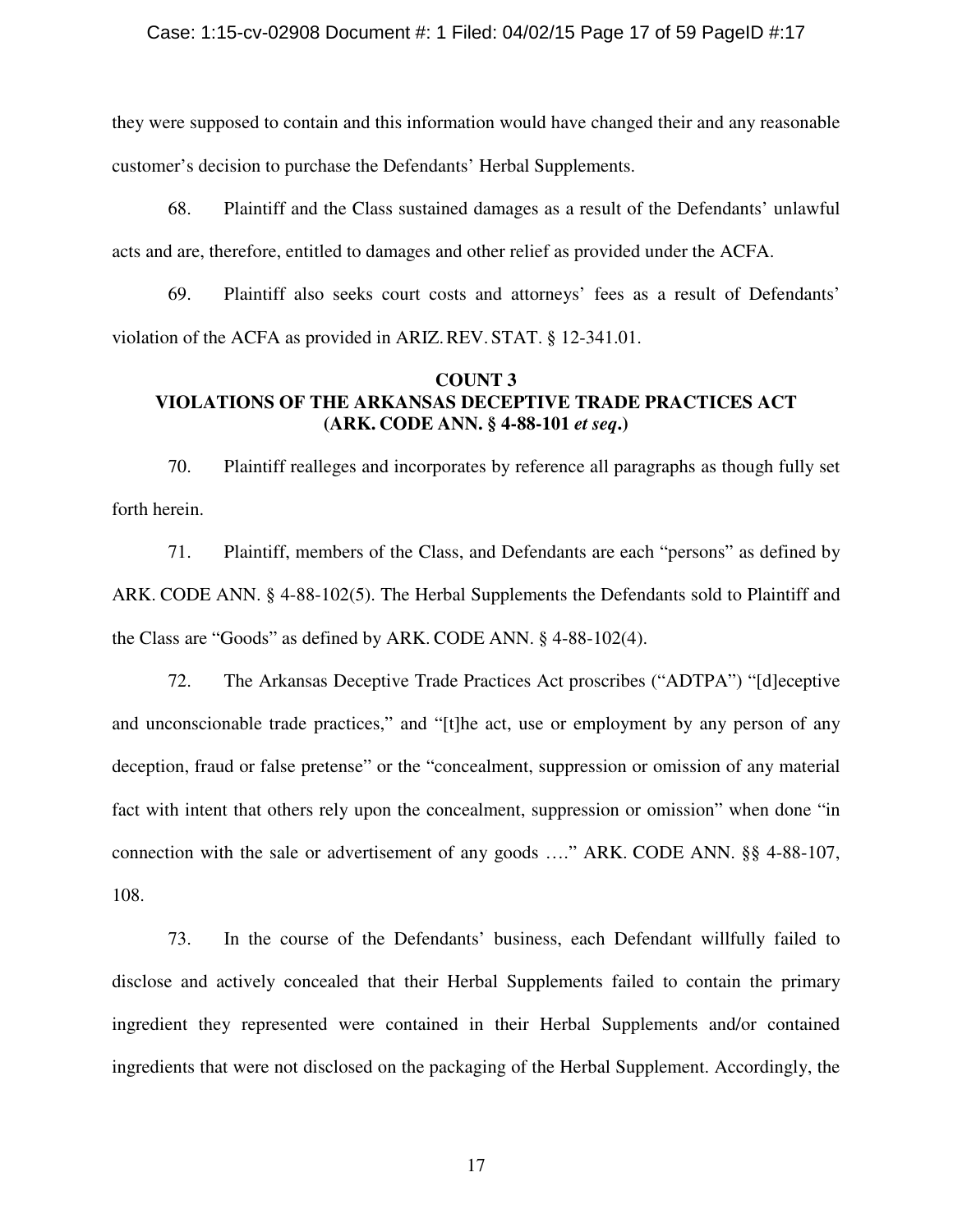#### Case: 1:15-cv-02908 Document #: 1 Filed: 04/02/15 Page 18 of 59 PageID #:18

Defendants engaged in unlawful trade practices, including misrepresenting the ingredients contained in the Herbal Supplements; and omitting material facts in describing their Herbal Supplements. By concealing and omitting material information from Plaintiff and the Class and by making affirmative misrepresentations as described above, the Defendants engaged in deceptive business practices prohibited by the ADTPA, ARK. CODE ANN. § 4-88-101, *et seq*. The Defendants' material omissions and misrepresentations were made with the intent that Plaintiff and the Class would rely upon them, and Plaintiff and the Class did in fact rely upon those material omissions and misstatements.

74. The Defendants unfair or deceptive acts or practices were likely to and did in fact deceive reasonable consumers, including Plaintiff. Buyers such as Plaintiff and members of the Class would have acted differently knowing that the Defendants were selling Herbal Supplements that did not contain the very ingredients they were represented to contain. Plaintiff and members of the Class would have wanted to know, as would any reasonable person, that the Defendants' Herbal Supplements failed to contain the ingredients they were supposed to contain and this information would have changed their and any reasonable customer's decision to purchase the Defendants' Herbal Supplements.

75. Plaintiff and the Class sustained actual damages or injury as a result of the Defendants' unlawful acts and are, therefore, entitled to damages and other relief as provided under the ADTPA.

76. Plaintiff also seeks court costs and attorneys' fees as a result of the Defendants' violation of the ADTPA as provided in ARK. CODE ANN. § 4-88-113(f).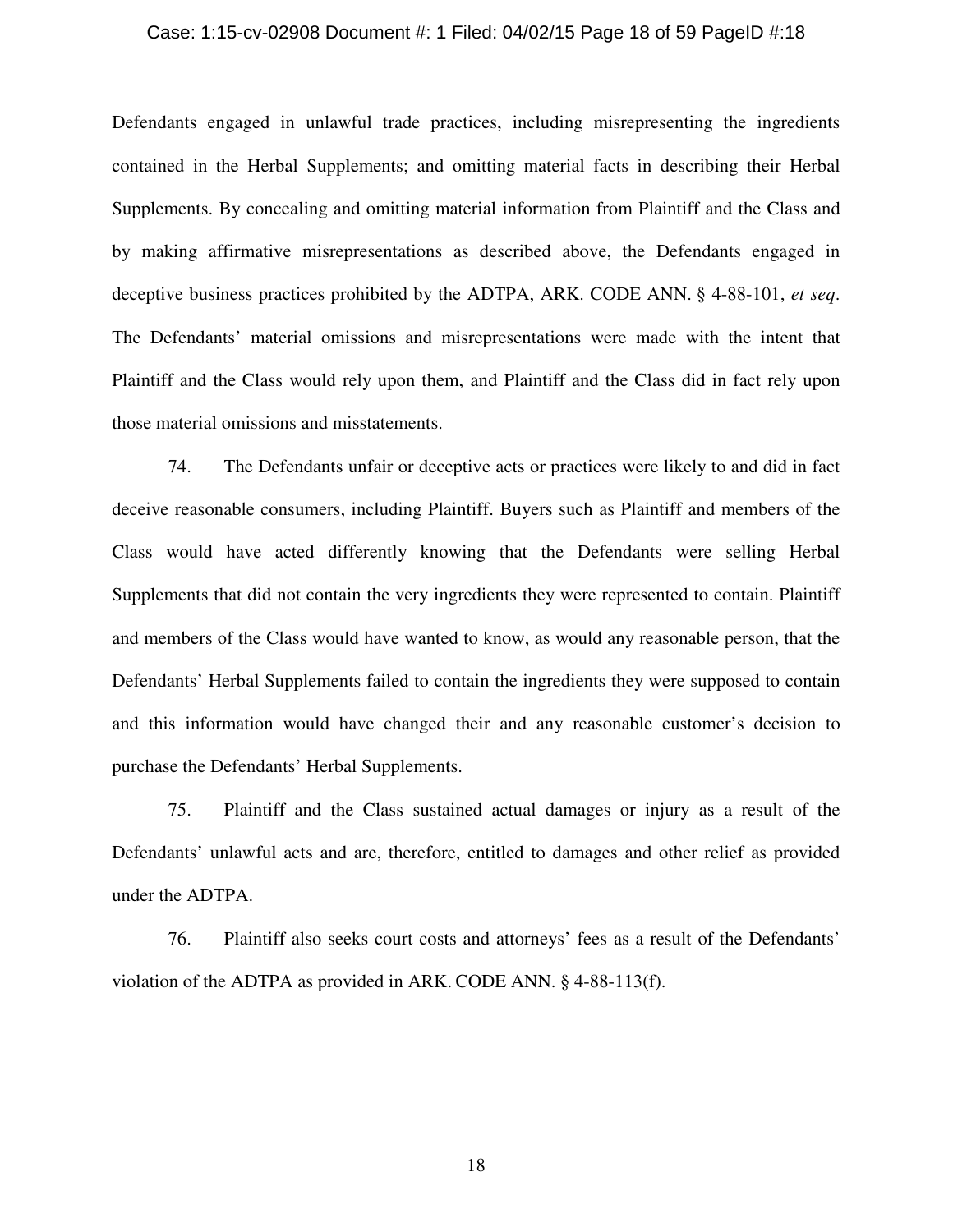## **COUNT 4 VIOLATIONS OF THE CALIFORNIA UNFAIR COMPETITION LAW (CAL. BUS. & PROF. CODE § 17200,** *et seq.*)

77. Plaintiff realleges and incorporates by reference all paragraphs as though fully set forth herein.

78. The California Unfair Competition Law ("CUCL") prohibits acts of "unfair competition," including any "unlawful, unfair or fraudulent business act or practice" and "unfair, deceptive, untrue or misleading advertising." CAL BUS. & PROF. CODE § 17200.

79. The Defendants have engaged in unfair competition and unfair, unlawful or fraudulent business practices by their conduct, statements, and omissions described above.

80. The acts engaged in by the Defendants are fraudulent and show a pattern of untruthful statements, false representations, concealment, intent to mislead, and a conspiracy to defraud that were all part of a scheme to mislead.

81. These acts and practices have deceived Plaintiff and are likely to deceive the public. The Defendants' violations of the CUCL caused injuries to Plaintiff and members of the Class.

82. The injuries suffered by Plaintiff and members of the Class are greatly outweighed by any potential countervailing benefit to consumers or to competition. Nor are there injuries that Plaintiff and members of the Class should have or could have reasonably avoided.

83. The Defendants' representations and acts as set out above induced Plaintiff and members of the Class to purchase the Herbal Supplements. Plaintiff reserves the right to identify additional violations by the Defendants as may be established through discovery.

84. As a direct and legal result of their unlawful, unfair, and fraudulent conduct described above, the Defendants have been unjustly enriched. Specifically, the Defendants have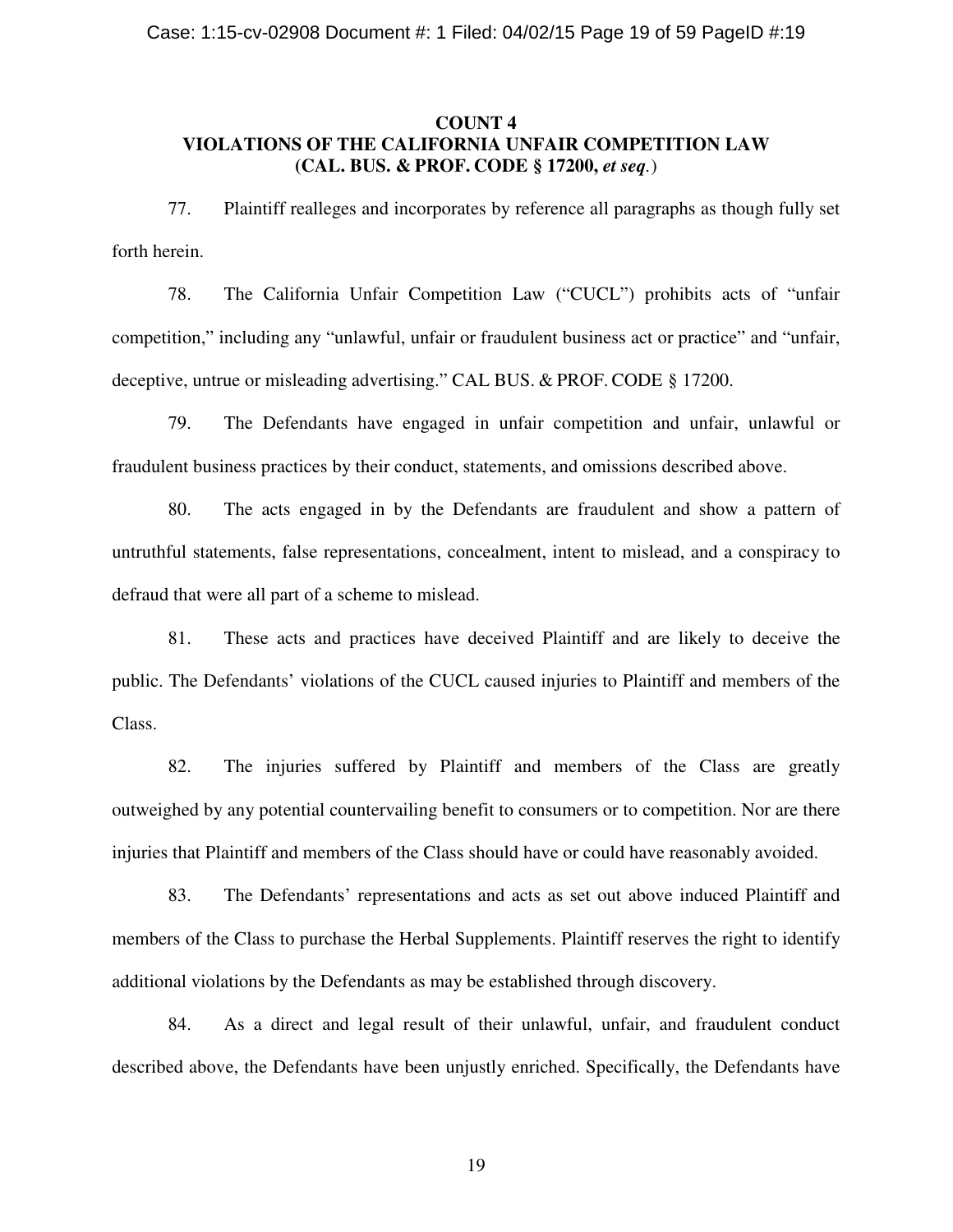### Case: 1:15-cv-02908 Document #: 1 Filed: 04/02/15 Page 20 of 59 PageID #:20

been unjustly enriched by the receipt of large sums of ill-gotten gains from the deceptive and excessive monthly charges they have levied on customers.

85. Pursuant to California Business and Professions Code section 17203, Plaintiff seeks an order of this Court:

a. Compelling the Defendants to make restitution to the general public for all funds unlawfully, unfairly, or fraudulently obtained by the Defendants as a result of their violations of California Business and Professions Code section 17200 *et seq*.; and

b. Declaring that the Defendants have violated the provisions of California Business & Professions Code section 17200, and California Business and Professions Code section 17500, and any other statutory violations.

86. In prosecuting this action for the enforcement of important rights affecting the public interest, Plaintiff seeks to recover attorney fees under (i) section 1021.5 of the Code of Civil Procedure and/or (ii) the "common fund" doctrine available to a prevailing plaintiff who wins restitutionary relief for the general public.

# **COUNT 5 VIOLATION OF CALIFORNIA FALSE ADVERTISING LAW (CAL. BUS. & PROF. CODE §§ 17500,** *et seq***.)**

87. Plaintiff realleges and incorporates by reference all allegations of the preceding paragraphs as though fully set forth herein.

88. California Bus. & Prof. Code § 17500 states: "It is unlawful for any … corporation … with intent directly or indirectly to dispose of real or personal property … to induce the public to enter into any obligation relating thereto, to make or disseminate or cause to be made or disseminated … from this state before the public in any state, in any newspaper or other publication, or any advertising device, … or in any other manner or means whatever,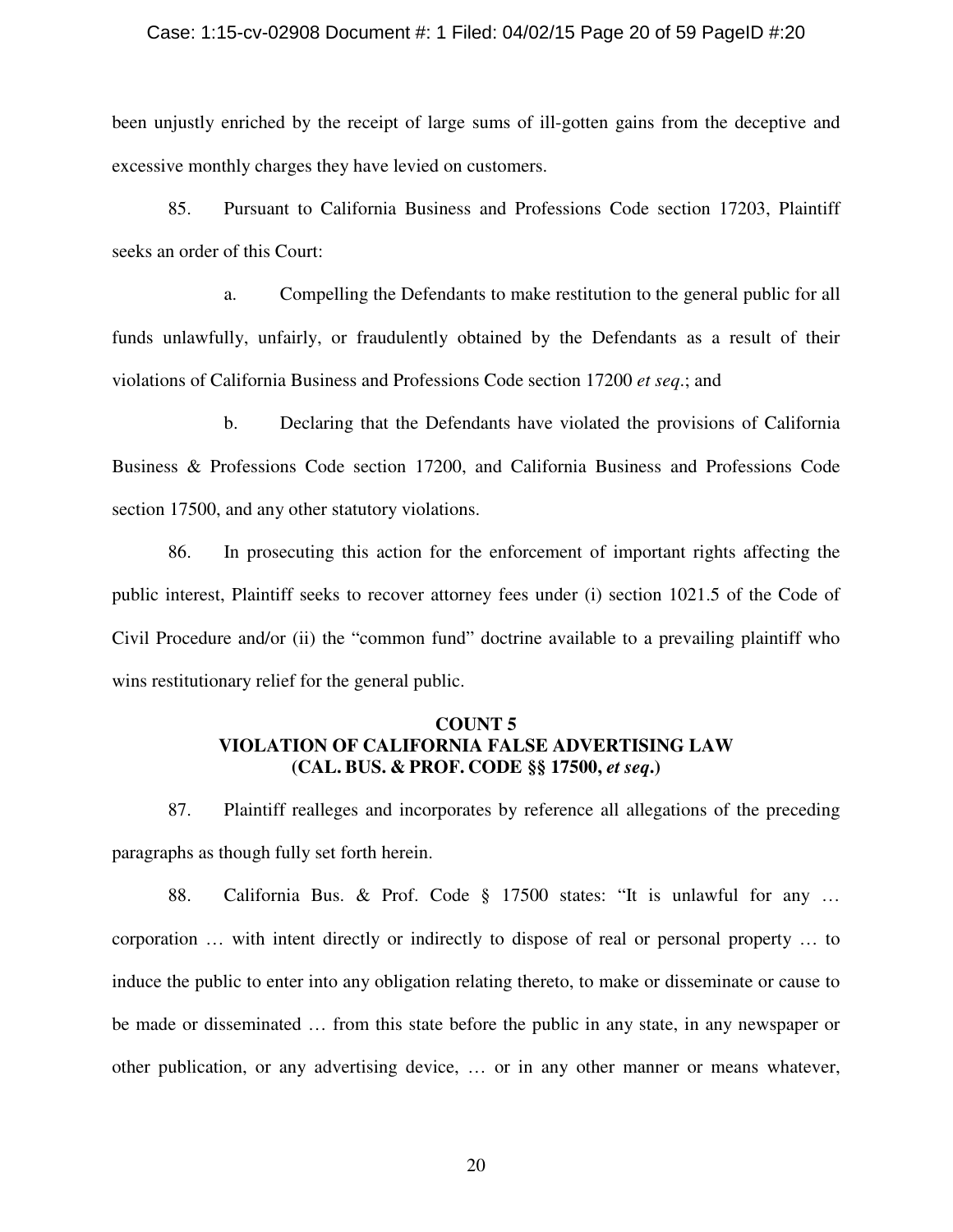#### Case: 1:15-cv-02908 Document #: 1 Filed: 04/02/15 Page 21 of 59 PageID #:21

including over the Internet, any statement … which is untrue or misleading, and which is known, or which by the exercise of reasonable care should be known, to be untrue or misleading."

89. The Defendants caused to be made or disseminated through California and the United States, through advertising, marketing and other publications, statements that were untrue or misleading, and which were known, or which by the exercise of reasonable care should have been known to the Defendants, to be untrue and misleading to Plaintiff and the other members of the Class.

90. The Defendants have violated § 17500 because of their misrepresentations and omissions regarding the contents of the Herbal Supplements were material and likely to deceive a reasonable consumer.

91. Plaintiff and the other members of the Class have suffered an injury in fact, including the loss of money or property, as a result of the Defendants unfair, unlawful, and/or deceptive practices. In choosing to purchase the Herbal Supplements, Plaintiff and the other members of the Class relied on the misrepresentations and/or omissions of the Defendants with respect to the content of the Herbal Supplements. Had Plaintiff and the other members of the Class known the true facts, they would not have purchased the Herbal Supplements from the Defendants. Accordingly, Plaintiff and the other members of the Class overpaid and did not receive the benefit of their bargain.

92. All of the wrongful conduct alleged herein occurred, and continues to occur, in the conduct of the Defendants' business. The Defendants' wrongful conduct is part of a pattern or generalized course of conduct that was perpetuated and repeated, both in the State of California and nationwide.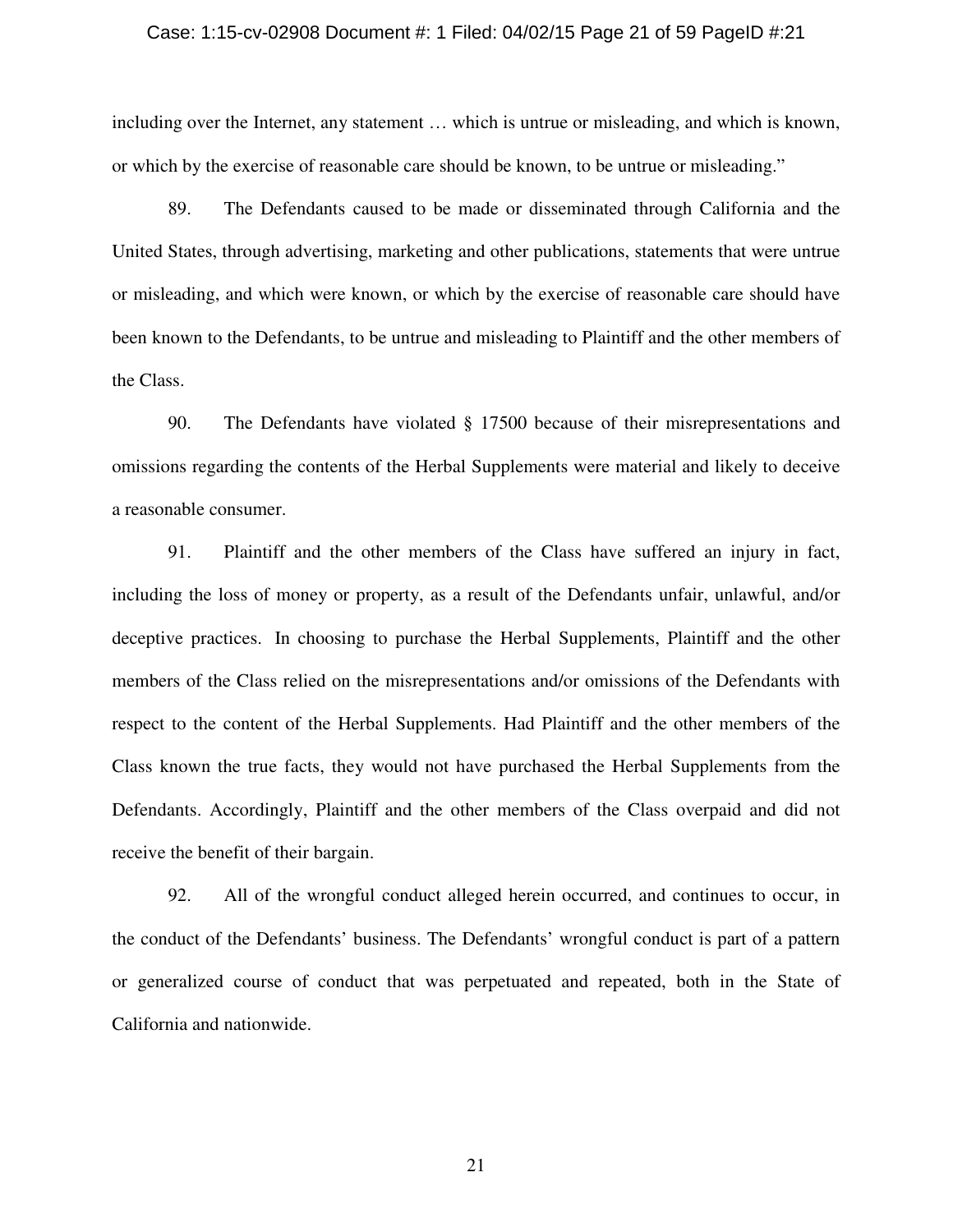## **COUNT 6 VIOLATIONS OF THE COLORADO CONSUMER PROTECTION ACT (COLO. REV. STAT. § 6-1-101,** *et seq*.)

93. Plaintiff realleges and incorporates by reference all allegations of the preceding paragraphs as though fully set forth herein.

94. Colorado's Consumer Protection Act (the "CCPA") prohibits a person from engaging in a "deceptive trade practice," which includes making "false or misleading statements of fact concerning the price of goods, services, or property or the reasons for, existence of, or amounts of price reductions." COLO. REV. STAT. § 6-1-105(1)(b), (e). The CCPA further prohibits "represent[ing] that goods … are of a particular standard, quality, or grade … if he knows or should know that they are of another," and "advertis[ing] goods … with intent not to sell them as advertised," and failing "to disclose material information concerning goods, services, or property which information was known at the time of an advertisement or sale if such failure to disclose such information was intended to induce the consumer to enter into a transaction." COLO. REV. STAT.  $\S$  6-1-105(1)(1),(u).

95. The Defendants are "persons" within the meaning of COLO. REV. STAT. § 6-1- 102(6).

96. In the course of the Defendants' business, they made false and misleading statements concerning the content of the Herbal Supplements. The Defendants also willfully misrepresented, failed to disclose, and actively concealed material information concerning the content of the Herbal Supplements they sold, and otherwise engaged in conduct likely to deceive. Accordingly, the Defendants engaged in unlawful trade practices prohibited by the Colorado Consumer Protection Act.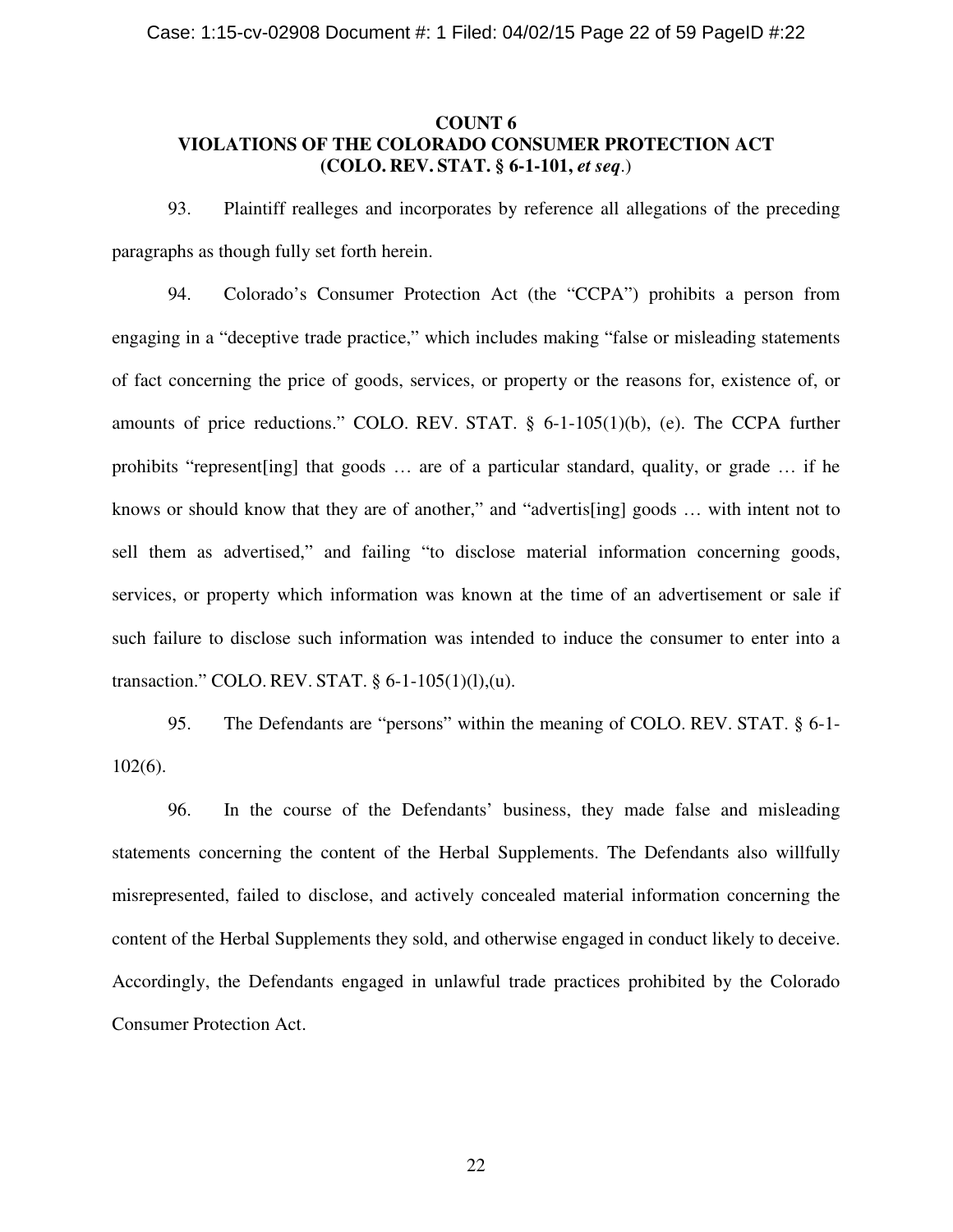### Case: 1:15-cv-02908 Document #: 1 Filed: 04/02/15 Page 23 of 59 PageID #:23

97. The Defendants' actions as set forth above occurred in the conduct of trade or commerce.

98. The Defendants' conduct proximately caused injuries to Plaintiff and the other members of the Class. The Defendants' material misstatements and omissions were intended to, and had the capacity to deceive consumers, to attract consumer's to the Defendants' Herbal Supplements, and to induce a party to act or refrain from acting. Plaintiff and members of the Class were induced to act or refrain from acting by the Defendants' false and misleading statements and omissions. Buyers such as Plaintiff and members of the Class would have acted differently knowing that the Defendants were selling Herbal Supplements that did not contain the very ingredients they were represented to contain. Plaintiff and members of the Class would have wanted to know, as would any reasonable person, that the Defendants' Herbal Supplements failed to contain the ingredients they were supposed to contain and this information would have changed their and any reasonable customer's decision to purchase the Defendants' Herbal Supplements.

99. Plaintiff and the members of the Class were injured as a result of the Defendants' conduct in that Plaintiff and the Class overpaid for the Herbal Supplements and did not receive the benefit of their bargain. These injuries are the direct and natural consequence of the Defendants' misrepresentations and omissions.

# **COUNT 7 VIOLATIONS OF THE CONNECTICUT UNFAIR TRADE PRACTICES ACT (Conn. Gen. Stat. Ann. § 42-110A,** *et seq***.)**

100. Plaintiff realleges and incorporates by reference all paragraphs as though fully set forth herein.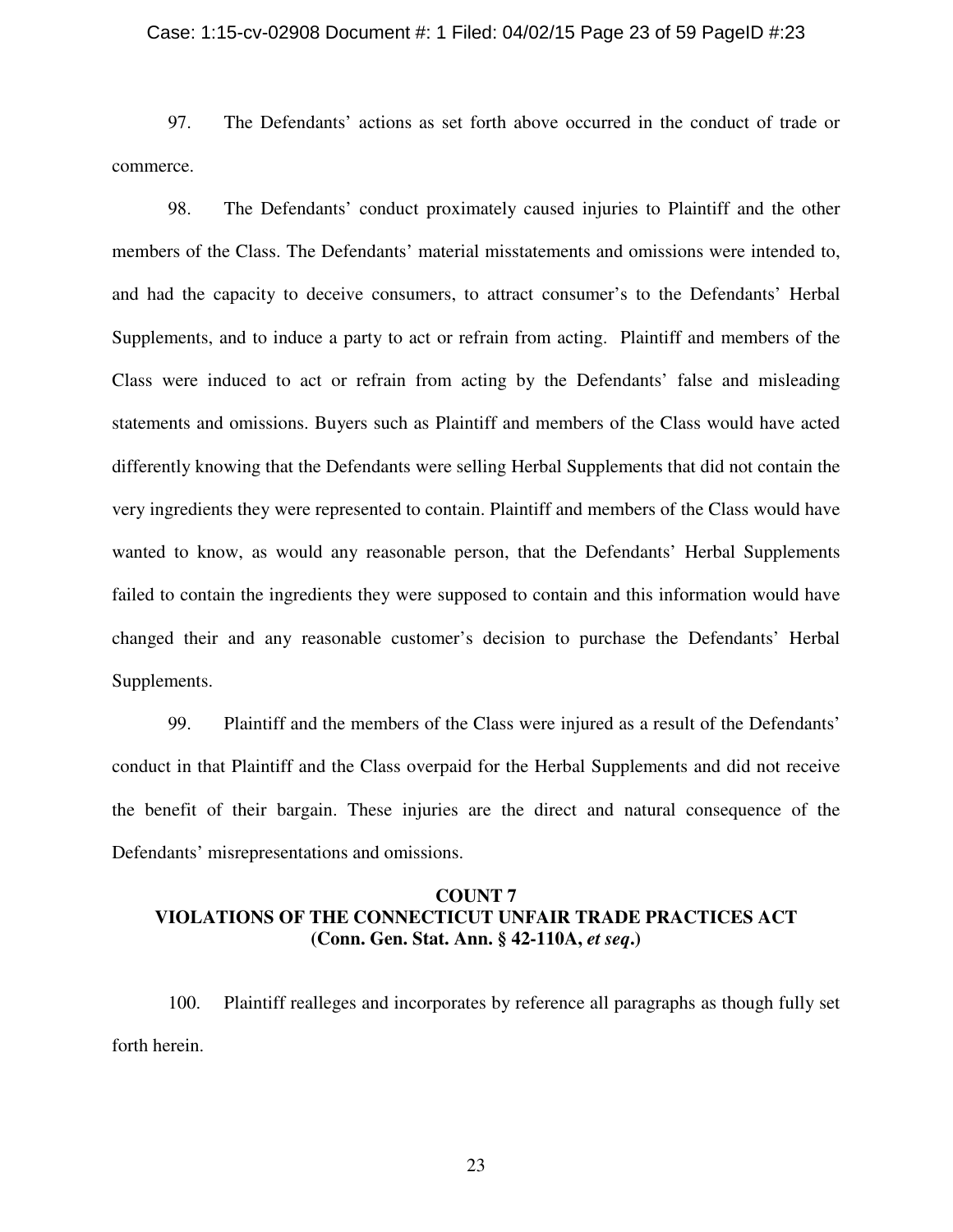### Case: 1:15-cv-02908 Document #: 1 Filed: 04/02/15 Page 24 of 59 PageID #:24

101. Plaintiff, members of the Class, and Defendants are "persons" as defined by CONN. GEN. STAT. ANN. § 42-110a(3).

102. The Connecticut Unfair Trade Practices Act ("CUTPA") provides that "[n]o person shall engage in unfair methods of competition and unfair or deceptive acts or practices in the conduct of any trade or commerce. CONN. GEN. STAT. ANN. § 42-110b(a). The CUTPA further provides a private right of action under CONN. GEN. STAT. ANN. § 42-110g(a).

103. In the course of the Defendants' business, each Defendant willfully failed to disclose and actively concealed that their Herbal Supplements failed to contain the primary ingredient they represented were contained in their Herbal Supplements and/or contained ingredients that were not disclosed on the packaging of the Herbal Supplement. Accordingly, the Defendants engaged in unlawful trade practices, including misrepresenting the ingredients contained in the Herbal Supplements; and omitting material facts in describing their Herbal Supplements. By concealing and omitting material information from Plaintiff and the Class and by making affirmative misrepresentations as described above, the Defendants engaged in deceptive business practices prohibited by the CUTPA. The Defendants' material omissions and misrepresentations were made with the intent that Plaintiff and the Class would rely upon them, and Plaintiff and the Class did in fact rely upon those material omissions and misstatements.

104. The Defendants' unfair or deceptive acts or practices were likely to and did in fact deceive reasonable consumers, including Plaintiff and members of the Class. Buyers such as Plaintiff and members of the Class would have acted differently knowing that the Defendants were selling Herbal Supplements that did not contain the very ingredients they were represented to contain. Plaintiff and members of the Class would have wanted to know, as would any reasonable person, that the Defendants' Herbal Supplements failed to contain the ingredients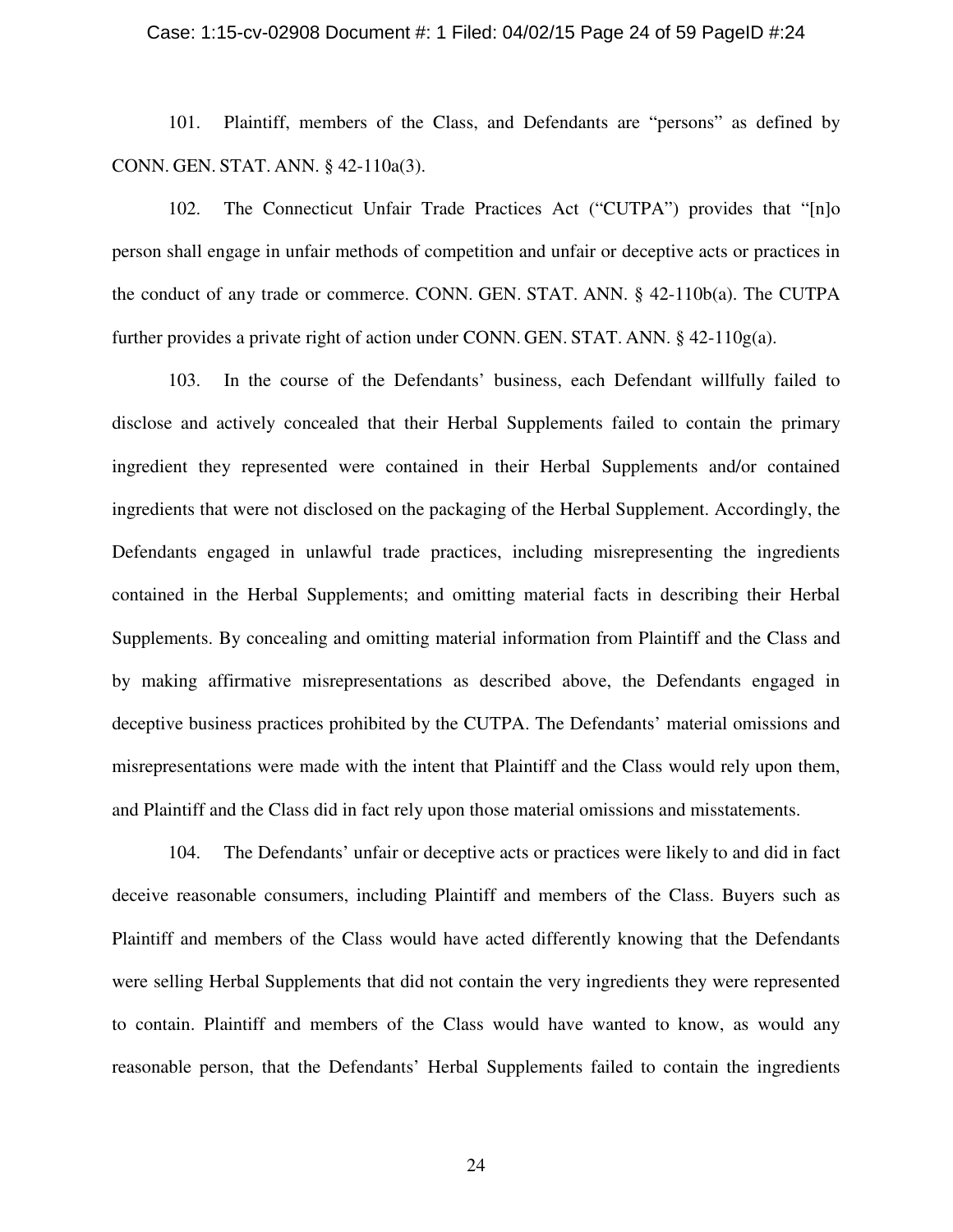### Case: 1:15-cv-02908 Document #: 1 Filed: 04/02/15 Page 25 of 59 PageID #:25

they were supposed to contain and this information would have changed their and any reasonable customer's decision to purchase the Defendants' Herbal Supplements.

105. Plaintiff and the Class sustained damages as a result of the Defendants' unlawful acts and are, therefore, entitled to damages and other relief as provided under the CUTPA.

106. Plaintiff also seeks court costs and attorneys' fees as a result of the Defendants' violation of the CUTPA as provided in CONN. GEN. STAT. ANN.  $\S$  42-110g(d). A copy of this Complaint is being mailed to the Attorney General and the Commissioner of Consumer Protection of the State of Connecticut in accordance with CONN. GEN. STAT. ANN. § 42-  $110g(c)$ .

# **COUNT 8 VIOLATIONS OF THE DELAWARE CONSUMER FRAUD ACT (6 DEL. CODE § 2513,** *et seq***.**)

107. Plaintiff realleges and incorporates by reference all paragraphs as though fully set forth herein.

108. The Delaware Consumer Fraud Act ("DCFA") prohibits the "act, use or employment by any person of any deception, fraud, false pretense, false promise, misrepresentation, or the concealment, suppression, or omission of any material fact with intent that others rely upon such concealment, suppression or omission, in connection with the sale, lease or advertisement of any merchandise, whether or not any person has in fact been misled, deceived or damaged thereby." 6 DEL. CODE § 2513(a).

109. The Defendants are persons within the meaning of 6 DEL. CODE § 2511(7).

110. In the course of the Defendants' business, each Defendant willfully failed to disclose and actively concealed that the their Herbal Supplements failed to contain the primary ingredient they represented were contained in their Herbal Supplements and/or contained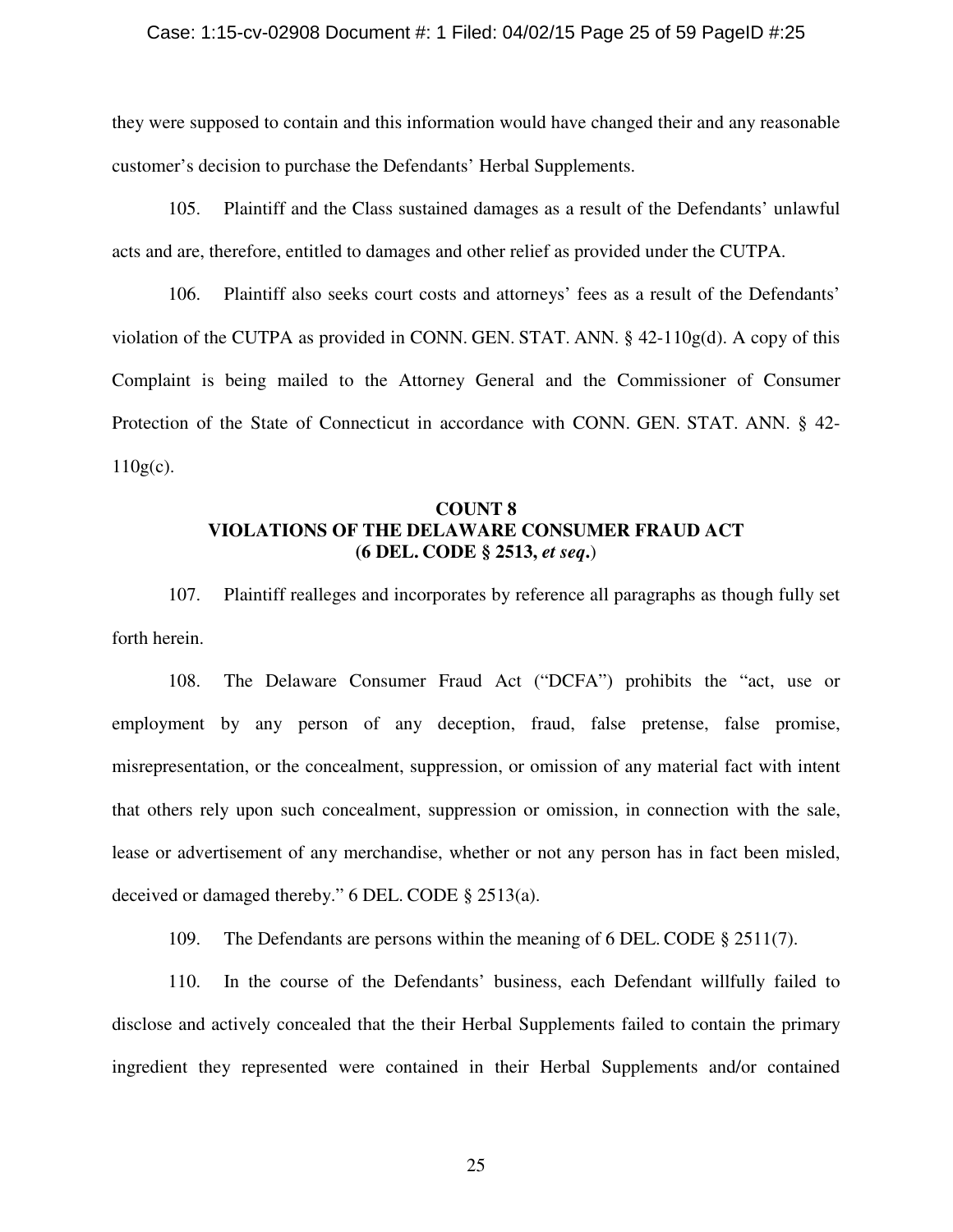#### Case: 1:15-cv-02908 Document #: 1 Filed: 04/02/15 Page 26 of 59 PageID #:26

ingredients that were not disclosed on the packaging of the Herbal Supplement. Accordingly, the Defendants engaged in unlawful trade practices, including misrepresenting the ingredients contained in the Herbal Supplements; and omitting material facts in describing their Herbal Supplements. By concealing and omitting material information from Plaintiff and the Class and by making affirmative misrepresentations as described above, the Defendants engaged in deceptive business practices prohibited by the DCFA.

111. The Defendants material omissions and misrepresentations were made with the intent that Plaintiff and the Class would rely upon them, and Plaintiff and the Class did in fact rely upon those material omissions and misstatements. Buyers such as Plaintiff and members of the Class would have acted differently knowing that the Defendants were selling Herbal Supplements that did not contain the very ingredients they were represented to contain. Plaintiff and members of the Class would have wanted to know, as would any reasonable person, that the Defendants' Herbal Supplements failed to contain the ingredients they were supposed to contain and this information would have changed their and any reasonable customer's decision to purchase the Defendants' Herbal Supplements.

112. The Defendants actions as set forth above occurred in the conduct of trade or commerce

113. The Defendants' conduct proximately caused injuries to Plaintiff and the Class.

114. Plaintiff is entitled to recover damages, as well as costs and reasonable attorney fees as provided by the DCFA.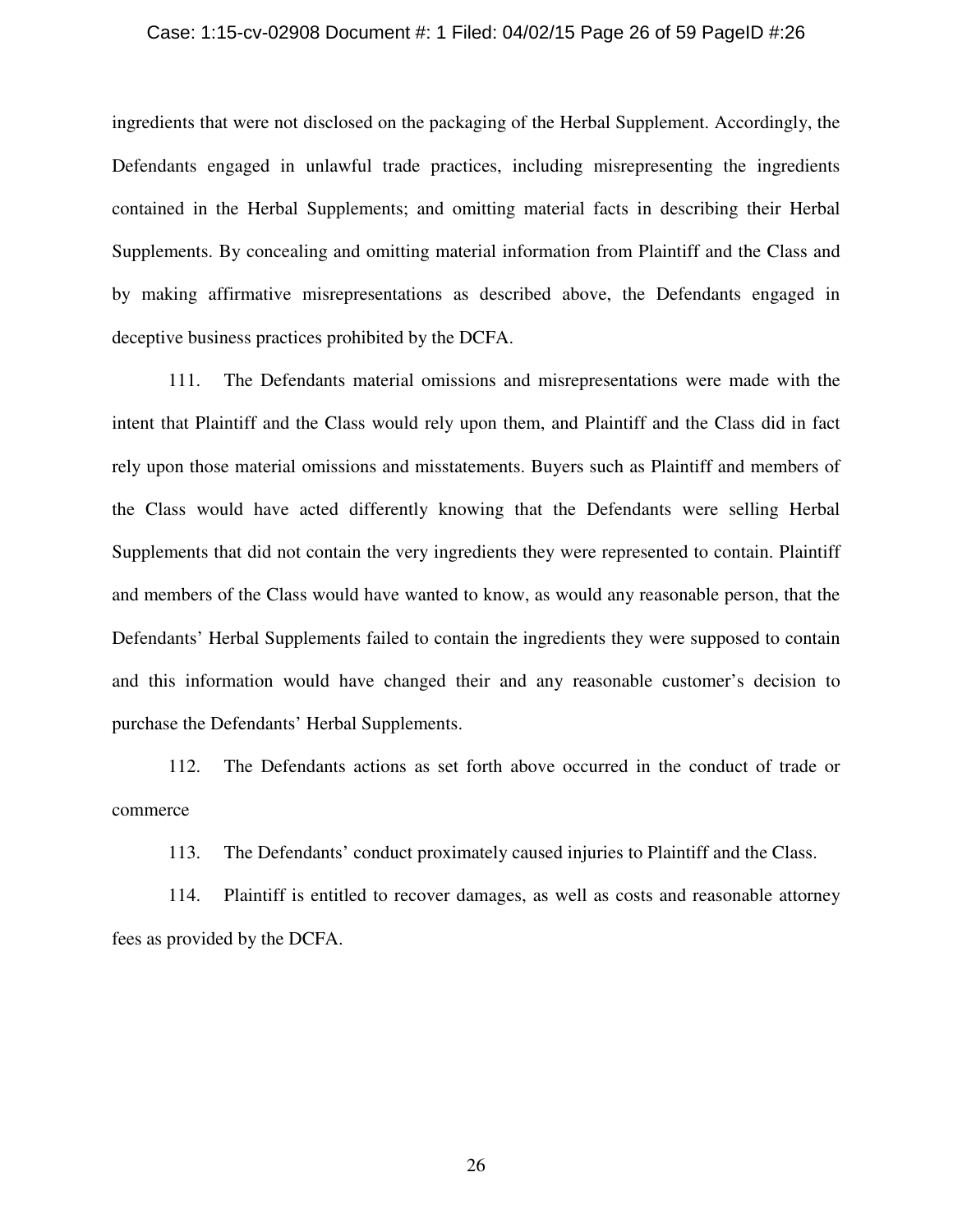## **COUNT 9 VIOLATIONS OF THE DELAWARE DECEPTIVE TRADE PRACTICES ACT (6 DEL. CODE § 2532,** *et seq***.)**

115. Plaintiff realleges and incorporates by reference all paragraphs as though fully set forth herein.

116. Delaware's Deceptive Trade Practices Act ("DDTPA") prohibits a person from engaging in a "deceptive trade practice," which includes: "(9) Advertis[ing] goods or services with intent not to sell them as advertised;" "(11) Makes false or misleading statements of fact concerning the reasons for, existence of, or amounts of, price reductions," or " $(12)$  Engag[ing] in any other conduct which similarly creates a likelihood of confusion or of misunderstanding."

117. The Defendants are persons within the meaning of 6 DEL. CODE § 2531(5).

118. The Defendants willfully failed to disclose and actively concealed material facts regarding the contents of their Herbal Supplements. Accordingly, the Defendants engaged in deceptive trade practices, including advertising their Herbal Supplements, with the intent not to sell them as advertised; omitting material facts in describing their Herbal Supplements, making false and misleading statements of fact regarding the contents of their Herbal Supplements, and otherwise engaging in conduct which created a likelihood of confusion or misunderstanding.

119. The Defendants' actions as set forth above occurred in the conduct of trade or commerce.

120. The Defendants' conduct proximately caused injuries to Plaintiff and the Class.

121. Plaintiff seeks injunctive relief and, if awarded damages under Delaware common law or DCFA, treble damages pursuant to 6 DEL. CODE § 2533(c).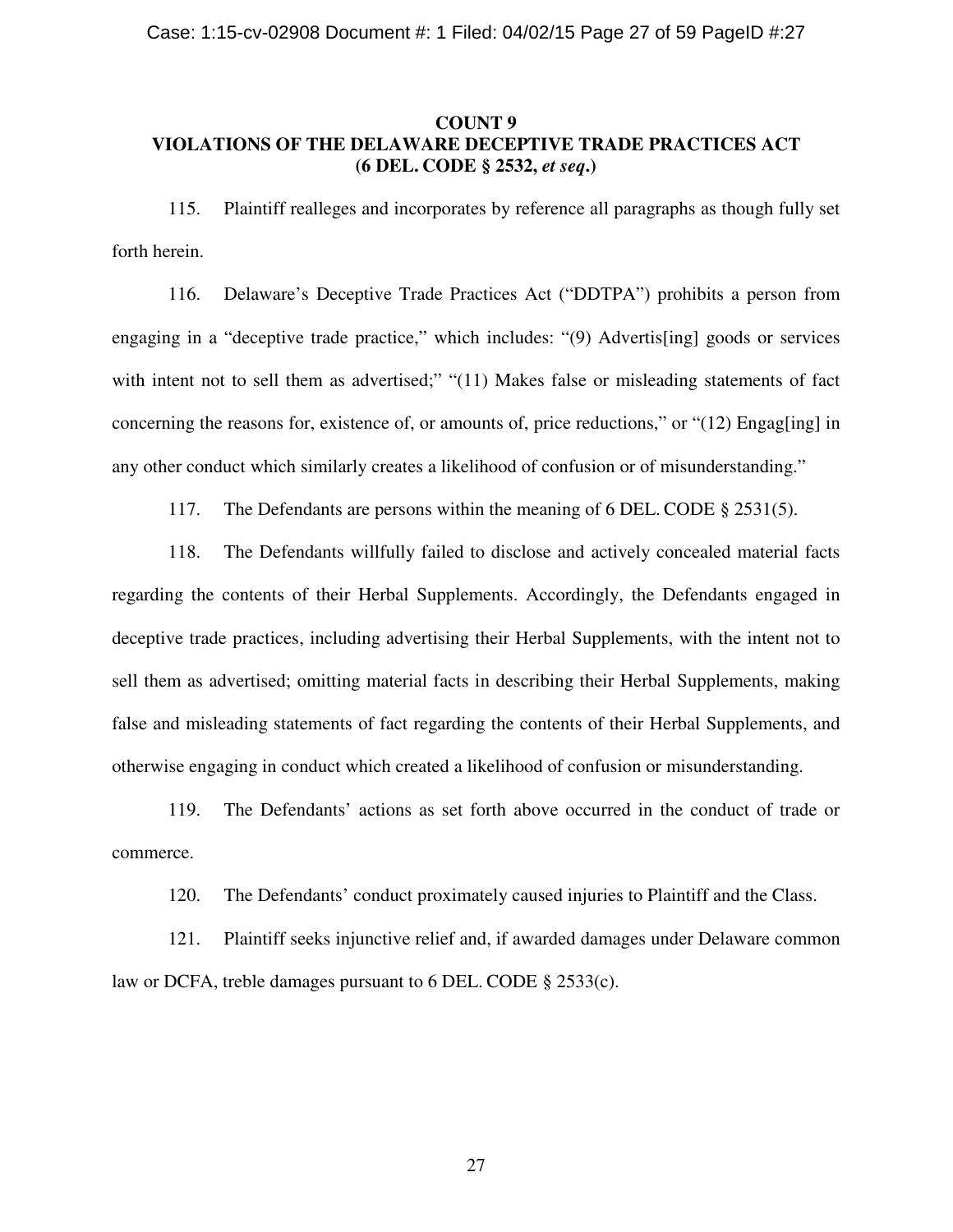# **COUNT 10 VIOLATIONS OF THE FLORIDA DECEPTIVE AND UNFAIR TRADE PRACTICES ACT (FLA. STAT. § 501.201,** *et seq***.)**

122. Plaintiff realleges and incorporates by reference all paragraphs as though fully set forth herein.

123. As amended by the Florida Legislature in 2001, a "person" who has suffered a loss as a result of a violation of the Florida Deceptive and Unfair Trade Practices Act ("FDUTPA") has standing to sue under that statute. *See* FLA. STAT. § 501.211(2). This 2001 amendment replaced the word "consumer" with "person." Plaintiff and members of the Class are "persons" within the meaning of the FDUTPA.

124. As set forth herein, the Defendants engaged in unfair methods of competition, unconscionable acts or practices, and unfair or deceptive acts or practices in the conduct of trade or commerce in violation of the FDUTPA.

125. The Defendants' conduct caused Plaintiff and members of the Class to suffer actual damages.

# **COUNT 11 VIOLATIONS OF THE IDAHO CONSUMER PROTECTION ACT (IDAHO CIV. CODE § 480,** *et seq***.)**

126. Plaintiff realleges and incorporates by reference all paragraphs as though fully set forth herein.

127. Defendants, members of the Class, and Plaintiff are "persons" under IDAHO CIVIL CODE § 48-602(1).

128. Defendants engaged in unfair methods and practices in the conduct of their trade or commerce in violation of the Idaho Consumer Protection Act ("ICPA"), IDAHO CIV. CODE § 48-603, including "(9) Advertising goods or services with intent not to sell them as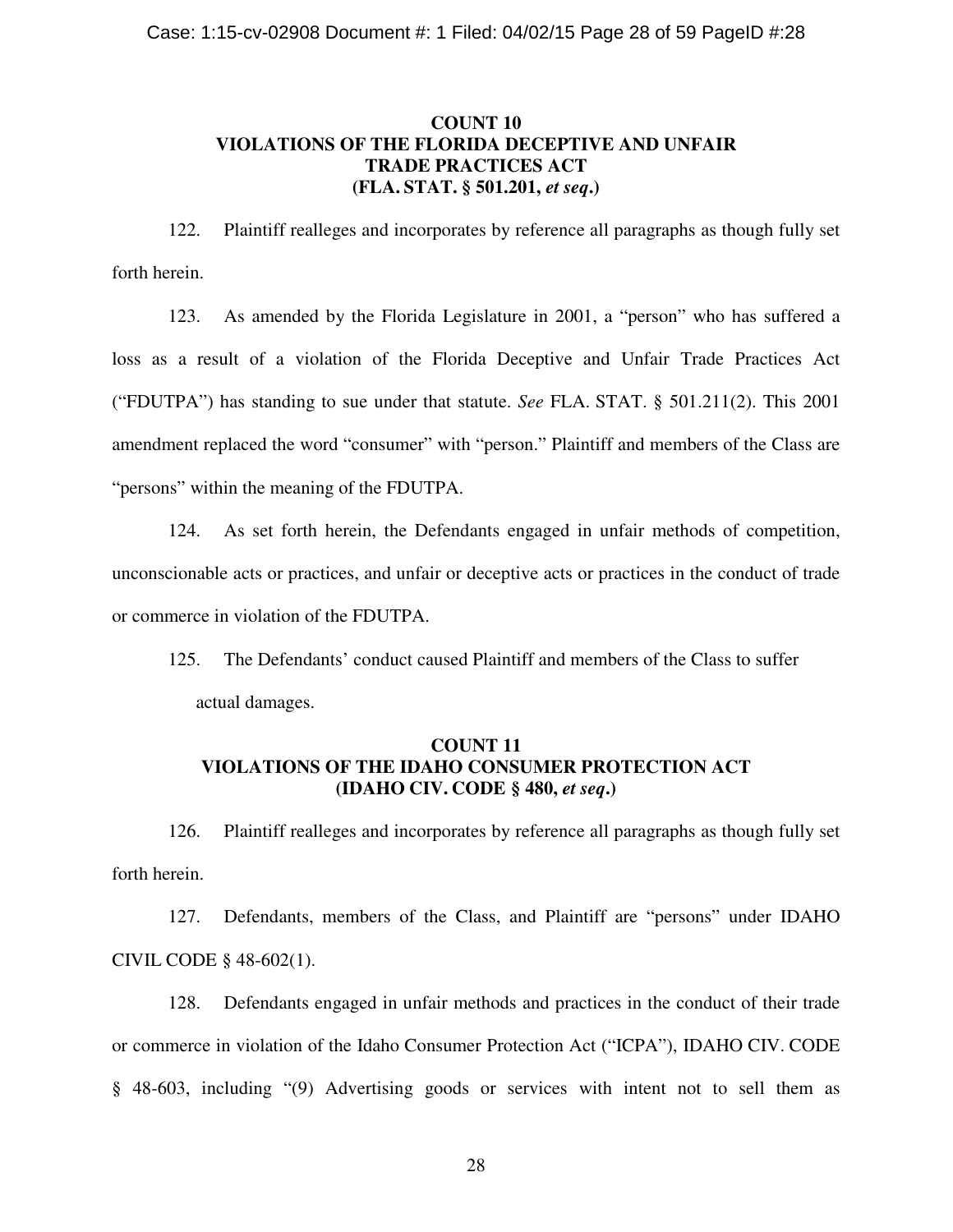#### Case: 1:15-cv-02908 Document #: 1 Filed: 04/02/15 Page 29 of 59 PageID #:29

advertised," "(11) Making false or misleading statements of fact concerning the reasons for, existence of, or amounts of price reductions," "(17) Engaging in any act or practice which is otherwise misleading, false, or deceptive to the consumer," or "Engaging in any unconscionable method, act or practice in the conduct of trade or commerce."

129. As set forth herein, the Defendants engaged in unfair methods of competition, unconscionable acts or practices, and unfair or deceptive acts or practices in the conduct of trade or commerce in violation of the ICPA. The Defendants willfully failed to disclose and actively concealed material facts regarding the contents of the Herbal Supplements they sold. Accordingly, the Defendants engaged in deceptive trade practices and otherwise engaged in conduct which created a likelihood of confusion or misunderstanding.

130. The Defendants' misleading, false, or deceptive acts or practices were likely to and did in fact deceive reasonable consumers, including Plaintiff and members of the Class. Buyers such as Plaintiff and members of the Class would have acted differently knowing that the Defendants were selling Herbal Supplements that did not contain the very ingredients they were represented to contain. Plaintiff and members of the Class would have wanted to know, as would any reasonable person, that the Defendants' Herbal Supplements failed to contain the ingredients they were supposed to contain and this information would have changed their and any reasonable customer's decision to purchase the Defendants' Herbal Supplements.

131. As a result of their violations of the ICPA detailed above, the Defendants caused actual damage and ascertainable loss to Plaintiff members of the Class.

132. The Defendants' deliberate, widespread and systematic fraud was so egregious and carried out with such willful and conscious disregard of the rights of their customers that their sales conduct would outrage or offend the public conscience, and is therefore an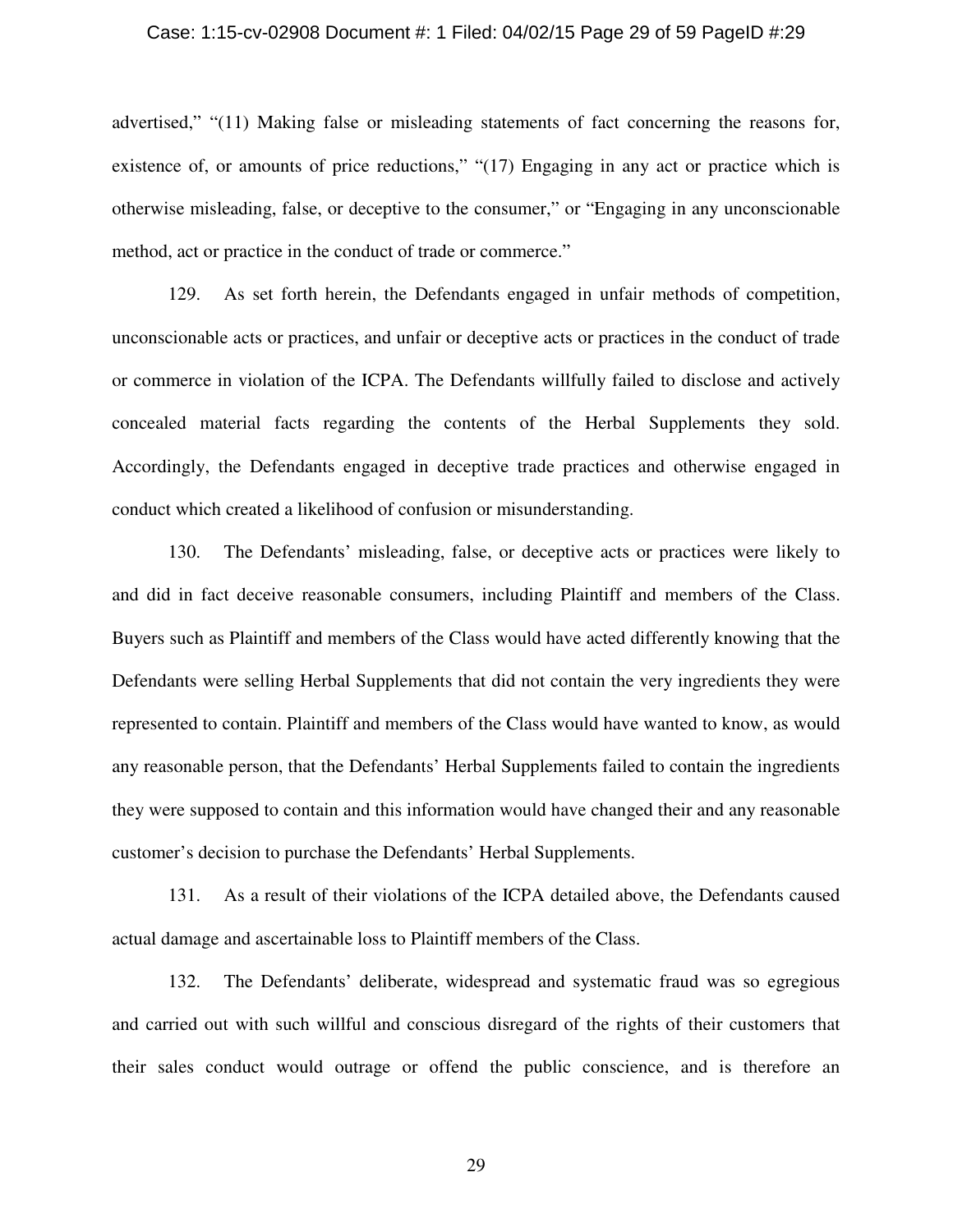### Case: 1:15-cv-02908 Document #: 1 Filed: 04/02/15 Page 30 of 59 PageID #:30

unconscionable method, act or practice under the ICPA as provided in IDAHO CIVIL CODE § 48-603C.

133. Plaintiff seeks punitive damages against the Defendants because their violations were repeated and flagrant, conducted over the course of many years, with knowledge of the illegality of the conduct, and therefore warrants the imposition of punitive damages under IDAHO CIVIL CODE § 48-608(1).

134. Plaintiff further seeks an order enjoining the Defendants' unfair or deceptive acts or practices, punitive damages, costs of Court, attorney's fees under IDAHO CIVIL CODE § 48- 608, and any other just and proper relief available under the ICPA.

# **COUNT 12 VIOLATIONS OF THE ILLINOIS CONSUMER FRAUD AND DECEPTIVE BUSINESS PRACTICES ACT, 815 ILCS § 505/1,** *et seq***., AND ILLINOIS UNIFORM DECEPTIVE TRADE PRACTICES ACT, 815 ILCS § 510/2**

135. Plaintiff realleges and incorporates by reference all paragraphs as though fully set forth herein.

136. The Defendants engaged in an unfair or deceptive act or practice by selling Herbal Supplements that failed to contain the ingredients they were represented to contain. The Defendants knew this practice was illegal, but nevertheless continued to sell the Herbal Supplements to the Plaintiff and members of the Class.

137. The Defendants further engaged in unfair or deceptive acts or practices by knowingly or willfully concealing, suppressing or omitting material facts from Plaintiff and members of the Class and by making affirmative misrepresentations in order to induce Plaintiff and members of the Class to purchase the Herbal Supplements. The Defendants' material misstatements and omissions were likely to and did in fact deceive reasonable customers,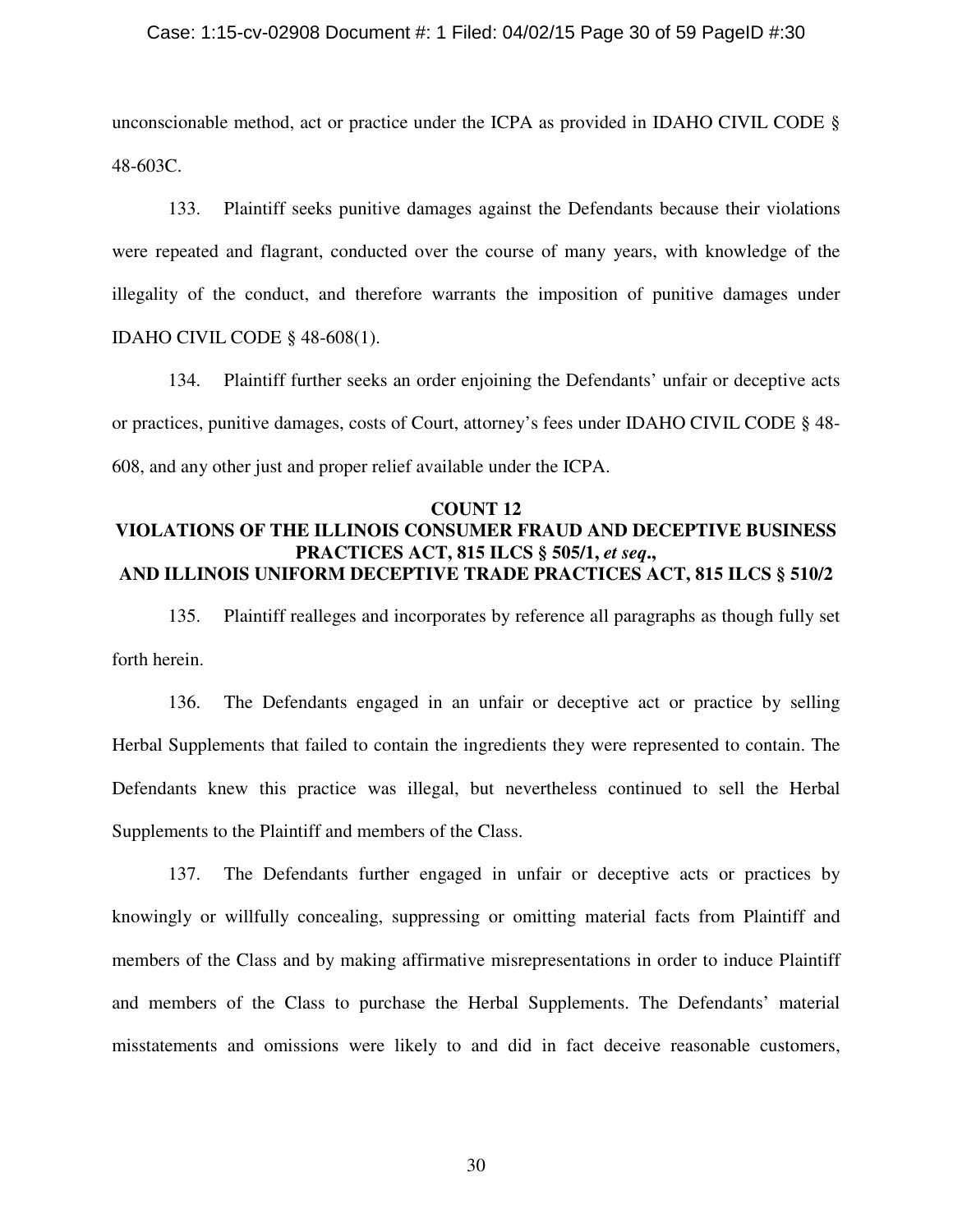### Case: 1:15-cv-02908 Document #: 1 Filed: 04/02/15 Page 31 of 59 PageID #:31

including Plaintiff and members of the Class, about the content of the Herbal Supplements sold by the Defendants.

138. The Defendants' practice offended public policy, was immoral, unethical, oppressive, and unscrupulous, and caused substantial injury to consumers.

139. Buyers such as Plaintiff and members of the Class would have acted differently knowing that the Defendants were selling Herbal Supplements that did not contain the very ingredients they were represented to contain. Plaintiff and members of the Class would have wanted to know, as would any reasonable person, that the Defendants' Herbal Supplements failed to contain the ingredients they were supposed to contain and this information would have changed their and any reasonable customer's decision to purchase the Defendants' Herbal Supplements.

140. The Defendants intended that Plaintiff and members of the Class would rely on their misrepresentations as well as the material facts that they concealed, suppressed and omitted, as described above. Among other things, the Defendants intended that Plaintiff and members of the Class rely upon their representations that their Herbal Supplements contained the primary ingredient they were advertised to contain, when, in fact, they did not. Plaintiff and members of the Class relied upon Defendants' fraudulent and misleading statements, concealments, suppressions, and omissions, and as a result paid higher fees than they would have absent the Defendants' wrongful conduct.

141. The Defendants' conduct is a violation of the Illinois Uniform Deceptive Trade Practices Act, 815 ILCS § 510/2. As a violation of Section 2 of the Illinois Uniform Deceptive Trade Practices Act, the Defendants' conduct is a violation of Section 2 of the Illinois Consumer Fraud and Deceptive Business Practices Act, 815 ILCS § 505/2.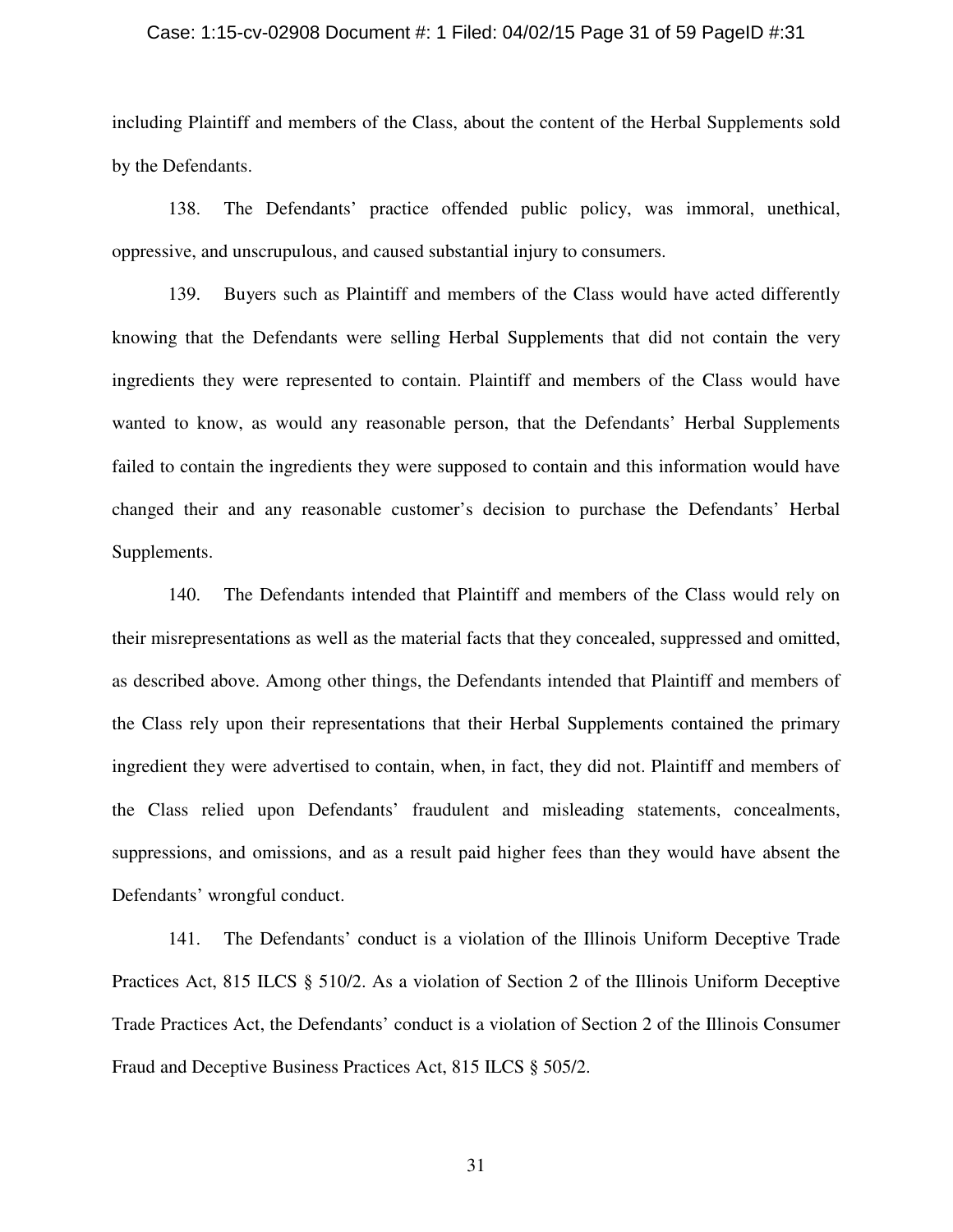### Case: 1:15-cv-02908 Document #: 1 Filed: 04/02/15 Page 32 of 59 PageID #:32

142. The Defendants' unfair or deceptive act or practice occurred in the course of conduct involving trade or commerce, and was directed to the market in general. The complained-of conduct in this case implicates consumer protection concerns.

143. The Defendants' unfair or deceptive acts or practices proximately caused injury and ascertainable loss to Plaintiff and members of the Class.

144. Plaintiff and the Class are entitled to actual damages, punitive damages, and reasonable attorneys' fees and costs, as well as any other relief the Court deems proper.

# **COUNT 13 VIOLATIONS OF THE PRIVATE RIGHT OF ACTION FOR CONSUMER FRAUDS ACT (IOWA CODE §§ 714H.1,** *et seq.)*

145. Plaintiff realleges and incorporates by reference all paragraphs as though fully set forth herein.

146. Defendants are a "person" under Iowa Code § 714H.2(7).

147. Plaintiff and members of the Class are a "consumer," as defined by Iowa Code § 714H.2(3), who purchased Herbal Supplements from the Defendants.

148. Defendants participated in unfair or deceptive acts or practices that violated Iowa's Private Right of Action for Consumer Fraud Act ("ICFA"), Iowa Code § 714H.1, *et seq*., as described herein. Defendants are directly liable for these violations of law.

149. In the course of the Defendants' business, each Defendant willfully failed to disclose and actively concealed that the their Herbal Supplements failed to contain the primary ingredient they represented were contained in their Herbal Supplements and/or contained ingredients that were not disclosed on the packaging of the Herbal Supplement. Accordingly, the Defendants engaged in unlawful trade practices, including misrepresenting the ingredients contained in the Herbal Supplements; and omitting material facts in describing their Herbal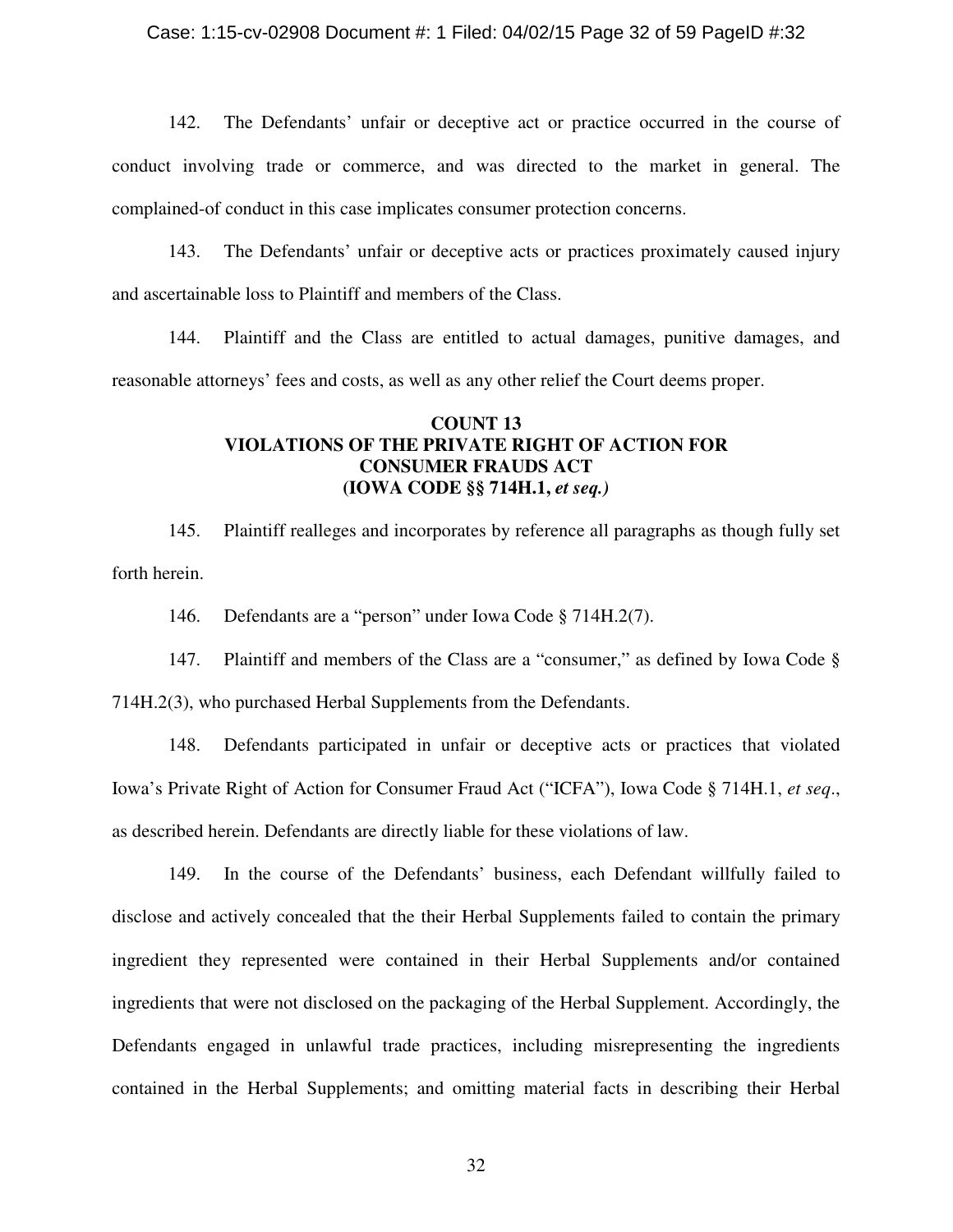#### Case: 1:15-cv-02908 Document #: 1 Filed: 04/02/15 Page 33 of 59 PageID #:33

Supplements. By concealing and omitting material information from Plaintiff and the Class and by making affirmative misrepresentations as described above, the Defendants engaged in deceptive business practices prohibited by the ICFA.

150. As alleged above, Defendants made numerous material statements about the contents of their Herbal Supplements that were either false or misleading. Each of these statements contributed to the deceptive context of Defendants' unlawful advertising and representations as a whole.

151. The Defendants' unfair or deceptive acts or practices were likely to and did in fact deceive reasonable consumers, including Plaintiff and members of the Class, about the contents of their Herbal Supplements. A buyer such as Plaintiff and members of the Class would have acted differently knowing that the Defendants were selling Herbal Supplements that did not contain the very ingredients they were represented to contain. Plaintiff and members of the Class would have wanted to know, as would any reasonable person, that the Defendants' Herbal Supplements failed to contain the ingredients they were supposed to contain and this information would have changed their and any reasonable customer's decision to purchase the Defendants' Herbal Supplements.

152. As a result of their violations of the ICFA detailed above, the Defendants caused actual damage to Plaintiff and members of the Class and, if not stopped, will continue to harm Plaintiff and the Class.

153. Plaintiff and the Class sustained damages as a result of the Defendants' unlawful acts and are, therefore, entitled to damages and other relief as provided under Chapter 714H of the Iowa Code. Because Defendants' conduct was committed willfully, Plaintiff and members of the Class seek treble damages as provided in Iowa Code § 714H.5(4).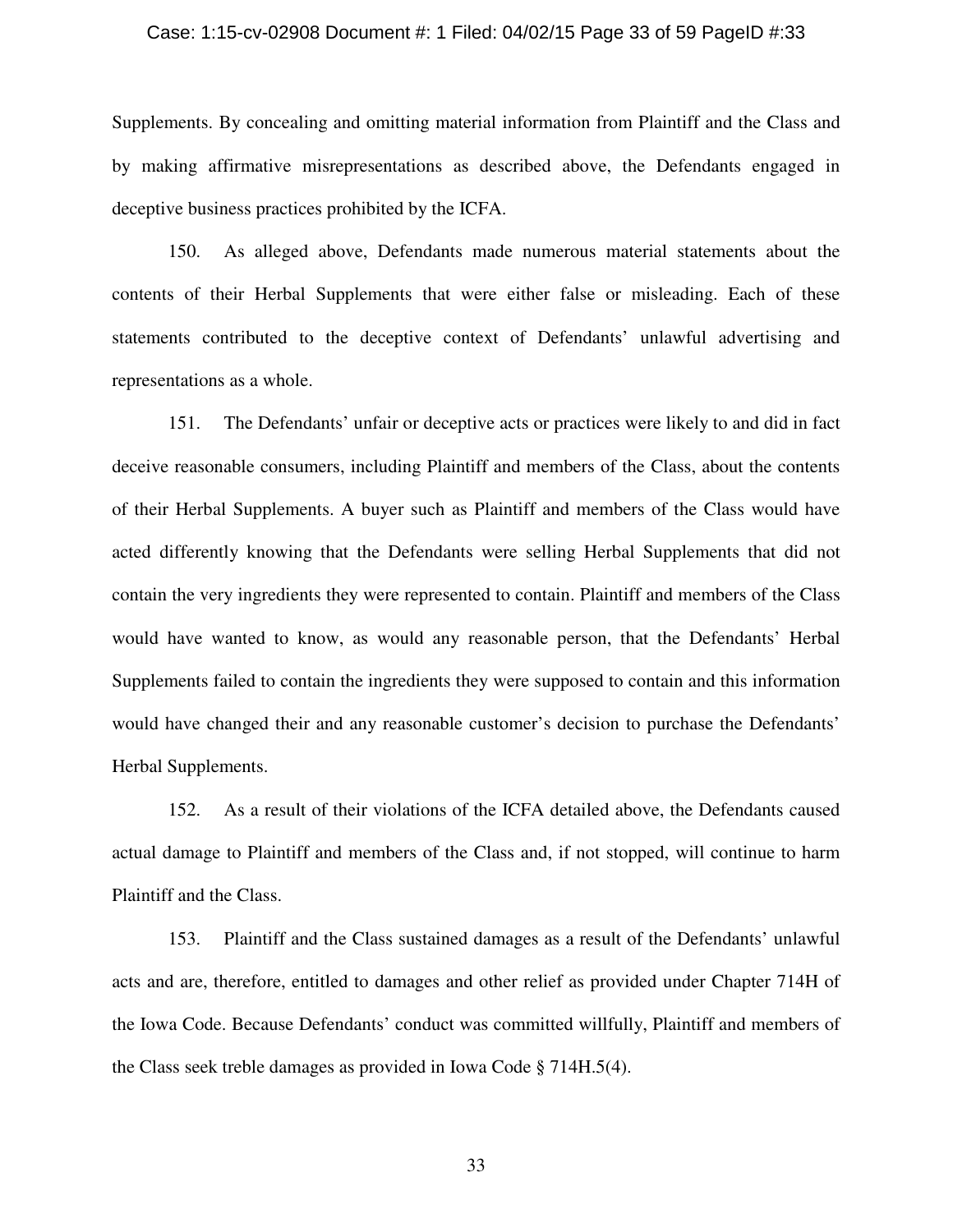### Case: 1:15-cv-02908 Document #: 1 Filed: 04/02/15 Page 34 of 59 PageID #:34

154. Plaintiff also seek court costs and attorneys' fees as a result of Defendants' violation of Chapter 714H as provided in Iowa Code § 714H.5(2).

# **COUNT 14 VIOLATIONS OF THE MASSACHUSETTS CONSUMER PROTECTION ACT (MASS. GEN. LAWS CH. 93A,** *et seq***.)**

155. Plaintiff realleges and incorporates by reference all paragraphs as though fully set forth herein.

156. Plaintiff intends to assert a claim under the Massachusetts Consumer Protection Act ("MCPA"), which makes it unlawful to engage in any "[u]nfair methods of competition or deceptive acts or practices in the conduct of any trade or commerce." MASS. GEN. LAWS CH. 93A, § 2(1). Plaintiff will make a demand in satisfaction of MASS. GEN. LAWS CH. 93A, § 9(3), and may amend this Complaint to assert claims under the MCPA once the required 30 days have elapsed. This paragraph is included for purposes of notice only and is not intended to actually assert a claim under the MCPA.

# **COUNT 15 VIOLATIONS OF THE MINNESOTA PREVENTION OF CONSUMER FRAUD ACT (MINN. STAT. § 325F.68-70)**

157. Plaintiff realleges and incorporates by reference all paragraphs as though fully set forth herein.

158. Plaintiff, members of the Class, and the Defendants are each "persons" as defined by the Minnesota Prevention of Consumer Fraud Act ("MPCFA"), MINN. STAT. § 325F.68(2). The Herbal Supplements sold by Defendants to Plaintiff and the Class are "Merchandise" as defined by MINN. STAT. § 325F.68(2).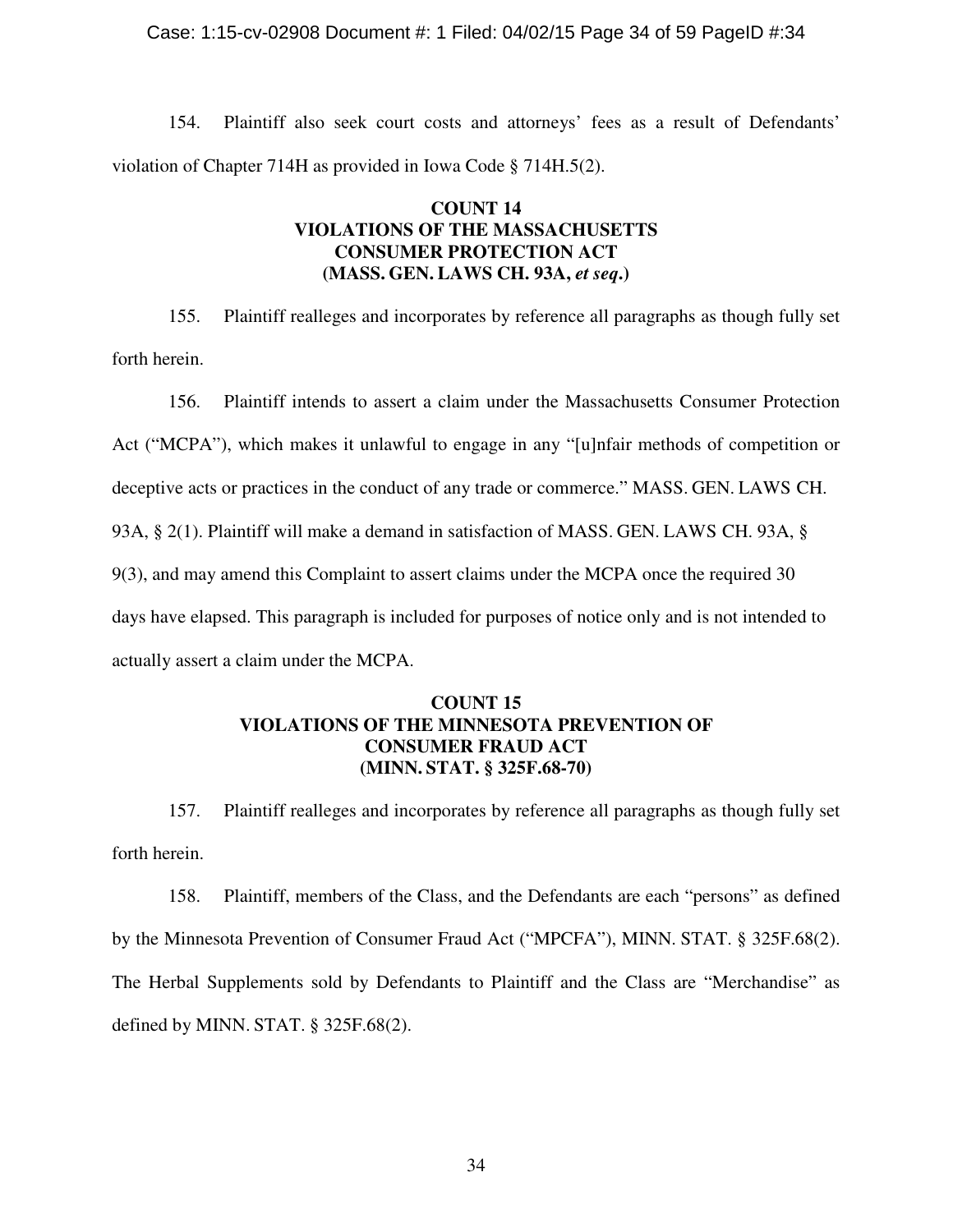#### Case: 1:15-cv-02908 Document #: 1 Filed: 04/02/15 Page 35 of 59 PageID #:35

159. The MPCFA makes unlawful, "[t]he act, use, or employment by any person of any fraud, false pretense, false promise, misrepresentation, misleading statement or deceptive practice, with the intent that others rely thereon in connection with the sale of any merchandise, whether or not any person has in fact been misled, deceived, or damaged thereby." MINN. STAT. § 325F.69(1). The MPCFA further provides that "any person injured by a violation of [the MPCFA] may bring a civil action and recover damages, together with costs and disbursements, including costs of investigation and reasonable attorney's fees, and receive other equitable relief as determined by the court." MINN. STAT. § 8.31(3a).

160. The Defendants willfully failed to disclose and actively concealed material facts regarding the contents of their Herbal Supplements. Accordingly, the Defendants engaged in unlawful trade practices, including advertising the contents of their Herbal Supplements, with the intent to sell them without the contents they represented their supplements contain. By concealing and omitting material information from Plaintiff and the Class and by making affirmative misrepresentations as described above, the Defendants engaged in deceptive business practices prohibited by the MPCFA. The Defendants' material omissions and misrepresentations were made with the intent that Plaintiff and the Class would rely upon them, and Plaintiff and the Class did in fact rely upon those material omissions and misstatements.

161. The Defendants' unfair or deceptive acts or practices were likely to and did in fact deceive reasonable consumers, including Plaintiff and members of the Class.

162. Plaintiff and the Class sustained damages as a result of the Defendants' unlawful acts and are, therefore, entitled to damages and other relief as provided under the MPCFA.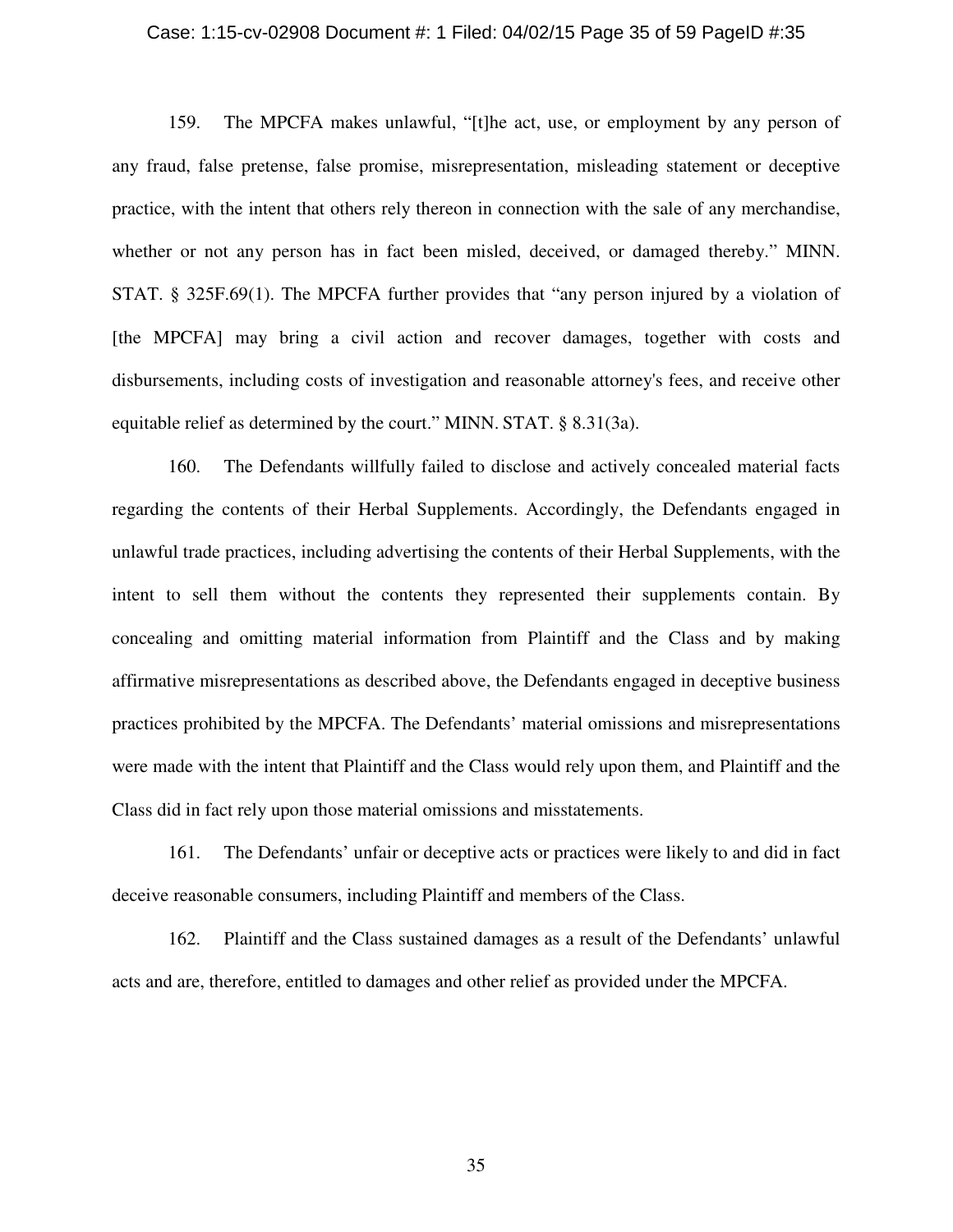# **COUNT 16 VIOLATION OF MISSOURI MERCHANDISING PRACTICES ACT (M.S. § 407.20** *et seq.***.)**

163. Plaintiff realleges and incorporates by reference all paragraphs as though fully set forth herein.

164. The Defendants, by the actions complained of herein have violated the Missouri Merchandising Practices Act, § 407.020 R.S. Mo. *et seq.* ("MCPA") entitling Plaintiff and the members of the Class to damages and relief under the MCPA. Buyers such as Plaintiff and members of the Class would have acted differently knowing that the Defendants were selling Herbal Supplements that did not contain the very ingredients they were represented to contain. Plaintiff and members of the Class would have wanted to know, as would any reasonable person, that the Defendants' Herbal Supplements failed to contain the ingredients they were supposed to contain and this information would have changed their and any reasonable customer's decision to purchase the Defendants' Herbal Supplements.

165. The Defendants used deception, false pretense, misrepresentation, and omitted key facts to entice their Herbal Supplements customers to purchase their Herbal Supplements.

166. The Defendants' conduct as set forth herein occurred in the course of trade or commerce as defined by the MCPA.

167. The Defendants' conduct as set forth herein affects the public interest because it was part of a generalized course of conduct affecting numerous customers throughout the country.

168. Plaintiff and members of the Class inherently relied on the representations the Defendants made regarding the contents of their Herbal Supplements.

169. The Defendants' conduct as set forth herein proximately caused injury in fact to the business or property of Plaintiff and members of the Class.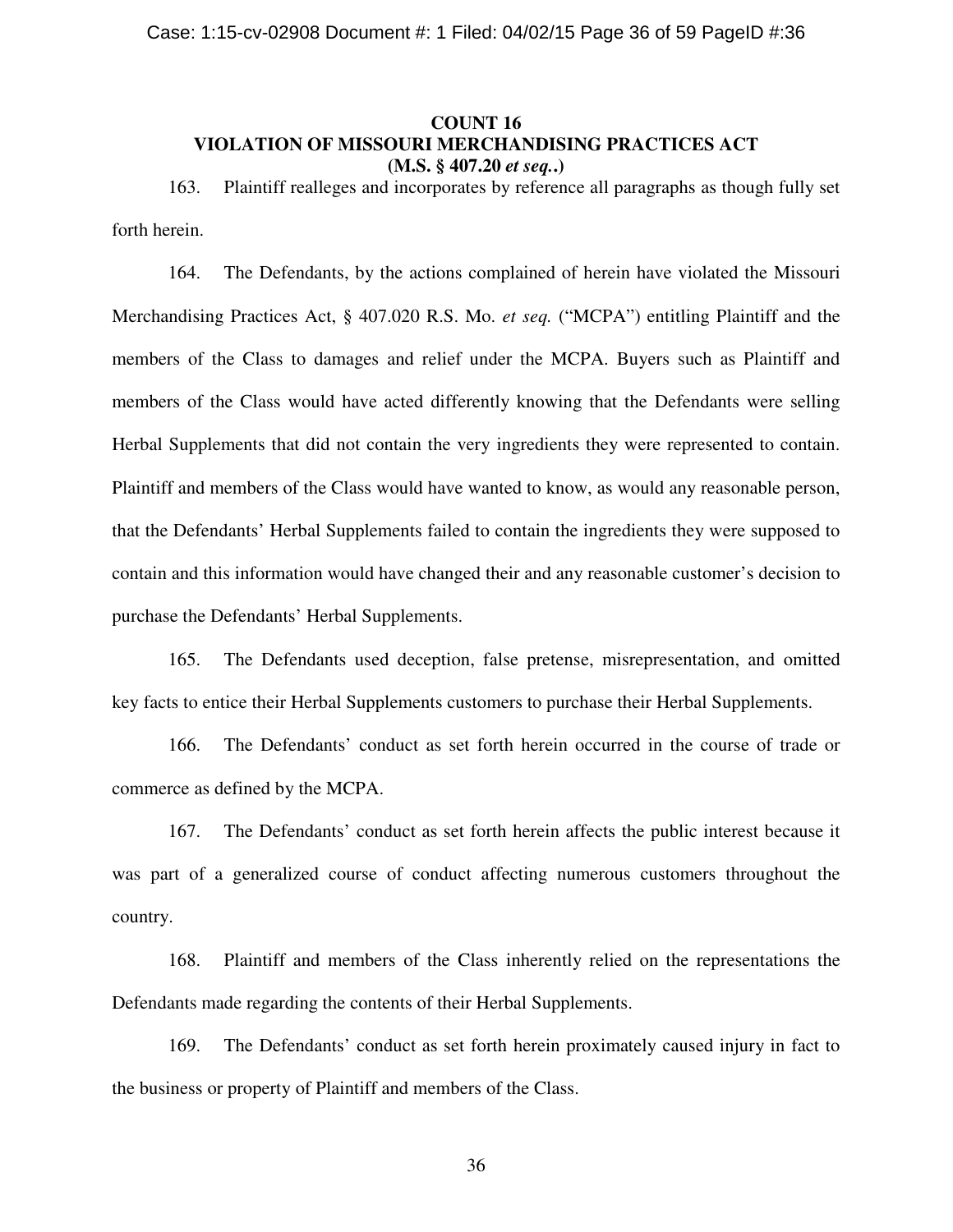170. The Defendants are liable to Plaintiff and the members of the Class for damages in an amount to be determined at trial, including attorneys' fees, costs and statutory damages, and should be enjoined from continuing to engage in these unlawful, deceptive, unreasonable and unlawful practices as alleged herein.

# **COUNT 17 VIOLATIONS OF THE NEBRASKA CONSUMER PROTECTION ACT (NEB. REV. STAT. § 87-301,** *et seq***.)**

171. Plaintiff realleges and incorporates by reference all paragraphs as though fully set forth herein.

172. The Nebraska Consumer Protection Act ("NCPA") prohibits "unfair or deceptive acts or practices in the conduct of any trade or commerce."

173. "Trade or commerce" means "the sale of assets or services and any commerce directly or indirectly affecting the people of the State of Nebraska."

174. The Defendants engaged in unfair methods and practices in the conduct of their trade or commerce in violation of the NCPA, under which a person commits a violation when it "(9) Advertises goods or services with intent not to sell them as advertised or advertises the price in any manner calculated or tending to mislead or in any way deceive a person," "(11) Makes false or misleading statements of fact concerning the reasons for, existence of, or amounts of price reductions," or "(15) Uses any scheme or device to defraud by means of: (i) Obtaining money or property by knowingly false or fraudulent pretenses, representations, or promises."

175. As set forth herein, the Defendants engaged in unlawful deceptive trade practices in the conduct of trade or commerce in violation of the NCPA. The Defendants willfully failed to disclose and actively concealed material facts regarding the contents of their Herbal Supplements.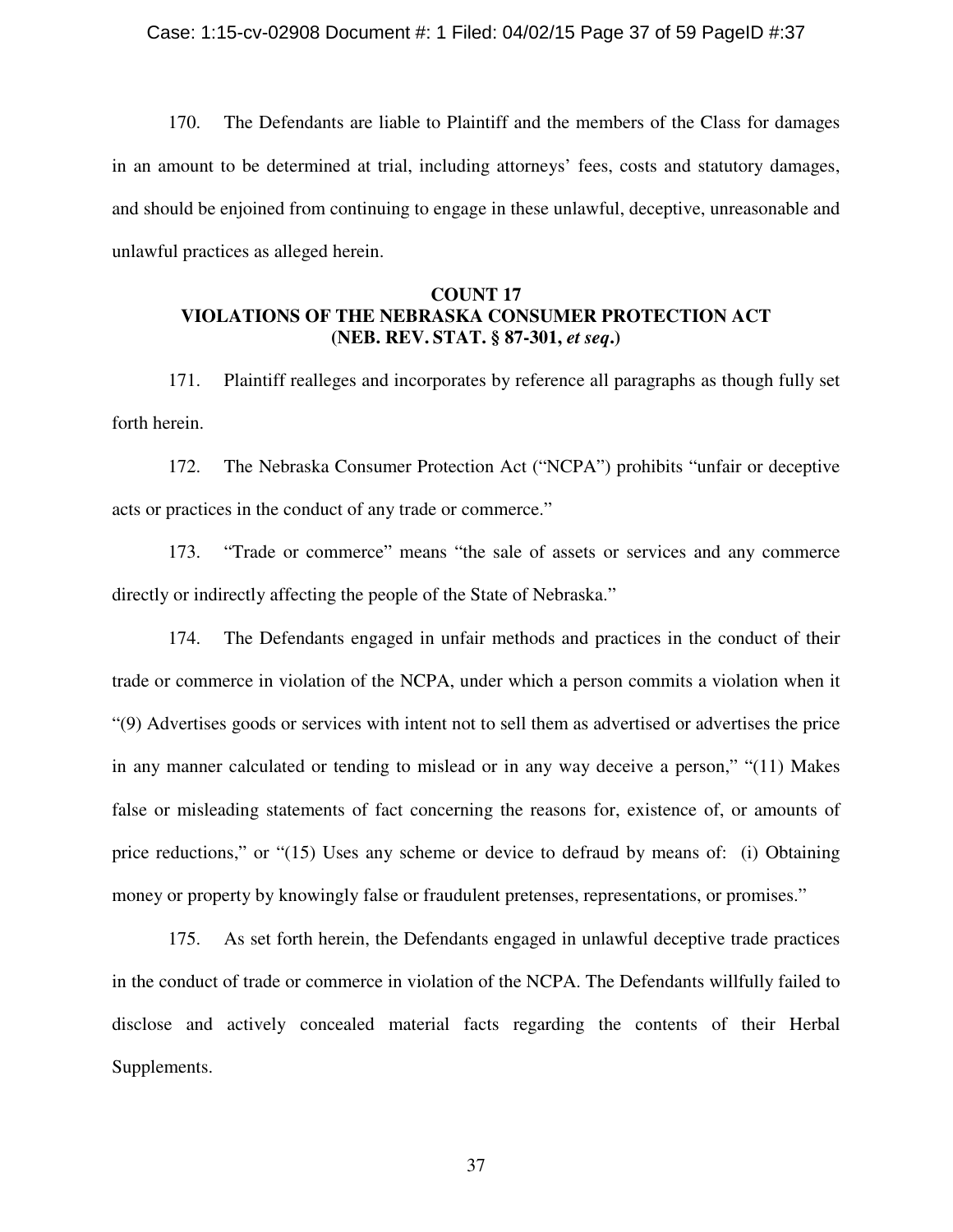### Case: 1:15-cv-02908 Document #: 1 Filed: 04/02/15 Page 38 of 59 PageID #:38

176. The Defendants' actions as set forth above occurred in the conduct of trade or commerce.

177. The Defendants' actions impact the public interest because Plaintiff was deceived, misled, and injured in exactly the same way as thousands of other of the Defendants' Herbal Supplements customers, and because the cost of Herbal Supplements and the contents such supplements, impacts the cost of healthcare, and the public interest in maintaining affordable access to health services. All of the wrongful conduct alleged herein occurred, and continues to occur, in the conduct of the Defendants' business.

178. Plaintiff and the Class were injured in their business or property as a result of Defendants' conduct.

179. The Defendants' conduct proximately caused the injuries to Plaintiff and the Class, who are entitled to recover actual damages, as well as enhanced damages pursuant to § 59- 1609.

# **COUNT 18 VIOLATIONS OF THE NEW HAMPSHIRE CONSUMER PROTECTION ACT (N.H. REV. STAT. § 358-A:1,** *et seq***.)**

180. Plaintiff realleges and incorporates by reference all paragraphs as though fully set forth herein.

181. The New Hampshire Consumer Protection Act ("NHCPA") prohibits "any unfair or deceptive act or practice in the conduct of any trade or commerce."

182. "Trade or commerce" includes "the advertising, offering for sale, sale, or distribution of any services and any property, tangible or intangible, real, personal or mixed, and any other article, commodity, or thing of value wherever situate, and shall include any trade or commerce directly or indirectly affecting the people of this state."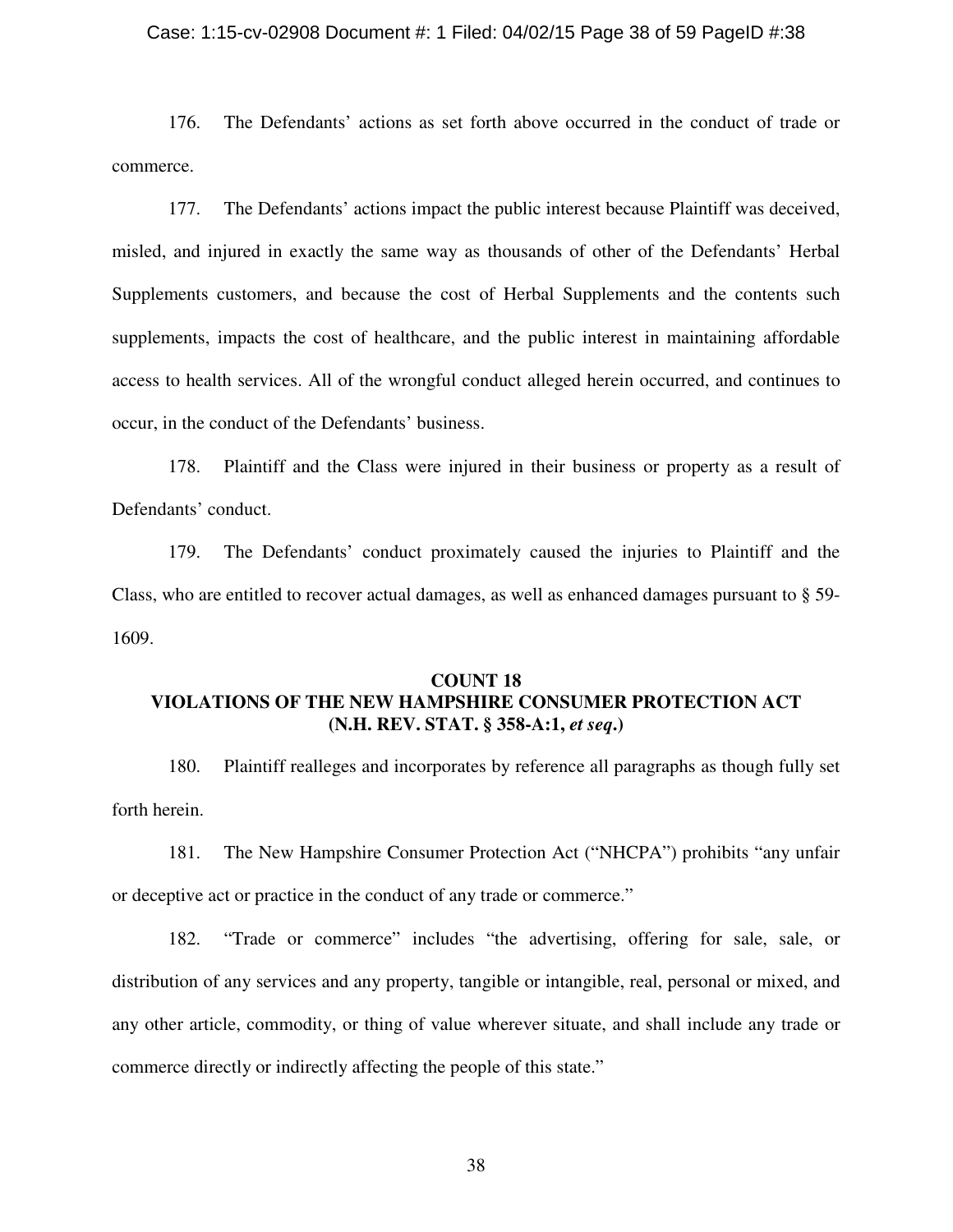#### Case: 1:15-cv-02908 Document #: 1 Filed: 04/02/15 Page 39 of 59 PageID #:39

183. The Defendants engaged in unfair methods and practices in the conduct of their trade or commerce in violation of the NHCPA, including the following prohibited conduct: " $(IX)$  Advertising goods or services with intent not to sell them as advertised," and " $(XI)$  Making" false or misleading statements of fact concerning the reasons for, existence of, or amounts of price reductions."

184. As set forth herein, the Defendants willfully failed to disclose and actively concealed material facts regarding the contents of their Herbal Supplements. Accordingly, the Defendants engaged in unlawful trade practices, including advertising the contents of their Herbal Supplements, with the intent to sell them without the contents they represented their supplements contain.

185. The Defendants' actions as set forth above occurred in the conduct of trade or commerce, and were committed willfully or knowingly.

186. The Defendants' conduct proximately caused damage to Plaintiff and the Class. Plaintiff and the Class seek the recovery of actual damages, costs and attorney's fees pursuant to N.H. REV. STAT. § 358-A:10-a.

# **COUNT 19 VIOLATIONS OF THE NEW JERSEY CONSUMER FRAUD ACT (N.J. STAT. ANN. § 56-8-19,** *et seq***.)**

187. Plaintiff realleges and incorporates by reference all paragraphs as though fully set forth herein.

188. The New Jersey Consumer Fraud Act ("NJCFA") makes unlawful "[t]he act, use or employment by any person of any unconscionable commercial practice, deception, fraud, false pretense, false promise, misrepresentation, or the knowing concealment, suppression or omission of any material fact with the intent that others rely upon such concealment, suppression or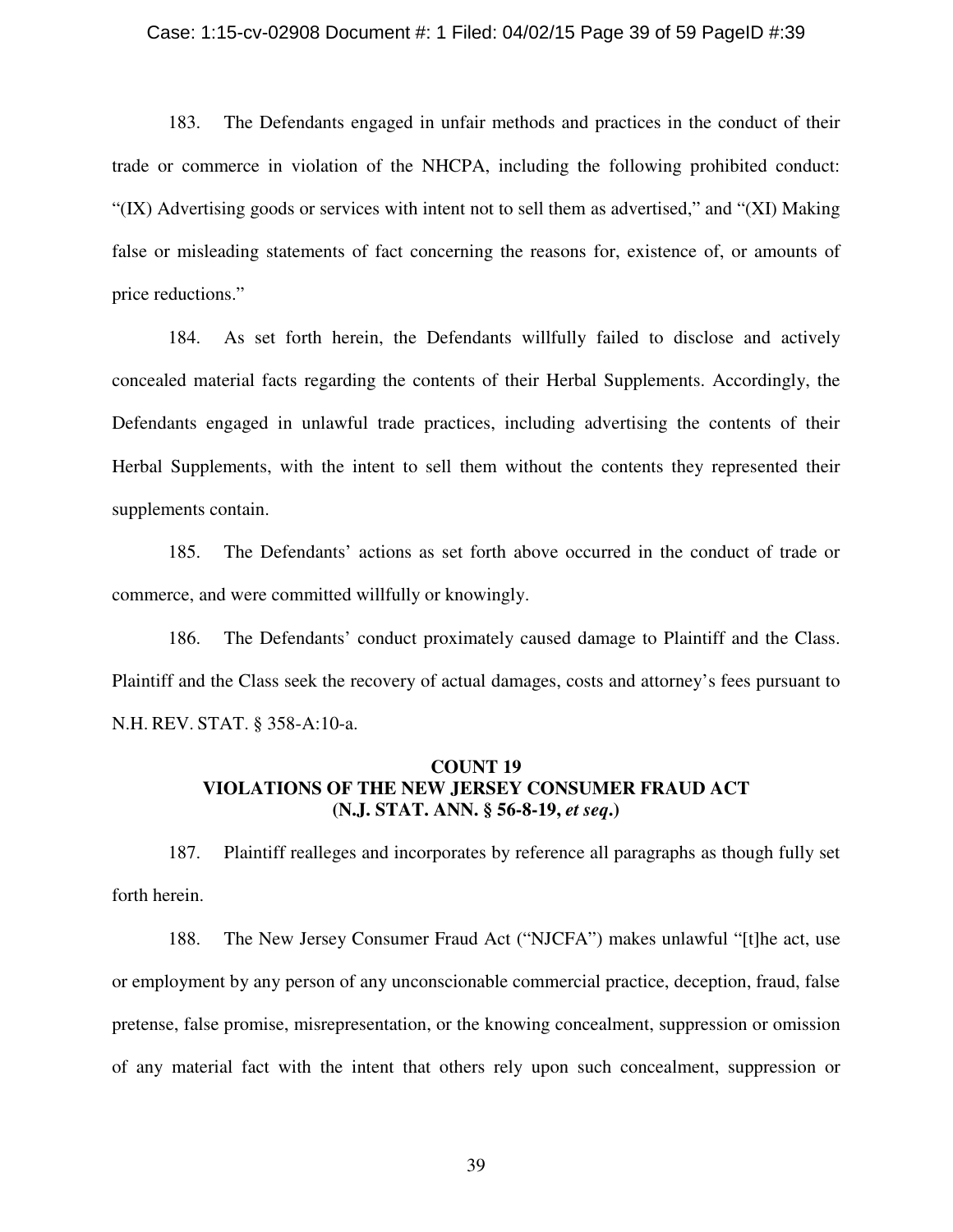#### Case: 1:15-cv-02908 Document #: 1 Filed: 04/02/15 Page 40 of 59 PageID #:40

omission, in connection with the sale or advertisement of any merchandise or real estate, or with the subsequent performance of such person as aforesaid, whether or not any person has in fact been misled, deceived or damaged thereby…" N.J. STAT. ANN. § 56:8-2.

189. The Defendants are persons within the meaning of the NJCFA. N.J. STAT. ANN.  $§ 56:8-1(d).$ 

190. In the course of the Defendants' business, they willfully failed to disclose and actively concealed material facts regarding the contents of their Herbal Supplements. Accordingly, the Defendants engaged in unlawful trade practices, including advertising the contents of their Herbal Supplements, with the intent to sell them without the contents they represented their supplements contain. The Defendants knew or should have known that their conduct violated the NJCFA.

191. The Defendants engaged in an unlawful practice under the NJCFA when they failed to disclose material information concerning the content of their Herbal Supplements. The Defendants deliberately withheld the information regarding the content of their Herbal Supplements to induce customers to purchase their Herbal Supplements. Buyers such as Plaintiff and members of the Class would have acted differently knowing that the Defendants were selling Herbal Supplements that did not contain the very ingredients they were represented to contain. Plaintiff and members of the Class would have wanted to know, as would any reasonable person, that the Defendants' Herbal Supplements failed to contain the ingredients they were supposed to contain and this information would have changed their and any reasonable customer's decision to purchase the Defendants' Herbal Supplements.

192. The Defendants' unlawful practices caused substantial injury to consumers.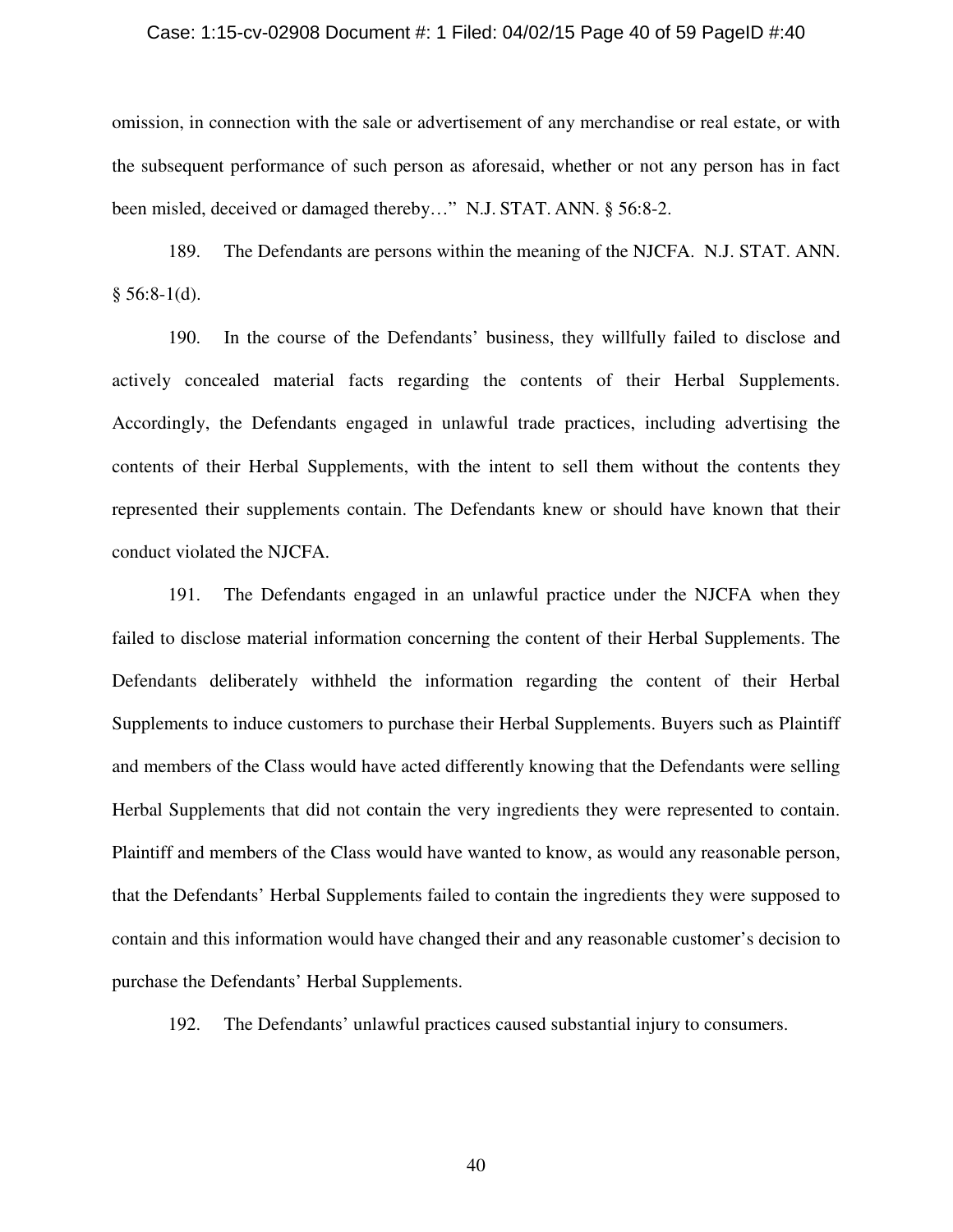### Case: 1:15-cv-02908 Document #: 1 Filed: 04/02/15 Page 41 of 59 PageID #:41

193. Plaintiff and the Class suffered ascertainable loss of money or property caused by the Defendants' unlawful practices. Plaintiff and members of the Class overpaid for the Herbal Supplements they purchased and did not receive the benefit of their bargain.

194. Plaintiff and members of the Class entitled to recover legal and/or equitable relief, treble damages, and reasonable attorneys' fees pursuant to N.J. STAT. ANN. § 56:8-19.

195. Pursuant to N.J. STAT. ANN. § 56:8-20, Plaintiff will mail a copy of this First Amended Consolidated Complaint to New Jersey's Attorney General within ten (10) days of filing it with the Court.

# **COUNT 20 VIOLATIONS OF THE NEW MEXICO UNFAIR TRADE PRACTICES ACT (N.M. STAT. ANN. § 57-12-1,** *et seq***.)**

196. Plaintiff realleges and incorporates by reference all paragraphs as though fully set forth herein.

197. The New Mexico Unfair Trade Practices Act, N.M. STAT. ANN. §§ 57-12-1, *et seq.* ("NMUTPA") makes unlawful any "[u]nfair or deceptive trade practices and unconscionable trade practices in the conduct of any trade or commerce." N.M. STAT. ANN. § 57:12-3. Trade or commerce includes the "sale or distribution of any services." N.M. STAT. ANN. § 57-12-2(C).

198. The Defendants engaged in unfair methods and practices in the conduct of their trade or commerce in violation of the NMUTPA, including the following prohibited conduct:  $(11)$  making false or misleading statements of fact concerning the price of goods or services ... or one's own price at a past or future time or the reasons for, existence of or amounts of price reduction" and "(14) using exaggeration, innuendo or ambiguity as to a material fact or failing to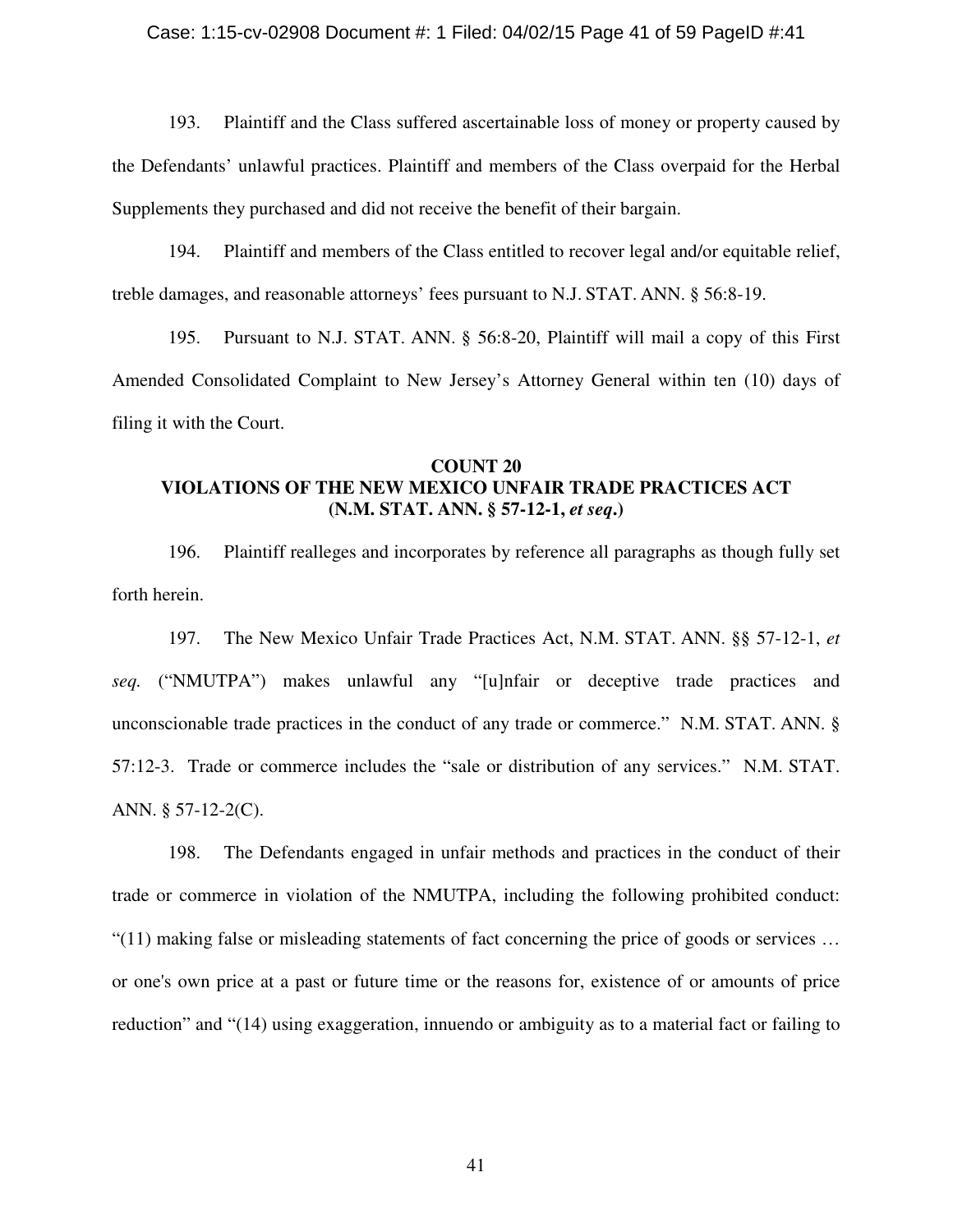#### Case: 1:15-cv-02908 Document #: 1 Filed: 04/02/15 Page 42 of 59 PageID #:42

state a material fact if doing so deceives or tends to deceive," and "(15) stating that a transaction involves rights, remedies or obligations that it does not involve."

199. The Defendants are persons within the meaning of the NMUTPA. N.M. STAT. ANN. § 57:12-2(A).

200. In the course of the Defendants' business, they knowingly failed to disclose and actively concealed material facts and made false and misleading statements regarding the contents of their Herbal Supplements.

201. The Defendants took advantage of the lack of knowledge, ability, experience, and capacity of Plaintiff and the Class to a grossly unfair degree. The Defendants' actions resulted in a gross disparity between the value received and the price paid by Plaintiff and the Class. The Defendants' actions constitute unconscionable actions under § 57-12-2(E) of the NMUTPA.

202. Plaintiff and the Class lost money and sustained damages as a result of the Defendants' unlawful acts and are, therefore, entitled to damages and other relief provided for under § 57-12-10 of the NMUTPA. Because the Defendants' conduct was committed willfully, Plaintiff and the Class seek treble damages, along with court costs and attorneys' fees.

## **COUNT 21 VIOLATIONS OF THE NEW YORK GENERAL BUSINESS LAW (N.Y. GEN. BUS. LAW § 349)**

203. Plaintiff realleges and incorporates by reference all paragraphs as though fully set forth herein.

204. The Defendants' business acts and practices alleged herein constitute deceptive acts or practices under the New York General Business Law, Deceptive Acts and Practices, N.Y. GEN. BUS. LAW § 349 ("NYGBL").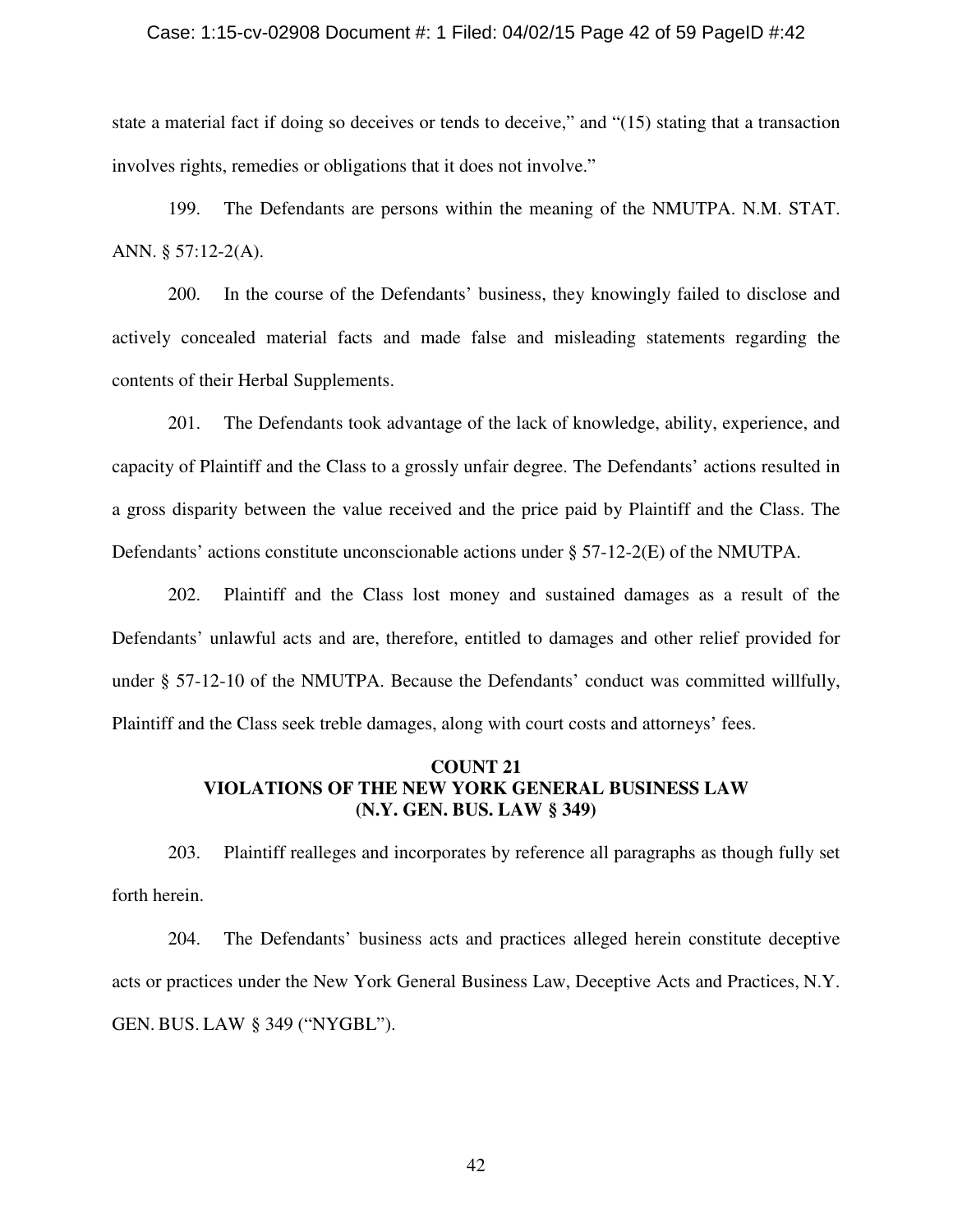### Case: 1:15-cv-02908 Document #: 1 Filed: 04/02/15 Page 43 of 59 PageID #:43

205. At all relevant times, Plaintiff and members of the Class were consumers of the Defendants' Herbal Supplements. The challenged behavior of the Defendants was consumeroriented within the meaning of the NYGBL.

206. The practices of the Defendants, as alleged herein, violated the NYGBL for*, inter alia*, one or more of the following reasons:

a. The Defendants engaged in deceptive, unfair and unconscionable commercial practices which did, or tended to, mislead Plaintiff and members of the Class about facts that could not reasonably be known by them;

b. The Defendants caused Plaintiff and members of the Class to suffer a probability of confusion and a misunderstanding of legal rights, obligations and/or remedies by and through their conduct;

c. The Defendants failed to reveal material facts to Plaintiff and the members of the Class;

d. The Defendants made material representations and statements of fact to Plaintiff and the members of the Class; and

e. Under all of the circumstances, the Defendants conduct in employing these unfair and deceptive trade practices was malicious, willful, wanton and outrageous such as to shock the conscience of the community and warrant the imposition of punitive damages.

207. The Defendants' violations of the NYGBL caused injuries to Plaintiff and members of the Class.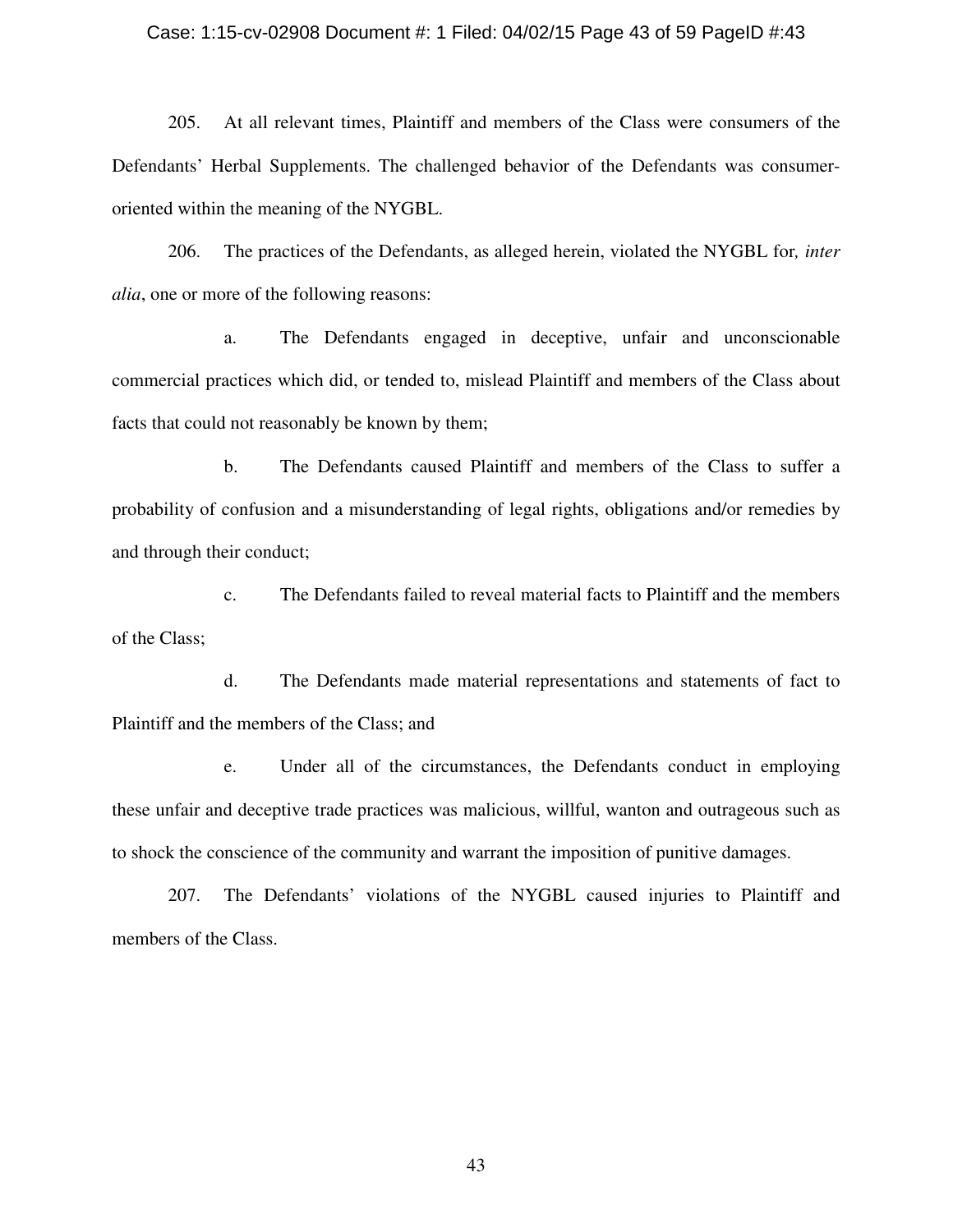# **COUNT 22 VIOLATIONS OF THE NORTH CAROLINA UNFAIR AND DECEPTIVE TRADE PRACTICES ACT (N.C. GEN. STAT. § 75-1.1,** *et seq***.)**

208. Plaintiff realleges and incorporates by reference all paragraphs as though fully set forth herein.

209. North Carolina's Unfair and Deceptive Trade Practices Act, N.C. GEN. STAT. §§ 75-1.1, *et seq*. ("NCUDTPA"), prohibits a person from engaging in "[u]nfair methods of competition in or affecting commerce, and unfair or deceptive acts or practices in or affecting commerce[.]" The NCUDTPA provides a private right of action for any person injured "by reason of any act or thing done by any other person, firm or corporation in violation of" the NCUDTPA. N.C. GEN. STAT. § 75-16.

210. The Defendants' acts and practices complained of herein were performed in the course of their trade or business and thus occurred in or affected "commerce," which includes the Defendants' Herbal Supplements as defined in N.C. GEN. STAT. § 75-1.1(b).

211. In the course of the Defendants' business, it knowingly failed to disclose and actively concealed material facts and made false and misleading statements regarding the contents of their Herbal Supplements.

212. Plaintiff and members of the Class relied upon the Defendants' false and misleading representations and omissions in deciding whether to purchase the Defendants' Herbal Supplements. Buyers such as Plaintiff and members of the Class would have acted differently knowing that the Defendants were selling Herbal Supplements that did not contain the very ingredients they were represented to contain. Plaintiff and members of the Class would have wanted to know, as would any reasonable person, that the Defendants' Herbal Supplements failed to contain the ingredients they were supposed to contain and this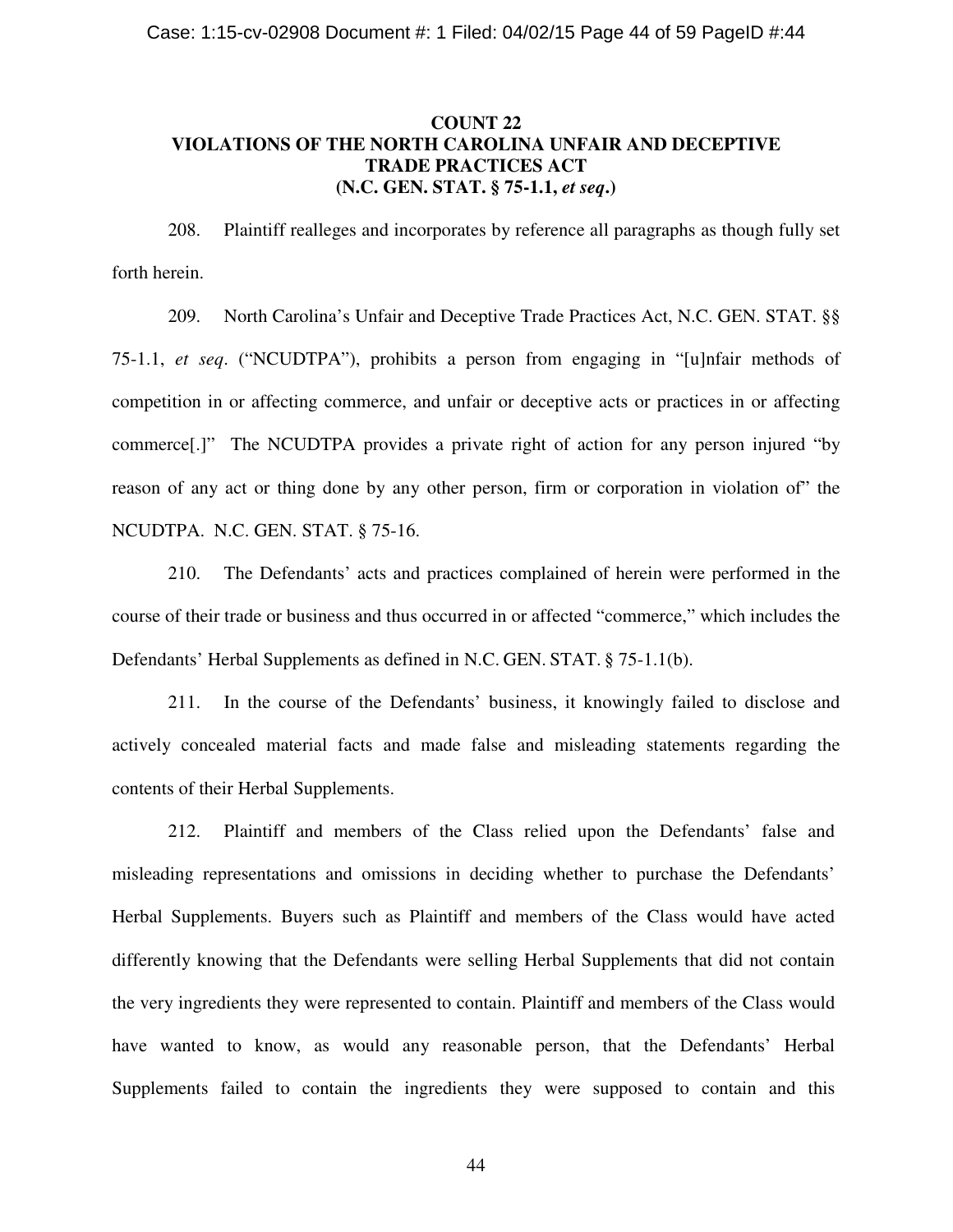### Case: 1:15-cv-02908 Document #: 1 Filed: 04/02/15 Page 45 of 59 PageID #:45

information would have changed their and any reasonable customer's decision to purchase the Defendants' Herbal Supplements.

213. The Defendants' conduct proximately caused injuries to Plaintiff and the Class.

214. Plaintiff and the other members of the Class were injured as a result of the Defendants' conduct in that Plaintiff and the other members of the Class overpaid for the Herbal Supplements they purchased and did not receive the benefit of their bargain. These injuries are the direct and natural consequence of the Defendants' misrepresentations and omissions.

215. Plaintiff, individually and on behalf of the other members of the Class, seek treble damages pursuant to N.C. GEN. STAT. § 75-16, and an award of attorneys' fees pursuant to N.C. GEN. STAT. § 75-16.1.

## **COUNT 23 VIOLATIONS OF THE NORTH DAKOTA CONSUMER FRAUD ACT (N.D. CENT. CODE § 51-15-01,** *et seq***.)**

216. Plaintiff realleges and incorporates by reference all paragraphs as though fully set forth herein.

217. North Dakota's Consumer Fraud Act, N.D. CENT. CODE §§ 51-15-01, *et seq.*  ("NDCFA"), prohibits a person from engaging in "any deceptive act or practice, fraud, false pretense, false promise, or misrepresentation, with the intent that others rely thereon in connection with the sale or advertisement of any merchandise, whether or not any person has in fact been misled, deceived, or damaged thereby." N.D. CENT. CODE § 51-15-02. The Defendants' Herbal Supplements constitutes "merchandise" as defined by the NDCFA. N.D. CENT. CODE § 51-15-02(3).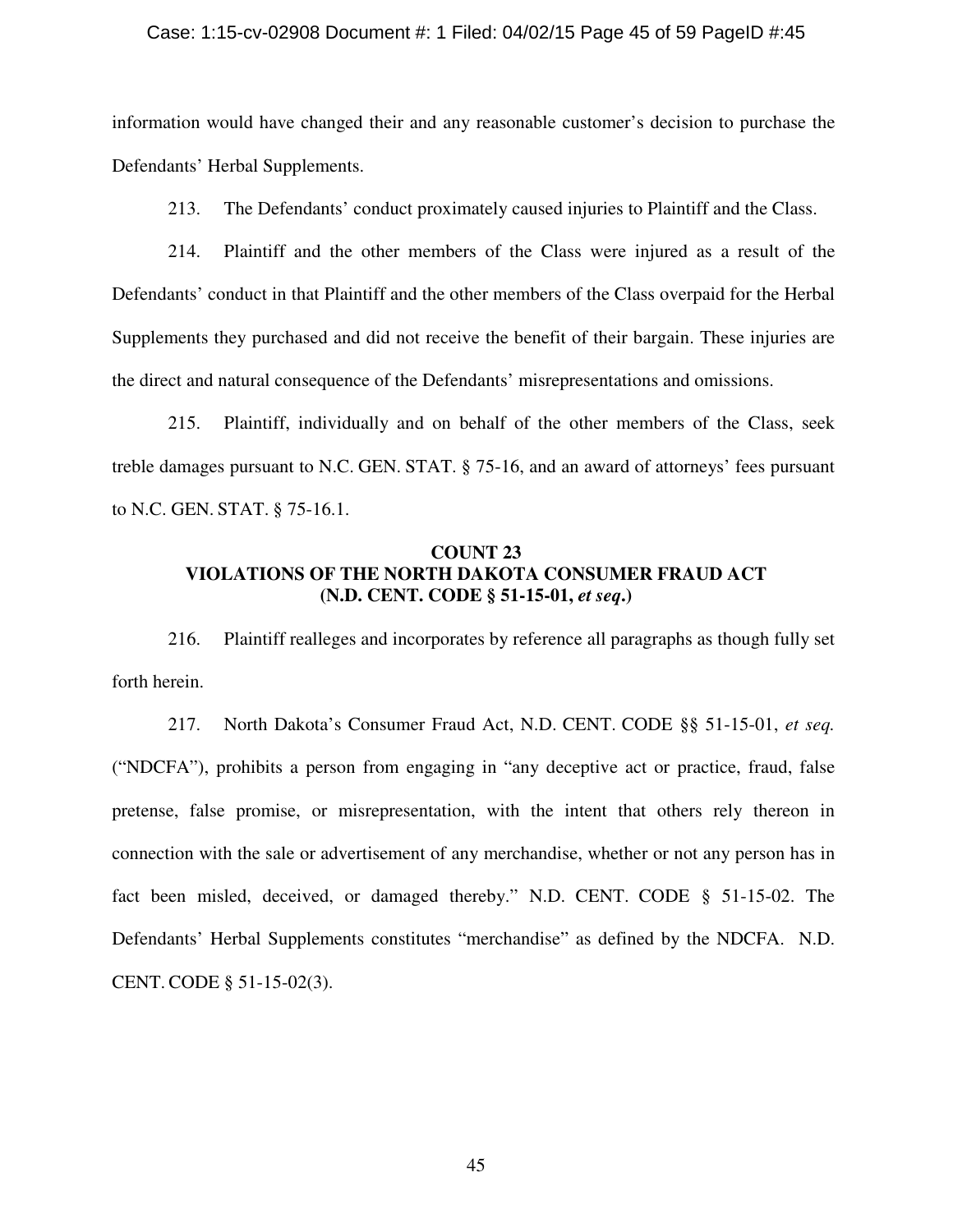#### Case: 1:15-cv-02908 Document #: 1 Filed: 04/02/15 Page 46 of 59 PageID #:46

218. The NDCFA provides a private right of action against any person who has acquired money or property "by means of any practice declared to be unlawful" by the NDCFA. N.D. CENT. CODE § 51-15-09.

219. In the course of the Defendants' business, they knowingly failed to disclose and actively concealed material facts and made false and misleading statements regarding the contents of their Herbal Supplements.

220. Plaintiff and members of the Class relied upon the Defendants' false and misleading representations and omissions in deciding whether to purchase the Defendants' Herbal Supplements. Buyers such as Plaintiff and members of the Class would have acted differently knowing that the Defendants were selling Herbal Supplements that did not contain the very ingredients they were represented to contain. Plaintiff and members of the Class would have wanted to know, as would any reasonable person, that the Defendants' Herbal Supplements failed to contain the ingredients they were supposed to contain and this information would have changed their and any reasonable customer's decision to purchase the Defendants' Herbal Supplements.

221. The Defendants' conduct proximately caused injuries to Plaintiff and the Class.

222. Plaintiff and the other members of the Class suffered a loss of money or property and were injured as a result of the Defendants' conduct in that Plaintiff and the other members of the Class overpaid for the Herbal Supplements they purchased and did not receive the benefit of their bargain. These injuries are the direct and natural consequence of the Defendants' misrepresentations and omissions.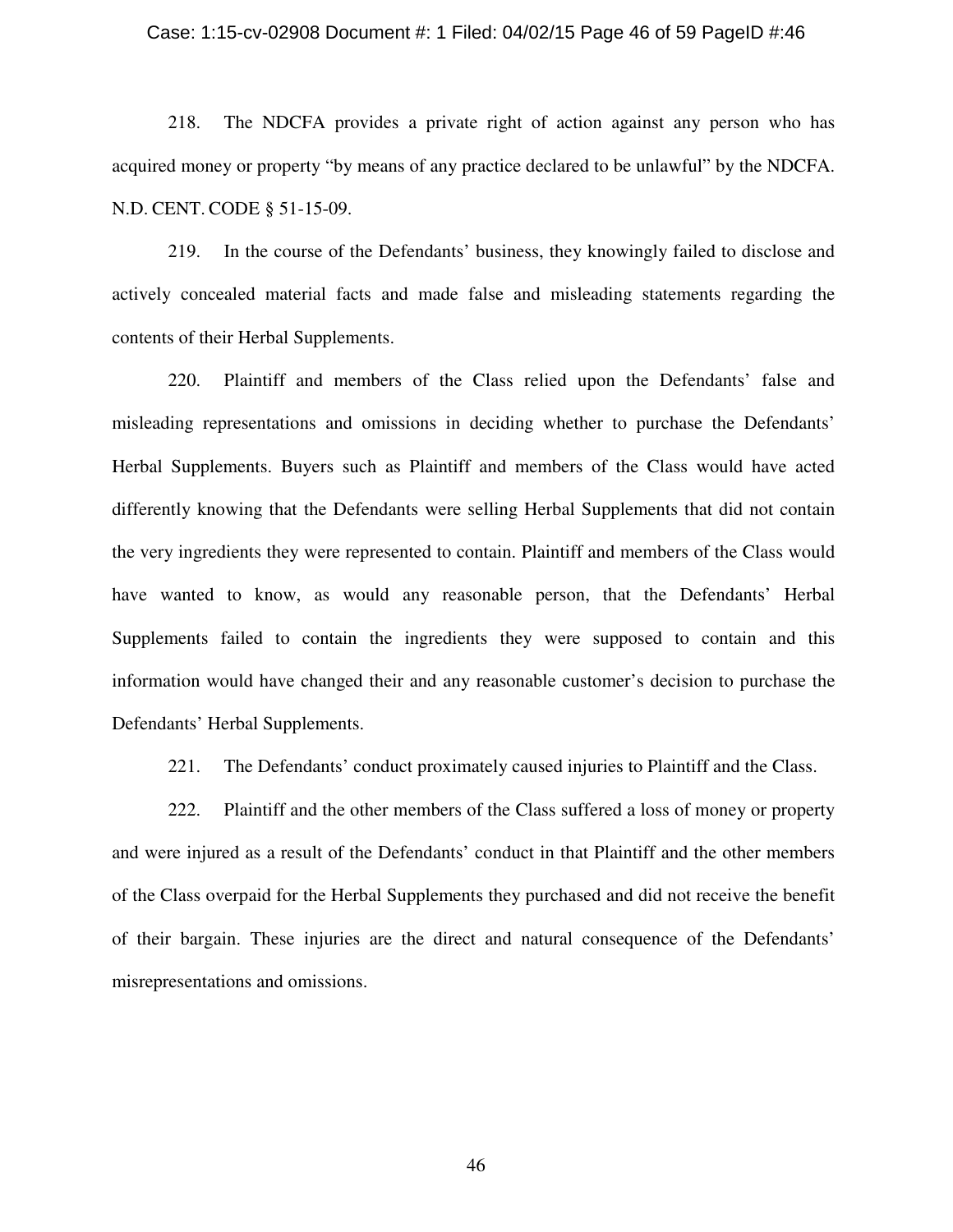## Case: 1:15-cv-02908 Document #: 1 Filed: 04/02/15 Page 47 of 59 PageID #:47

223. The Defendants knowingly committed the conduct described above, and thus, under N.D. CENT. CODE § 51-15-09, are liable to Plaintiff and the Class for treble damages, as well as attorneys' fees, costs, and disbursements.

## **COUNT 24 VIOLATIONS OF THE OKLAHOMA CONSUMER PROTECTION ACT (OKLA. STAT. TIT. 15 § 751,** *et seq***.)**

224. Plaintiff realleges and incorporates by reference all paragraphs as though fully set forth herein.

225. Oklahoma's Consumer Protection Act ("OCPA"), OKLA. STAT. TIT. 15 § 751, *et seq*., makes it unlawful to commit unfair or deceptive trade practices. A deceptive trade practice "means a misrepresentation, omission or other practice that has deceived or could reasonably be expected to deceive or mislead a person to the detriment of that person. Such a practice may occur before, during or after a consumer transaction is entered into and may be written or oral." OKLA. STAT. TIT. 15 § 752(13). An unfair trade practice "means any practice" which offends established public policy or if the practice is immoral, unethical, oppressive, unscrupulous or substantially injurious to consumers." OKLA. STAT. TIT. 15 § 752(14).

226. In the course of the Defendants' business, they knowingly failed to disclose and actively concealed material facts and made false and misleading statements regarding the content of their Herbal Supplements.

227. The Defendants' misrepresentations could reasonably be expected to deceive or mislead a person to their detriment, and actually did deceive Plaintiff and members of the Class. Buyers such as Plaintiff and members of the Class would have acted differently knowing that the Defendants were selling Herbal Supplements that did not contain the very ingredients they were represented to contain. Plaintiff and members of the Class would have wanted to know, as would any reasonable person, that the Defendants' Herbal Supplements failed to contain the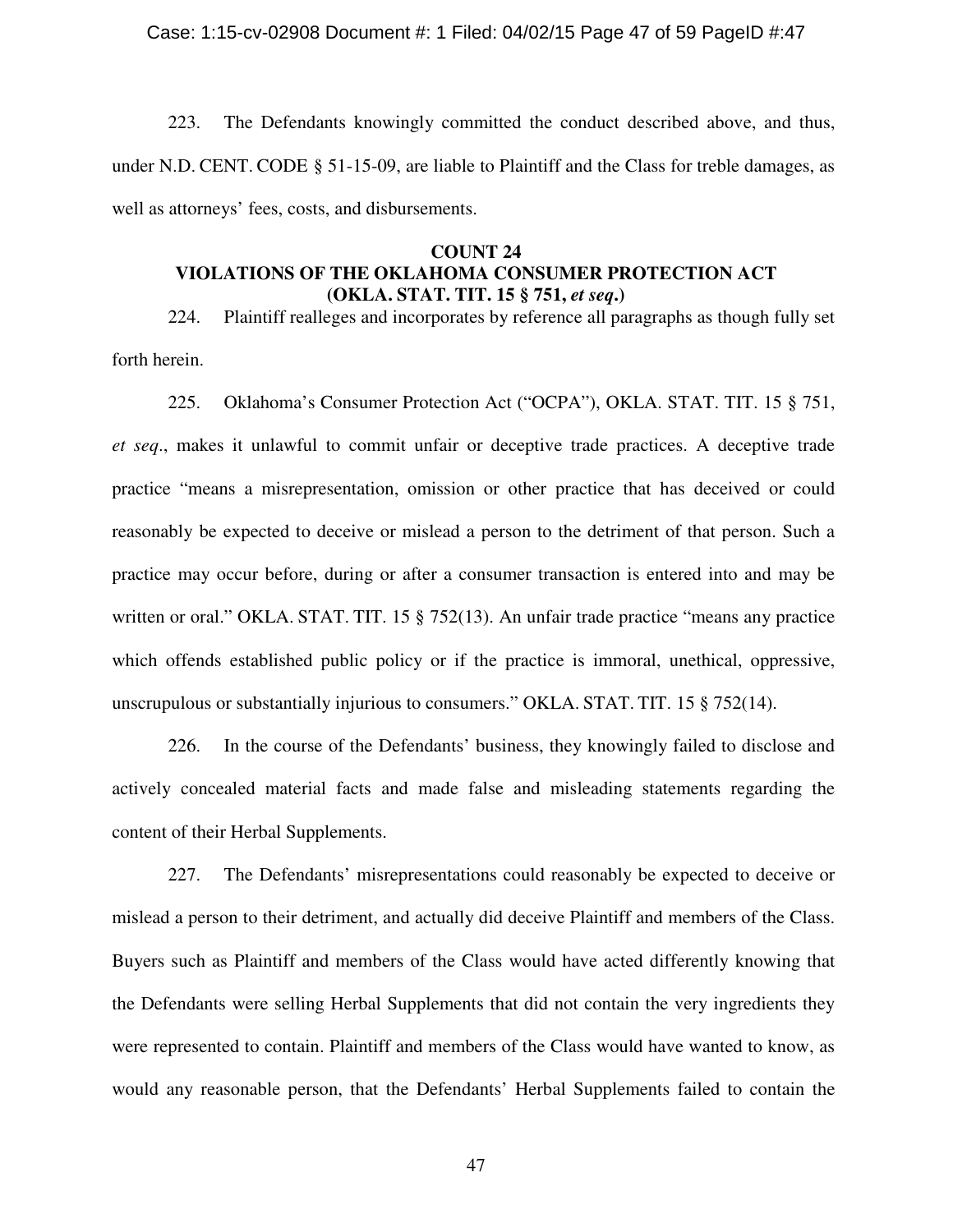### Case: 1:15-cv-02908 Document #: 1 Filed: 04/02/15 Page 48 of 59 PageID #:48

ingredients they were supposed to contain and this information would have changed their and any reasonable customer's decision to purchase the Defendants' Herbal Supplements.

228. The Defendants' conduct described above offends established public policy and is immoral, unethical, oppressive, unscrupulous and substantially injurious to consumers and affect the public interest because Plaintiff and members of the Class were injured in the same way as thousands of others through the Defendants' generalized course of deception.

229. The Defendants' conduct proximately caused injuries to Plaintiff and the Class. Plaintiff and the other members of the Class suffered a loss of money or property and were injured as a result of the Defendants' conduct in that Plaintiff and the other members of the Class overpaid for the Herbal Supplements they purchased from Defendants and did not receive the benefit of their bargain. These injuries are the direct and natural consequence of the Defendants misrepresentations and omissions.

230. The Defendants are liable to Plaintiff and the Class for damages in amounts to be proven at trial, including attorneys' fees, costs, and treble damages.

# **COUNT 25 VIOLATIONS OF THE OKLAHOMA CONSUMER DECEPTIVE TRADE PRACTICES ACT (OKLA. STAT. TIT. 78 § 51-55,** *et seq***.)**

231. Plaintiff realleges and incorporates by reference all paragraphs as though fully set forth herein.

232. Oklahoma's Deceptive Trade Practices Act, OKLA. STAT. TIT. 78 § 51-55, *et seq.* ("ODTPA"), makes it unlawful to engage deceptive trade practices in the course of a business, vocation or occupation. A person commits a deceptive trade practice when, he "Makes false or misleading statements of fact concerning the reasons for, existence of, or amounts of price reductions." OKLA. STAT. TIT. 78 § 53.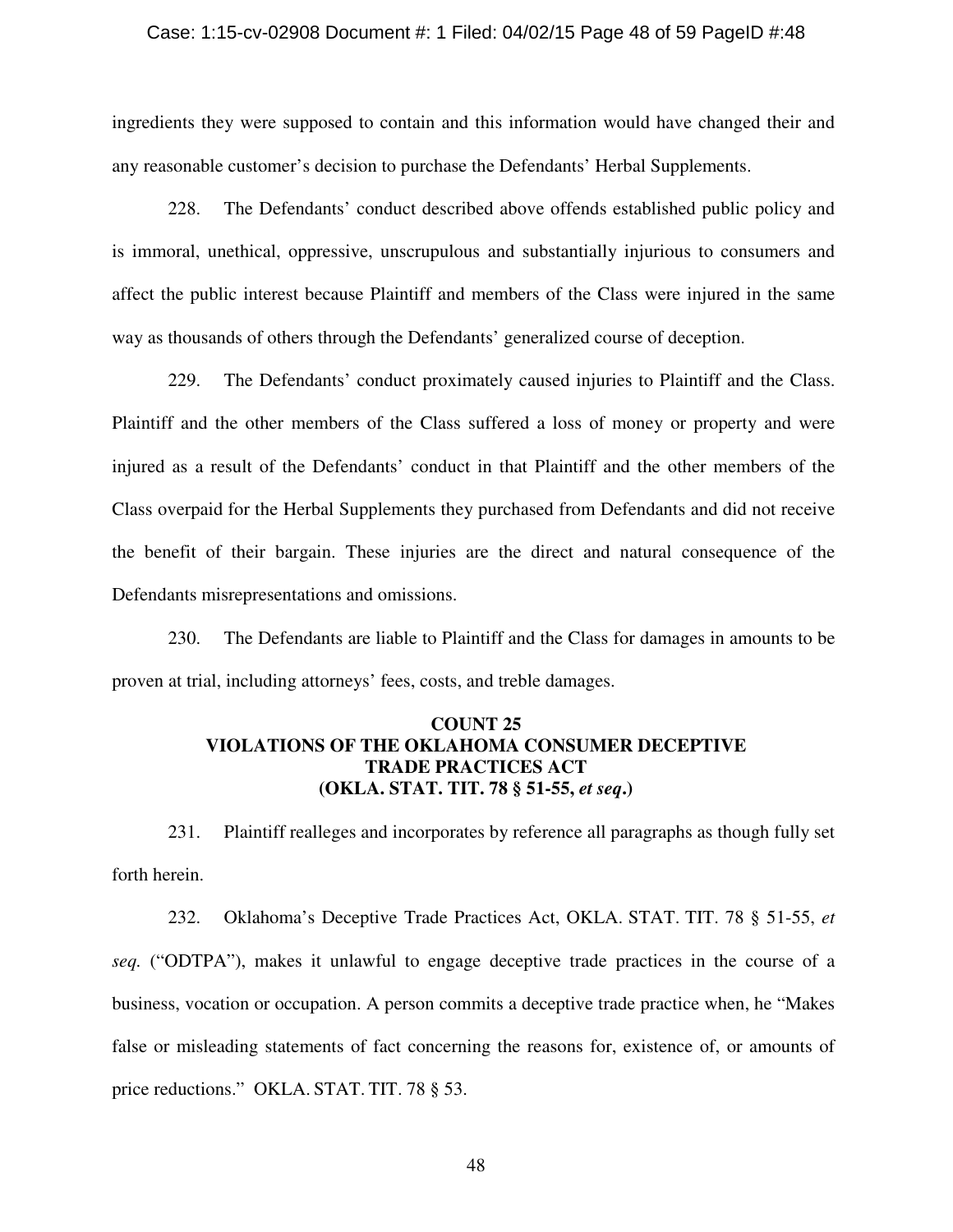### Case: 1:15-cv-02908 Document #: 1 Filed: 04/02/15 Page 49 of 59 PageID #:49

233. In the course of the Defendants' business, they knowingly failed to disclose and actively concealed material facts and made false and misleading statements regarding the contents of their Herbal Supplements.

234. The Defendants' actions as set forth above occurred in the conduct of trade or commerce, and constitute deceptive trade practices under the ODTPA.

235. The Defendants' actions impact the public interest because Plaintiff was injured in exactly the same way as thousands of others purchasing the Defendants' Herbal Supplements as a result of the Defendants' generalized course of deception.

236. Plaintiff and the Class were injured as a result of the Defendants' conduct, and suffered actual monetary loss. Plaintiff overpaid for the Herbal Supplements they purchased from Defendants and did not receive the benefit of their bargain.

237. Plaintiff seeks an award of actual damages, attorney's fees and costs as permitted by the ODTPA.

# **COUNT 26 VIOLATIONS OF THE SOUTH CAROLINA UNFAIR TRADE PRACTICES ACT (S.C. CODE ANN. § 39-5-10,** *et seq***.)**

238. Plaintiff realleges and incorporates by reference all paragraphs as though fully set forth herein.

239. The South Carolina Unfair Trade Practices Act ("SCUTP") prohibits "Unfair methods of competition and unfair or deceptive acts or practices in the conduct of any trade or commerce." S.C. CODE ANN. § 39-5-20(a). The Defendants are persons within the meaning of S.C. CODE ANN. § 39-5-10(a).

240. Trade or commerce as defined by the SCUTP includes "the advertising, offering for sale, sale or distribution of any services and any property, tangible or intangible, real,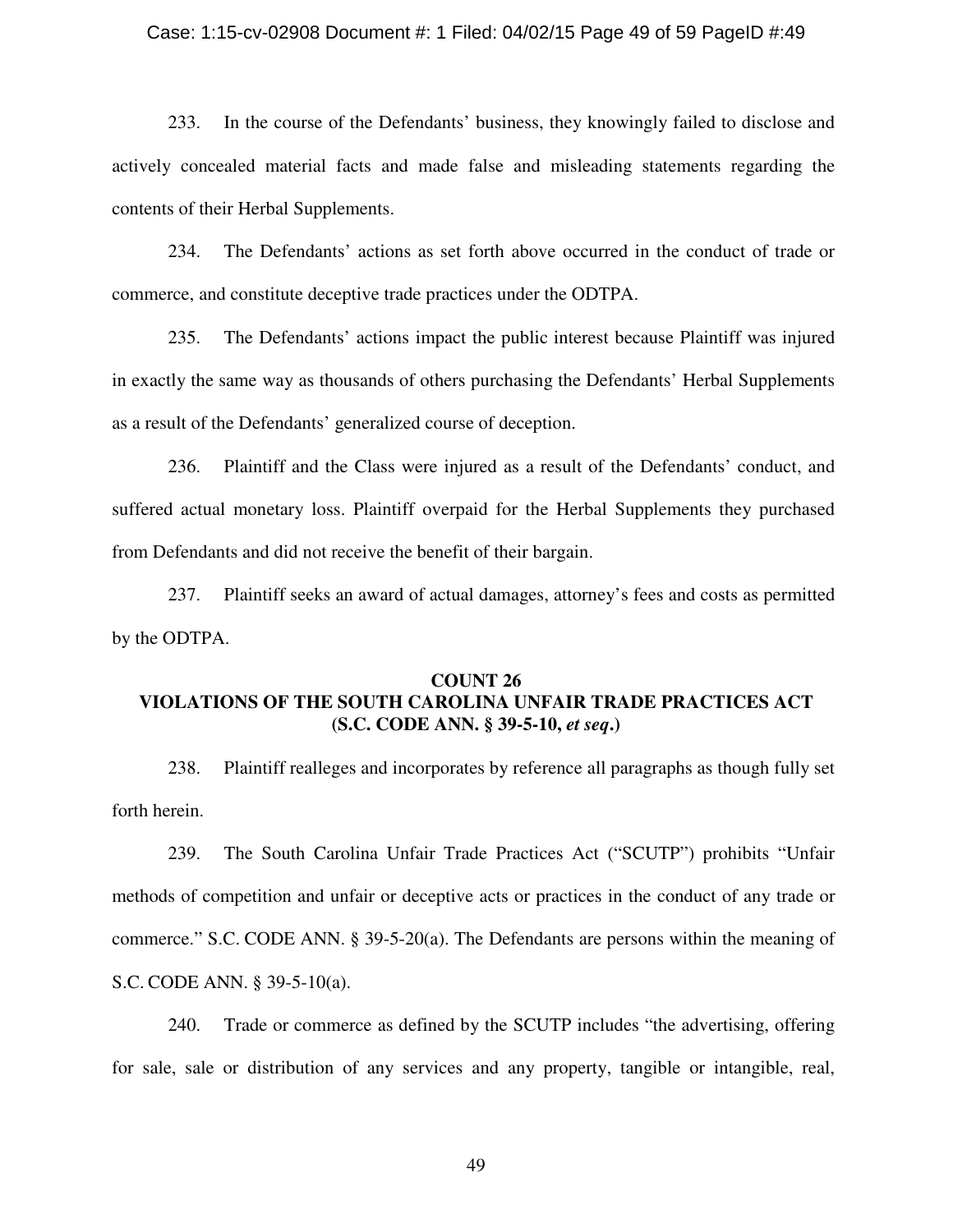#### Case: 1:15-cv-02908 Document #: 1 Filed: 04/02/15 Page 50 of 59 PageID #:50

personal or mixed, and any other article, commodity or thing of value wherever situate, and shall include any trade or commerce directly or indirectly affecting the people of this State." S.C. CODE ANN. § 39-5-10(b). The Defendants' Herbal Supplements at issue in this case are an "article, commodity or thing of value" under the SCUTP and affect the people of South Carolina directly and indirectly.

241. In the course of the Defendants' business, they knowingly and willfully failed to disclose and actively concealed material facts and made false and misleading statements regarding the content of the Herbal Supplements they sold.

242. The Defendants' actions as set forth above occurred in the conduct of trade or commerce, and constitute deceptive trade practices under the SCUTP.

243. Plaintiff and the Class were injured as a result of the Defendants' conduct, and suffered ascertainable monetary loss. Buyers such as Plaintiff and members of the Class would have acted differently knowing that the Defendants were selling Herbal Supplements that did not contain the very ingredients they were represented to contain. Plaintiff and members of the Class would have wanted to know, as would any reasonable person, that the Defendants' Herbal Supplements failed to contain the ingredients they were supposed to contain and this information would have changed their and any reasonable customer's decision to purchase the Defendants' Herbal Supplements. Plaintiff and members of the class overpaid for the Herbal Supplements they purchased from Defendants and did not receive the benefit of their bargain.

244. Plaintiff seeks an award of actual damages, treble damages, attorney's fees and costs and permitted by the SCUTP. S.C. CODE ANN. § 39-5-140.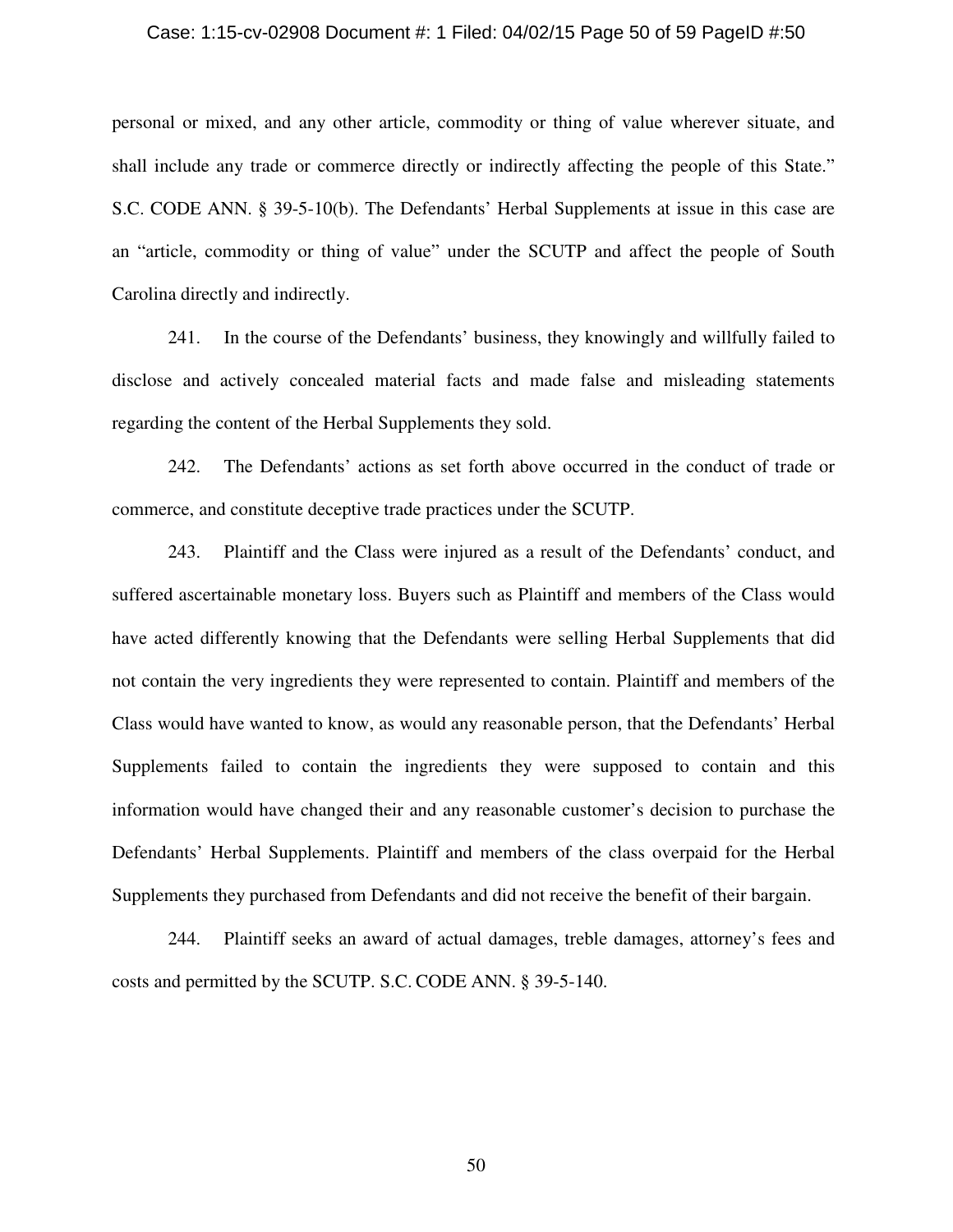# **COUNT 27 VIOLATIONS OF THE SOUTH DAKOTA DECEPTIVE TRADE PRACTICES AND CONSUMER PROTECTION ACT (S.D. CODE ANN. § 39-5-10,** *et seq***.)**

245. Plaintiff realleges and incorporates by reference all paragraphs as though fully set forth herein.

246. The South Dakota Deceptive Trade Practices and Consumer Protection Act ("SDCPA") makes it an unlawful, deceptive act or practice to "[k]nowingly and intentionally act, use, or employ any deceptive act or practice, fraud, false pretense, false promises, or misrepresentation or to conceal, suppress, or omit any material fact in connection with the sale or advertisement of any merchandise, regardless of whether any person has in fact been misled, deceived, or damaged thereby." S.D. CODIFIED LAWS § 37-24-6.

247. The Defendants Herbal Supplements at issue in this case are "merchandise" under the SDCPA. S.D. CODIFIED LAWS § 37-24-1.

248. In the course of the Defendants' business, they knowingly and intentionally failed to disclose and actively concealed material facts and made false and misleading statements regarding the contents of their Herbal Supplements.

249. The Defendants' actions as set forth above occurred in the conduct of trade or commerce, and constitute deceptive trade practices under the SDCPA.

250. Plaintiff and the Class were injured as a result of the Defendants' conduct, and suffered ascertainable monetary loss. Buyers such as Plaintiff and members of the Class would have acted differently knowing that the Defendants were selling Herbal Supplements that did not contain the very ingredients they were represented to contain. Plaintiff and members of the Class would have wanted to know, as would any reasonable person, that the Defendants' Herbal Supplements failed to contain the ingredients they were supposed to contain and this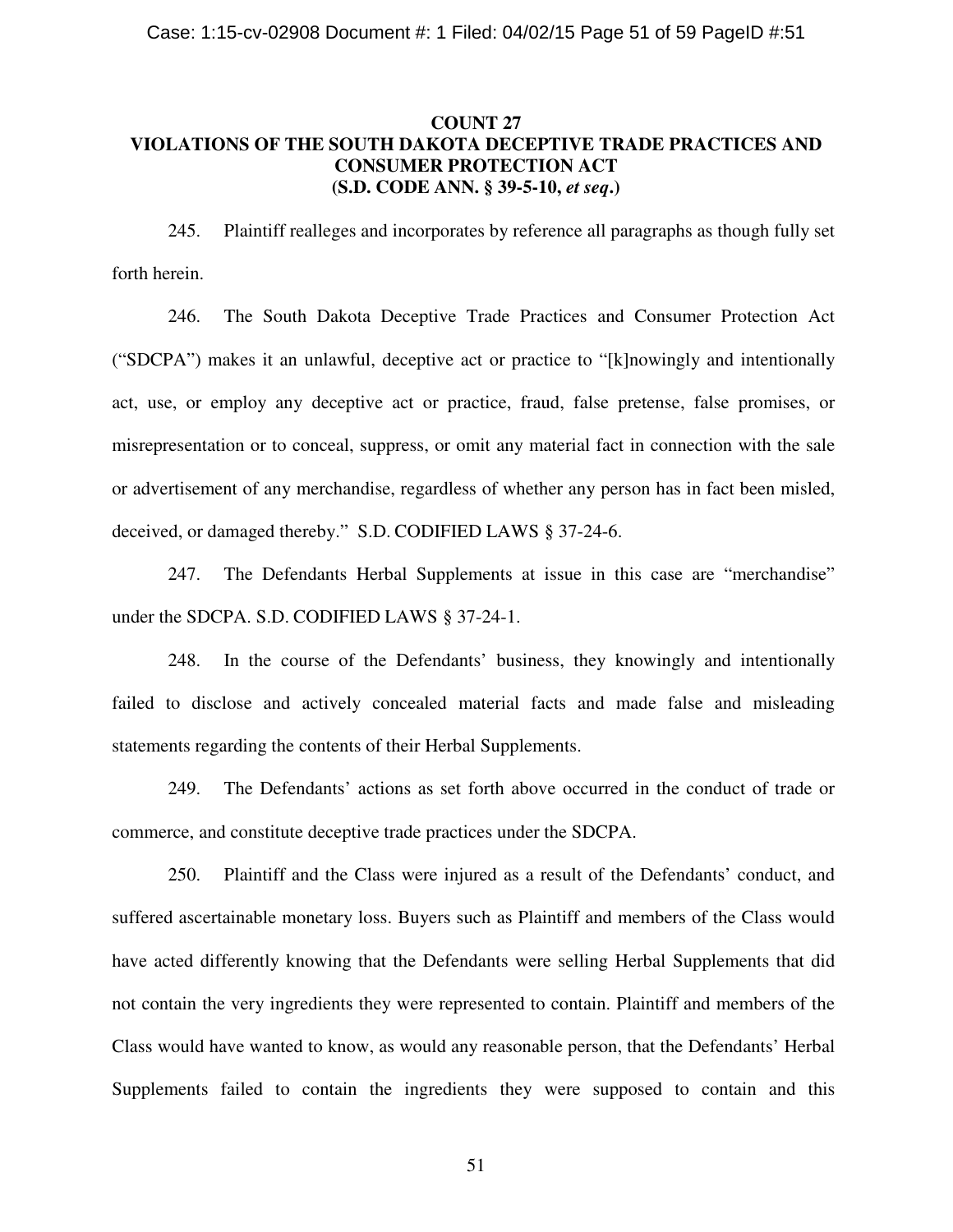### Case: 1:15-cv-02908 Document #: 1 Filed: 04/02/15 Page 52 of 59 PageID #:52

information would have changed their and any reasonable customer's decision to purchase the Defendants' Herbal Supplements. Plaintiff and members of the Class overpaid for the Herbal Supplements they purchased from Defendants and did not receive the benefit of their bargain.

251. The Plaintiff seeks an award of actual damages, attorney's fees and costs as permitted by the SDCPA. S.C. CODE ANN. § 39-5-140

## **COUNT 28 VIOLATIONS OF THE TENNESSEE CONSUMER PROTECTION ACT (TENN. CODE ANN. § 47-18-101,** *et seq***.)**

252. Plaintiff realleges and incorporates by reference all paragraphs as though fully set forth herein.

253. The Tennessee Consumer Protection Act ("TCPA") makes unlawful to commit unfair or deceptive acts or practices "affecting the conduct of any trade or conduct. TENN. CODE. ANN. § 47-18-104(b). Unfair or deceptive practices under the TCPA include "(9) Advertising goods or services with intent not to sell them as advertised," and "(11) Making false or misleading statements of fact concerning the reasons for, existence of, or amounts of price reductions." TENN. CODE ANN. § 47-18-104(b).

254. The Defendants' Herbal Supplements at issue in this case constitute "goods" under the TCPA. TENN. CODE ANN. § 47-18-103(18).

255. In the course of the Defendants' business, they knowingly, willfully and intentionally failed to disclose and actively concealed material facts and made false and misleading statements regarding the contents of their Herbal Supplements.

256. The Defendants' actions as set forth above occurred in the conduct of trade or commerce, and constitute unfair or deceptive trade practices under the TCPA.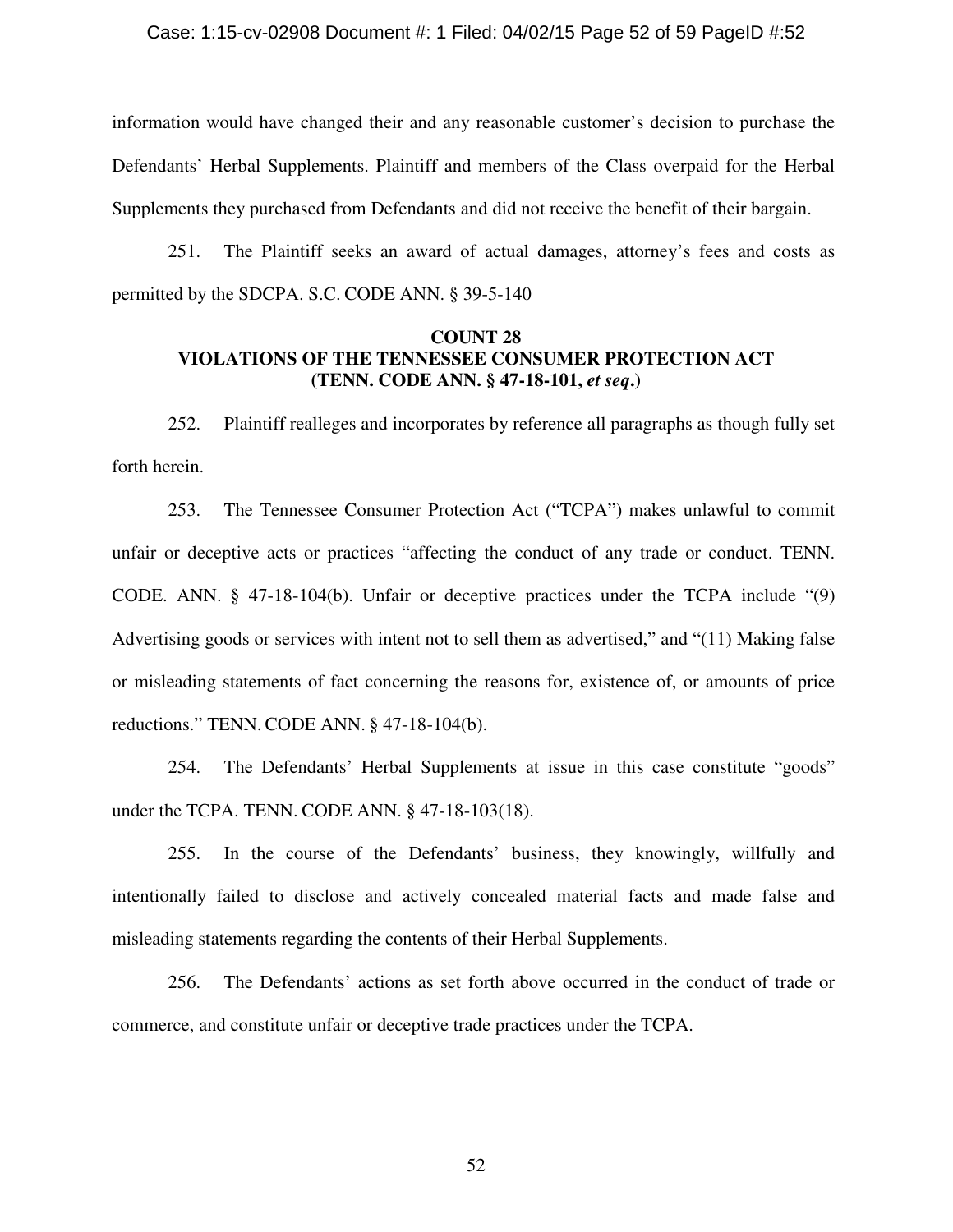### Case: 1:15-cv-02908 Document #: 1 Filed: 04/02/15 Page 53 of 59 PageID #:53

257. Plaintiff and the Class were injured as a result of the Defendants' conduct, and suffered ascertainable monetary loss. Buyers such as Plaintiff and members of the Class would have acted differently knowing that the Defendants were selling Herbal Supplements that did not contain the very ingredients they were represented to contain. Plaintiff and members of the Class would have wanted to know, as would any reasonable person, that the Defendants' Herbal Supplements failed to contain the ingredients they were supposed to contain and this information would have changed their and any reasonable customer's decision to purchase the Defendants' Herbal Supplements. Plaintiff and members of the Class overpaid for the Herbal Supplements they purchased from Defendants and did not receive the benefit of their bargain.

258. Plaintiff seeks an award of actual damages, treble damages, attorney's fees and costs as permitted by the TCPA. TENN. CODE ANN. § 47-18-109

## **COUNT 29 VIOLATIONS OF THE TEXAS DECEPTIVE TRADE PRACTICES ACT (TEX. BUS. & COM. CODE § 17.41,** *et seq***.)**

259. Plaintiff realleges and incorporates by reference all paragraphs as though fully set forth herein.

260. Plaintiff intends to assert a claim under the Texas Deceptive Trade Practices Act ("TDTPA"), which makes it unlawful to commit "[f]alse, misleading, or deceptive acts or practices in the conduct of any trade or commerce." TEX. BUS. & COM. CODE § 17.46. Plaintiff will make a demand in satisfaction of TEX. BUS. & COM. CODE § 17.45(2), and may amend this Complaint to assert claims under the TDTPA once the required 60 days have elapsed. This paragraph is included for purposes of notice only and is not intended to actually assert a claim under the TDTPA.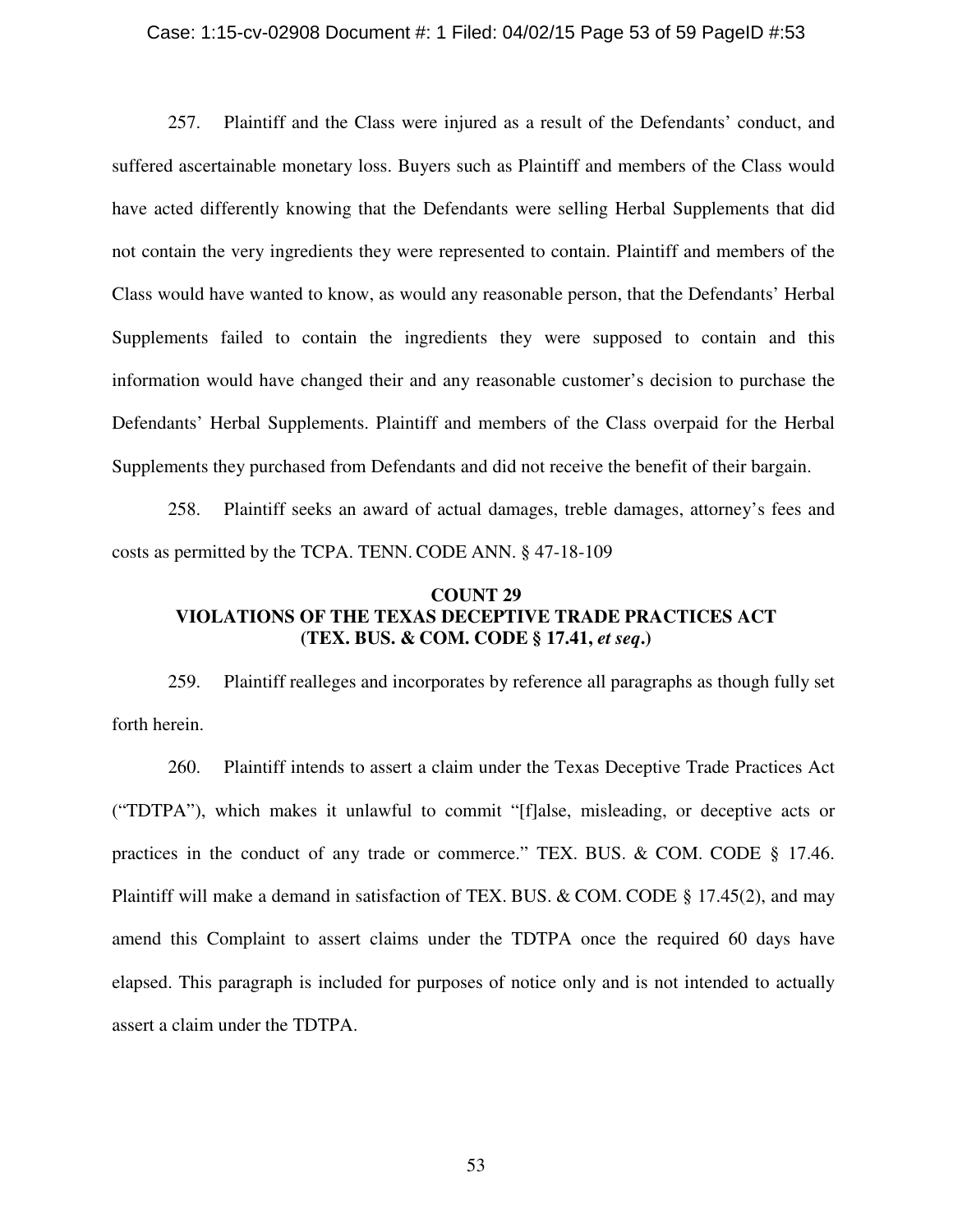# **COUNT 30 VIOLATIONS OF THE VERMONT CONSUMER FRAUD ACT (VT. STAT. ANN. § 2451,** *et seq***.)**

261. Plaintiff realleges and incorporates by reference all paragraphs as though fully set forth herein.

262. The Vermont Consumer Fraud Act ("VCPA") makes unlawful to commit "Unfair methods of competition in commerce, and unfair or deceptive acts or practices in commerce." VT. STAT. ANN. § 2453(a). The VCPA provides a private right of action for "[a]ny consumer who contracts for goods or services in reliance upon false or fraudulent representations or practices … or who sustains damages or injury as a result of any false or fraudulent representations or practices" prohibited by the VCPA. VT. STAT. ANN. § 2461(b).

263. Plaintiff and members of the Class are considered a "consumer" as defined by VT. STAT. ANN. § 2451a(a). The Defendants' Nutritional Supplements are "goods" under VT. STAT. ANN. § 2451a(b).

264. In the course of the Defendants' business, they knowingly and intentionally failed to disclose and actively concealed material facts and made false and misleading statements regarding the content of the Herbal Supplements they sold.

265. The Defendants' actions as set forth above occurred in the conduct of trade or commerce, and constitute unfair or deceptive trade practices under the VCPA.

266. Plaintiff and the Class relied upon and were deceived by the Defendants' unfair and deceptive misrepresentations of material fact in deciding whether to purchase the Defendants' Herbal Supplements. Buyers such as Plaintiff and members of the Class would have acted differently knowing that the Defendants were selling Herbal Supplements that did not contain the very ingredients they were represented to contain. Plaintiff and members of the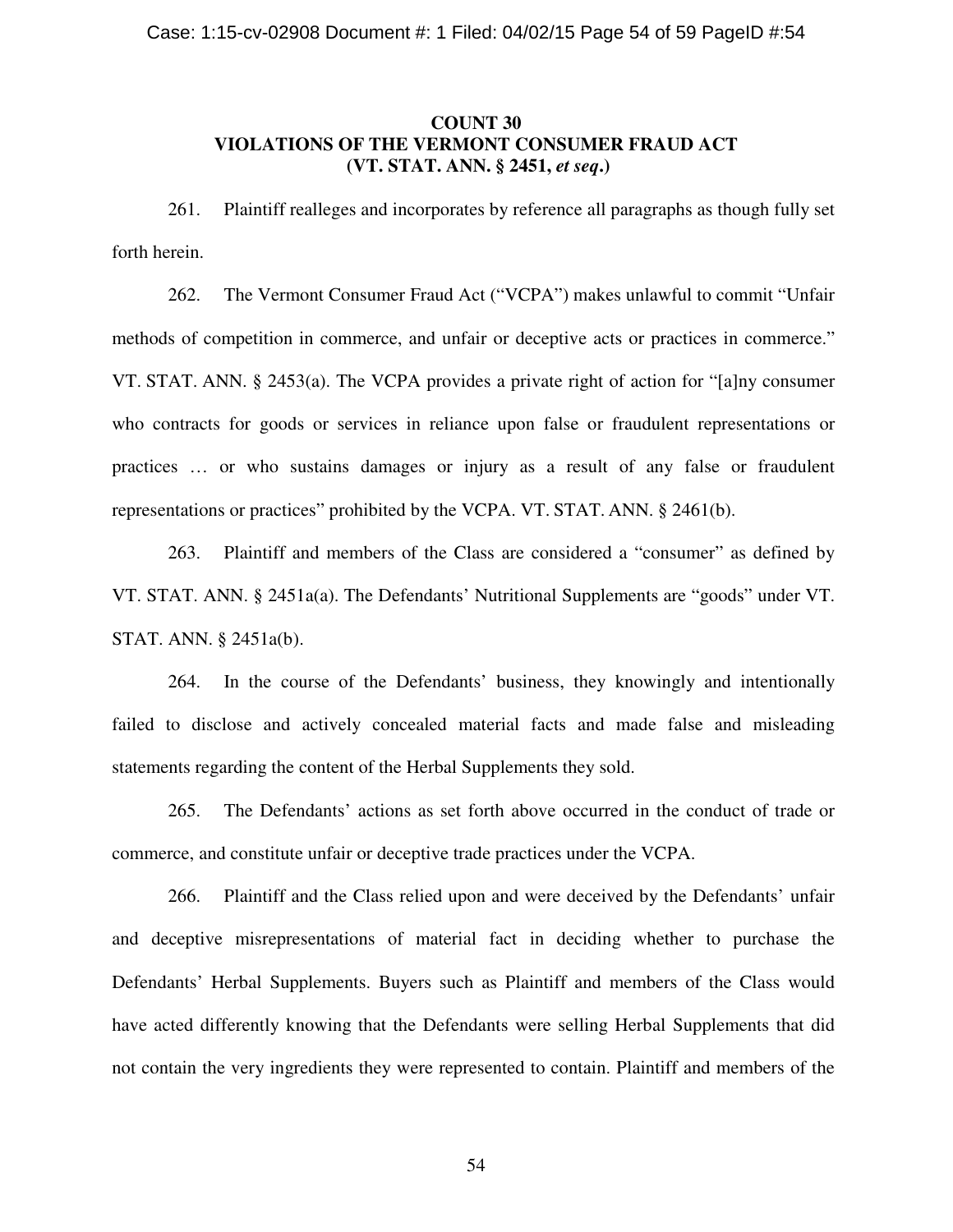### Case: 1:15-cv-02908 Document #: 1 Filed: 04/02/15 Page 55 of 59 PageID #:55

Class would have wanted to know, as would any reasonable person, that the Defendants' Herbal Supplements failed to contain the ingredients they were supposed to contain and this information would have changed their and any reasonable customer's decision to purchase the Defendants' Herbal Supplements.

267. Plaintiff and the Class were injured as a result of the Defendants' conduct, and suffered ascertainable monetary loss. Plaintiff and members of the Class overpaid for the Herbal Supplements they purchased from Defendants and did not receive the benefit of their bargain.

268. Plaintiff seeks an award of actual damages, treble damages, attorney's fees and costs as permitted by the VCPA. VT. STAT. ANN. § 2461(b).

## **COUNT 31 VIOLATIONS OF THE WASHINGTON CONSUMER PROTECTION ACT (REV. CODE WASH. ANN. § 19.86.010,** *et seq***.)**

269. Plaintiff realleges and incorporates by reference all paragraphs as though fully set forth herein.

270. The Washington Consumer Protection Act ("WCPA") makes unlawful to commit "[u]nfair methods of competition and unfair or deceptive acts or practices in the conduct of any trade or commerce." REV. CODE WASH. ANN. § 19.86.020. The WCPA provides a private right of action for "[a]ny person who is injured in his or her business or property" by violations of the Act. REV. CODE WASH. ANN. 19.86.090.

271. In the course of the Defendants' business, they knowingly and intentionally failed to disclose and actively concealed material facts and made false and misleading statements regarding the contents of the Herbal Supplements they sold to Plaintiff and members of the Class.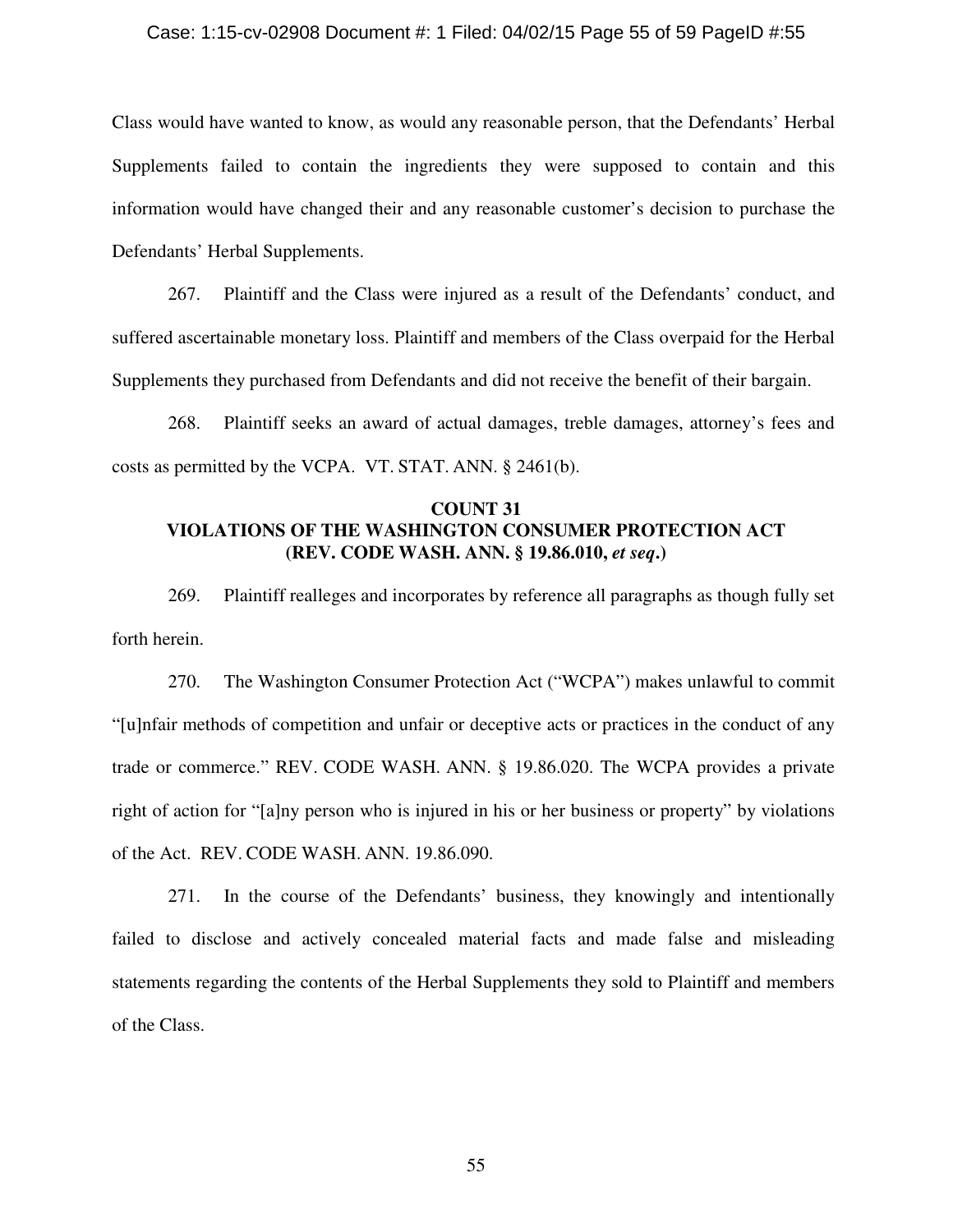#### Case: 1:15-cv-02908 Document #: 1 Filed: 04/02/15 Page 56 of 59 PageID #:56

272. The Defendants' actions as set forth above occurred in the conduct of trade or commerce, and constitute unfair or deceptive trade practices under the WCPA. The Defendants' actions impact the public interest because Plaintiff was injured in exactly the same way as thousands of others purchasing the Defendants' Herbal Supplements as a result of the Defendants' generalized course of deception. The Defendants' conduct has the capacity to, and has actually caused injury not only to Plaintiff, but to thousands of other the Defendants' Herbal Supplement customers in Washington and around the country.

273. Plaintiff and the Class relied upon and were deceived by the Defendants' unfair and deceptive misrepresentations of material fact in deciding to continue doing business with the Defendants. Buyers such as Plaintiff and members of the Class would have acted differently knowing that the Defendants were selling Herbal Supplements that did not contain the very ingredients they were represented to contain. Plaintiff and members of the Class would have wanted to know, as would any reasonable person, that the Defendants' Herbal Supplements failed to contain the ingredients they were supposed to contain and this information would have changed their and any reasonable customer's decision to purchase the Defendants' Herbal Supplements.

274. Plaintiff and the Class were injured as a result of the Defendants' conduct, and suffered ascertainable monetary loss. Plaintiff and members of the Class overpaid for the Herbal Supplements they purchased from Defendants and did not receive the benefit of their bargain.

275. Plaintiff seeks an award of actual damages, treble damages, attorney's fees and costs as permitted by the WCPA. REV. CODE WASH. ANN. § 19.86.090.

276. Pursuant to WASH. REV. CODE. ANN. § 19.86.095, Plaintiff will serve the Washington Attorney General with a copy of this complaint as Plaintiff seeks injunctive relief.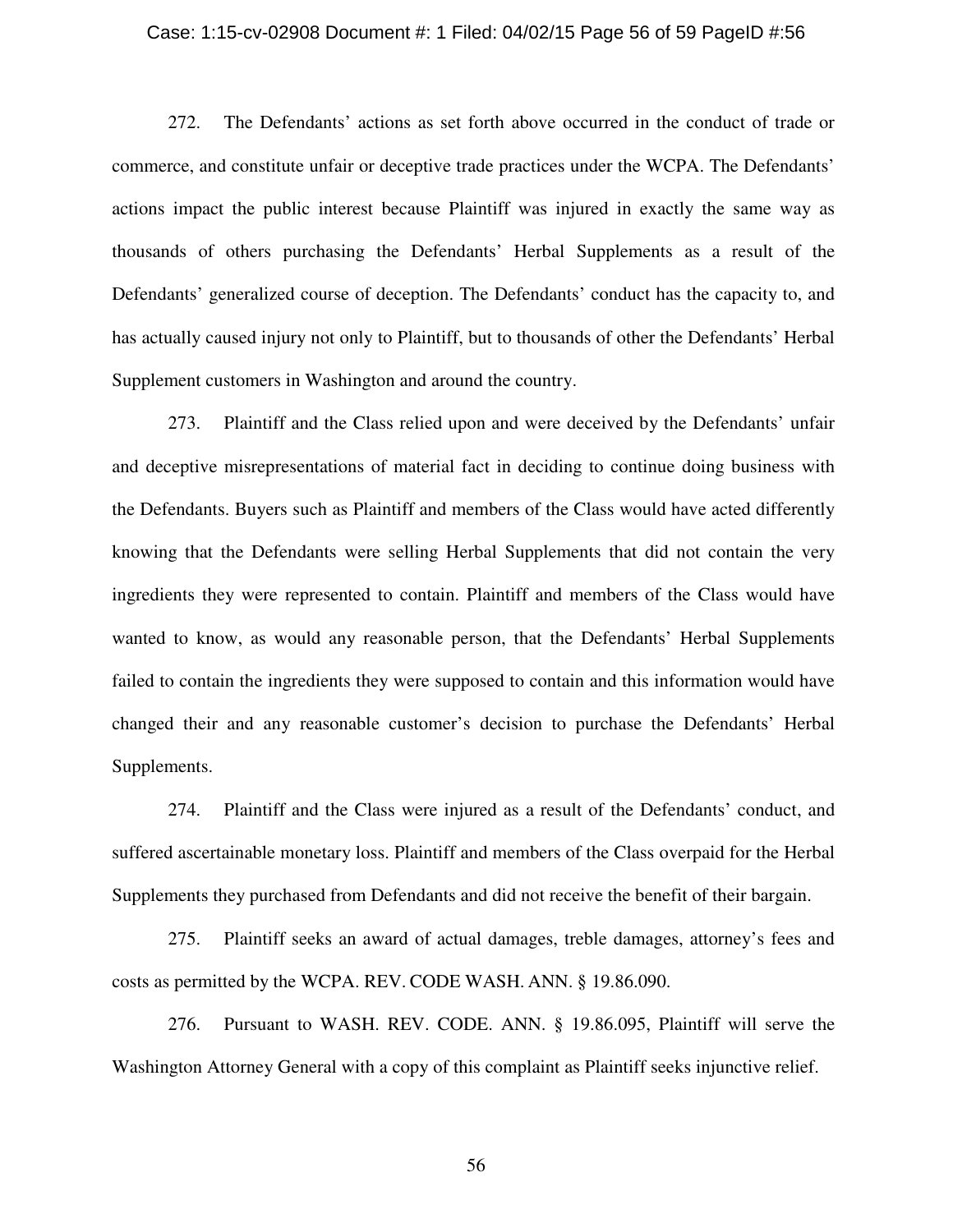## **COUNT 32 UNJUST ENRICHMENT**

277. Plaintiff realleges and incorporates by reference the preceding allegations as if fully set forth above.

278. Defendants have unjustly retained a benefit to the detriment of Plaintiff and members of the Class. The Defendants sold Herbal Supplements to Plaintiff and the Class, that failed to contain the ingredients that the Defendants represented such supplements contain. In addition, the supplements purchased by Plaintiff and the Class contained numerous other ingredients that were not disclosed on the packaging of the supplements. The Defendants continue to possess money paid by Plaintiff and the Class to which they are not entitled.

279. The Defendants' retention of the benefit violates the fundamental principles of justice, equity and good conscience. The Defendants did not disclose to Plaintiff and the Class that many of the Herbal Supplements failed to contain the ingredients they represented such supplements contain, or, contained other materials not disclosed on the packaging of the Herbal Supplements.

280. As a direct and proximate result of the Defendants' misrepresentations and/or omissions with respect to the content of their Herbal Supplements, Plaintiff and the Class have suffered damages in an amount to be proven at trial.

## **PRAYER FOR RELIEF**

WHEREFORE, Plaintiff and members of the Class request that the Court enter an order or judgment against the Defendants including the following:

A. Declaring that this action may be maintained as a class action pursuant to Federal Rules of Civil Procedure, Rule 23, and for an order certifying this case as a class action and appointing Plaintiff as a Class representative;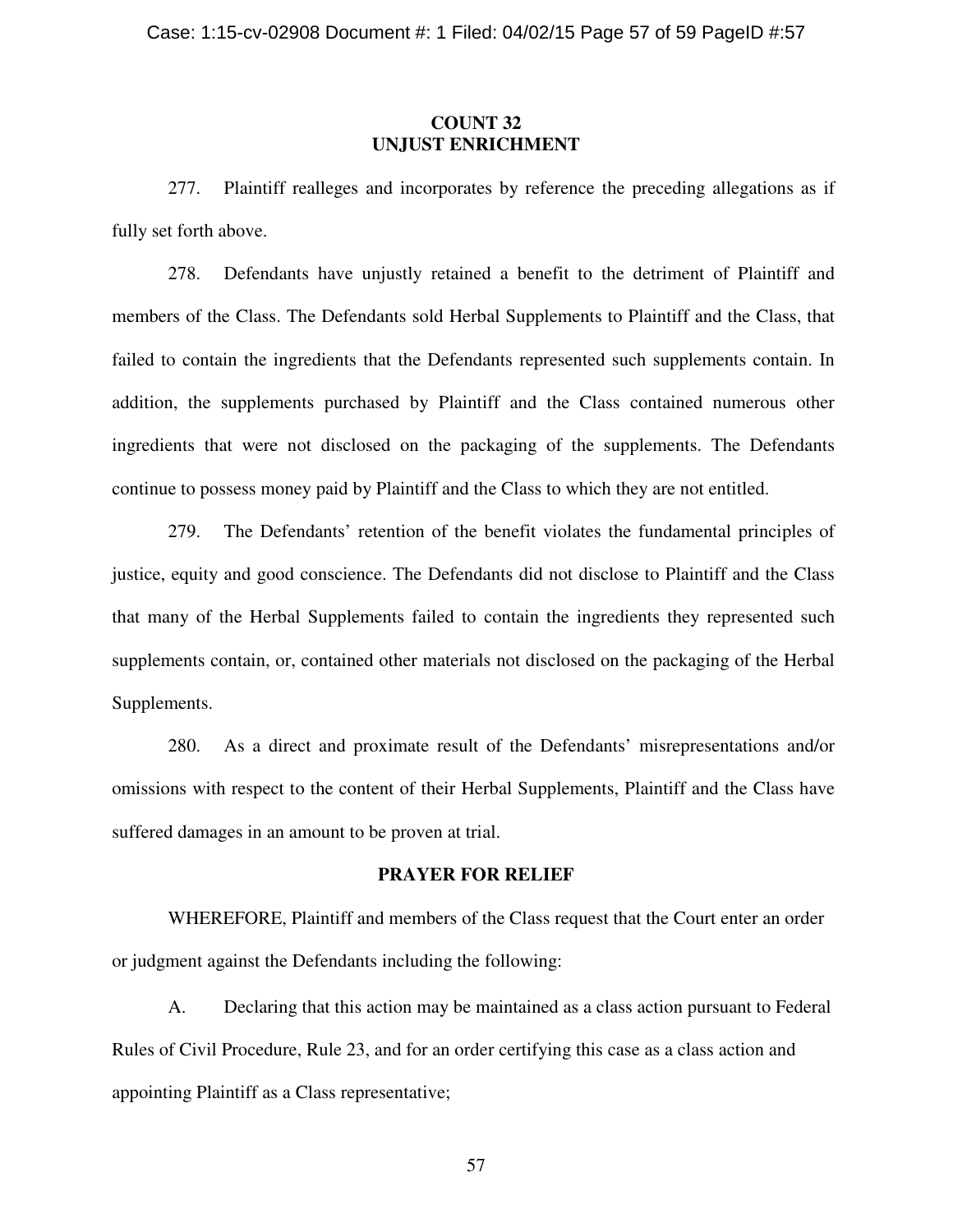### Case: 1:15-cv-02908 Document #: 1 Filed: 04/02/15 Page 58 of 59 PageID #:58

B. Declaring that the Defendants' practice of advertising and selling Herbal Supplements that fail to contain the ingredients advertised, was wrongful and unfair;

C. Restitution of all purchases of Herbal Supplements by Plaintiff and the Class, in an amount to be determined at trial;

D. Disgorgement of the ill-gotten gains derived by the Defendants from their misconduct;

E. Actual damages in an amount according to proof;

F. Punitive damages;

G. Compensatory damages caused by the Defendants' unfair or deceptive practices; along with exemplary damages to Plaintiff and each member of the Class for each violation;

H. A permanent injunction requiring the Defendants to cease selling Herbal Supplements that fail to contain the advertised ingredients;

I. Pre-judgment and post-judgment interest at the maximum rate permitted by applicable law;

J. An order awarding Plaintiff and the Class their attorney's fees and costs, and expenses incurred in connection with this action; and

K. Such other and further relief as the Court deems just and proper.

## **DEMAND FOR JURY TRIAL**

Plaintiff hereby demands a trial by jury, pursuant to Rule 38(b) of the Federal Rules of Civil Procedure, of all issues so triable.